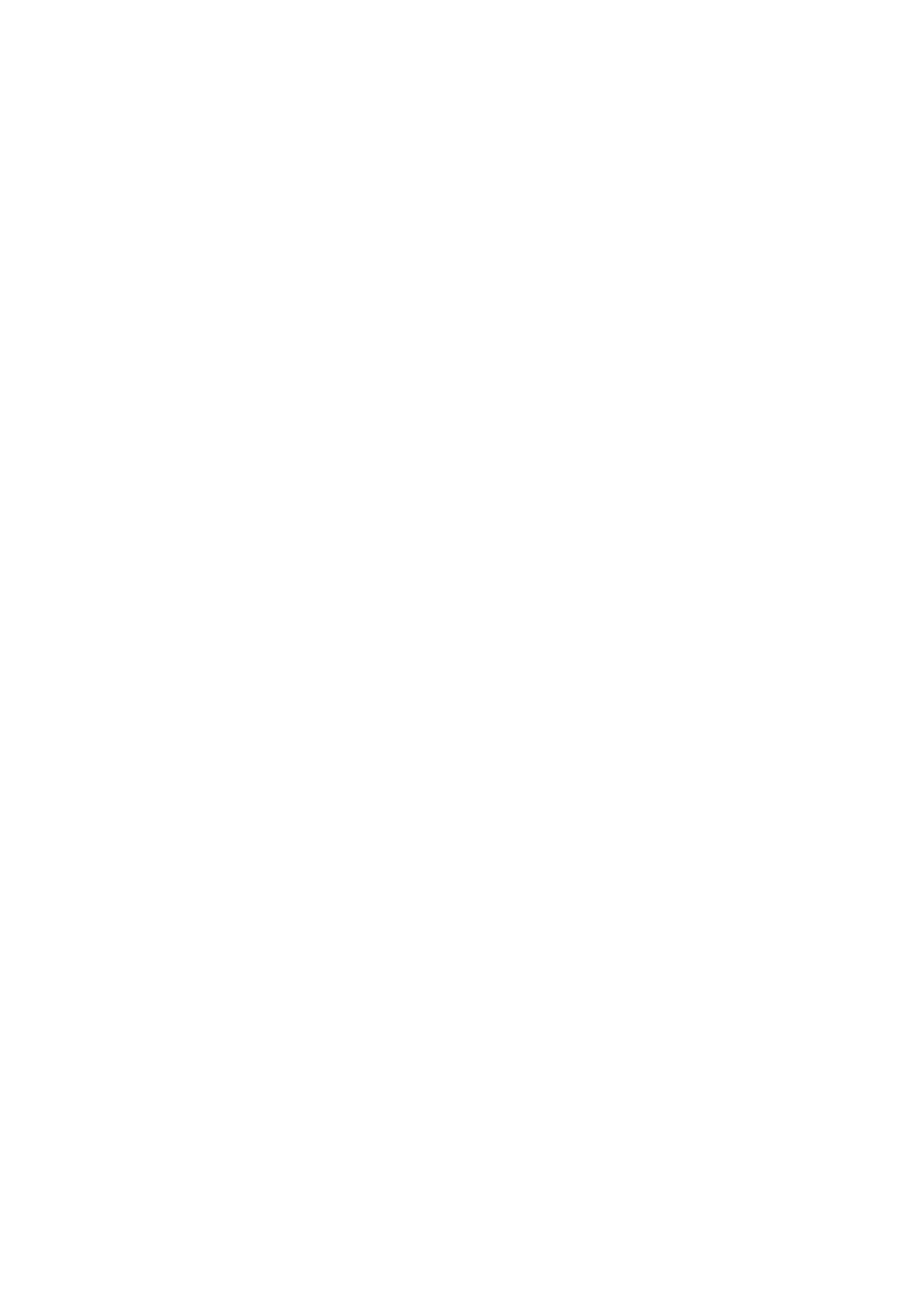| <b>English</b> | $\overline{2}$  | <b>GB</b> |
|----------------|-----------------|-----------|
| <b>Deutsch</b> | 14              | D         |
| Français       | 26 <sup>°</sup> | F         |
| Italiano       | 38              |           |
| Español        | 50              | Ε         |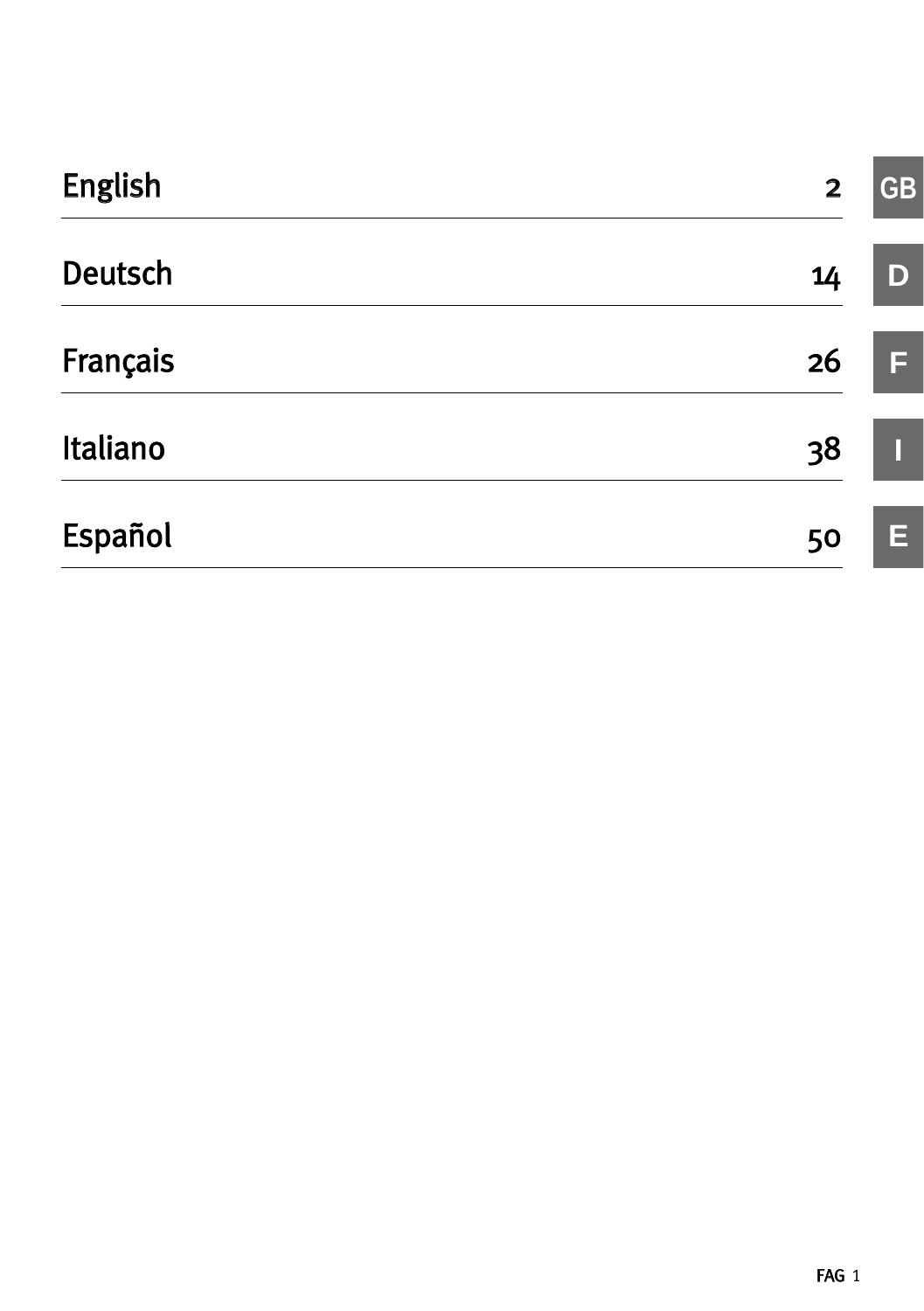## **1. FAG hand pump sets**

for 1.000, 1.600 and 2.500 bar, single- and double stage



### **1.1 Application**

Hand pump sets are used to generate hydraulic pressure:

- for the operation of cylinders (consumer), e. g. annular piston presses for the mounting and dismounting of rolling element bearings.
- for mounting or loosening press-fitted assemblies, e.g. ship's propelling screws and rudder blades, shaft couplings, gearwheels.

Pump sets with suffix "D" are suitable for an independent operation of two consumers.

### **1.2 Scope of delivery**

The hand pump set is ready for use, consisting of:

- hand pump with oil reservoir incl. oil filling
- pressure gauge
- high-pressure hose with quick-connection socket, 1 resp. 2 pieces
- quick-connection plug, 1 resp. 2 pieces

– transportation box.

Option: Digital-Manometer (page 9)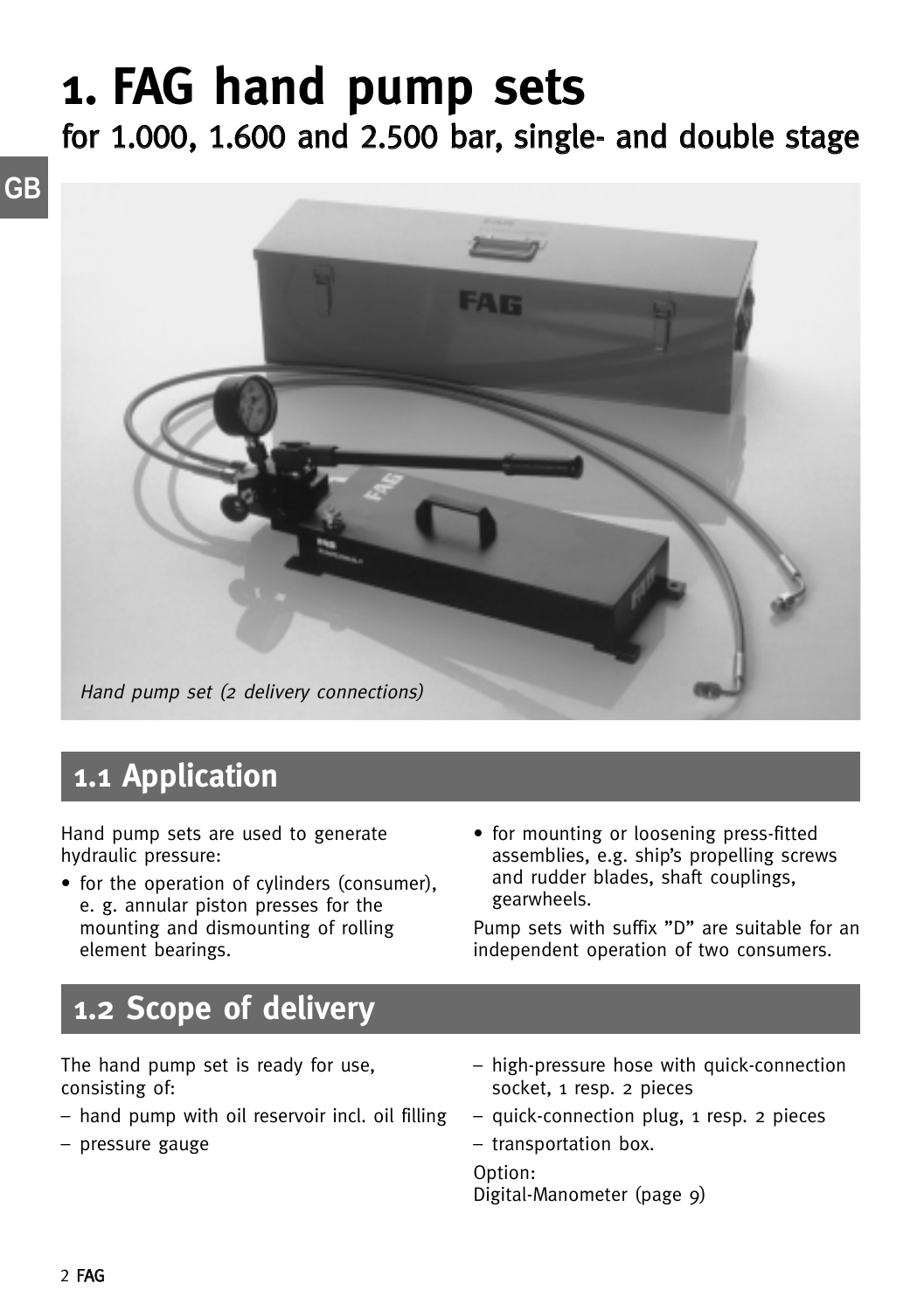### **1.3 Safety precautions**

#### 1.3.1 General safety precautions for hydraulic hand pumps

Always inspect all the components in order to ascertain any possible damage caused during transportation. If necessary complain directly at the forwarding agent.

### Read operating instructions carefully!

Observe safety precautions in particular. They stand for danger to life and limb of persons:



= potential of an injury;

**CAUTION** = danger of damaging the device or the consumer.

- Put hand pumps only into use in the specific field of operation as described in chapter 1!
- FAG does not accept liability for damage resulting from inexpert handling or any other use not described here.
- Operating personnel must have been: - authorized for use
	- familiarized with the safety warnings.



- Working with hydraulic devices requires the highest possible cleanliness!
- The pump, hose and consumer has to be vented before each use (danger by compressed air!)
- Under no circumstances exceed the maximum admissible operating pressure of the connected consumer (danger of bursting!)
- Do not loosen any connection while system is under pressure (danger of injury by oil squirting out!)



### 1.3.2 Safety of the Pump and hose

• Do not use the hose to carry the pump. Ensure that the bend radius is greater than 60 mm, that no heavy load is placed over them and do not damage them. Replace the damaged hose immediately.

- Pump must be placed on a stable and still plane to prevent it from turning over during operation.
- Operate valves only by hand. Do not use any tool (danger of damage).
- It is absolutely forbidden to set the safety relief valve at a higher operating pressure than the maximum admissible pressure!
- Use only original replacement parts.
- When exchanging the high-pressure hose: note the marked maximum admissible pressure.
- The hand pump reservoir must have a capacity of usable oil sufficient to fill the complete hydraulic system it is connected to (danger that air is being sucked and compressed).
- During operation: do not add oil! With returning of the consumer the oil may overflow from the reservoir or the reservoir may get under pressure (danger of bursting with the venting plug closed).
- Keep the venting plug opened by one turn during the use of the pump (danger of bursting with the venting plug closed).
- For refill use only FAG hydraulic oil with a viscosity of 46 mm<sup>2</sup>/s (danger to damage the seals).



#### 1.3.3 Safety precautions for hydraulic oil

Hydraulic oil can irritate skin and respiratory organs:

- Avoid skin contact, e. g. use gloves or protective cream.
- Do not inhale oil vapour and fumes
- Oil vapour and fumes can be inflammable
- Hydraulic oil: collect and dispose of the oil or hand it over for reprocessing.

Dispose of auxiliary materials properly if they contain oil (e. g. forward cleaning rags to hazardous waste).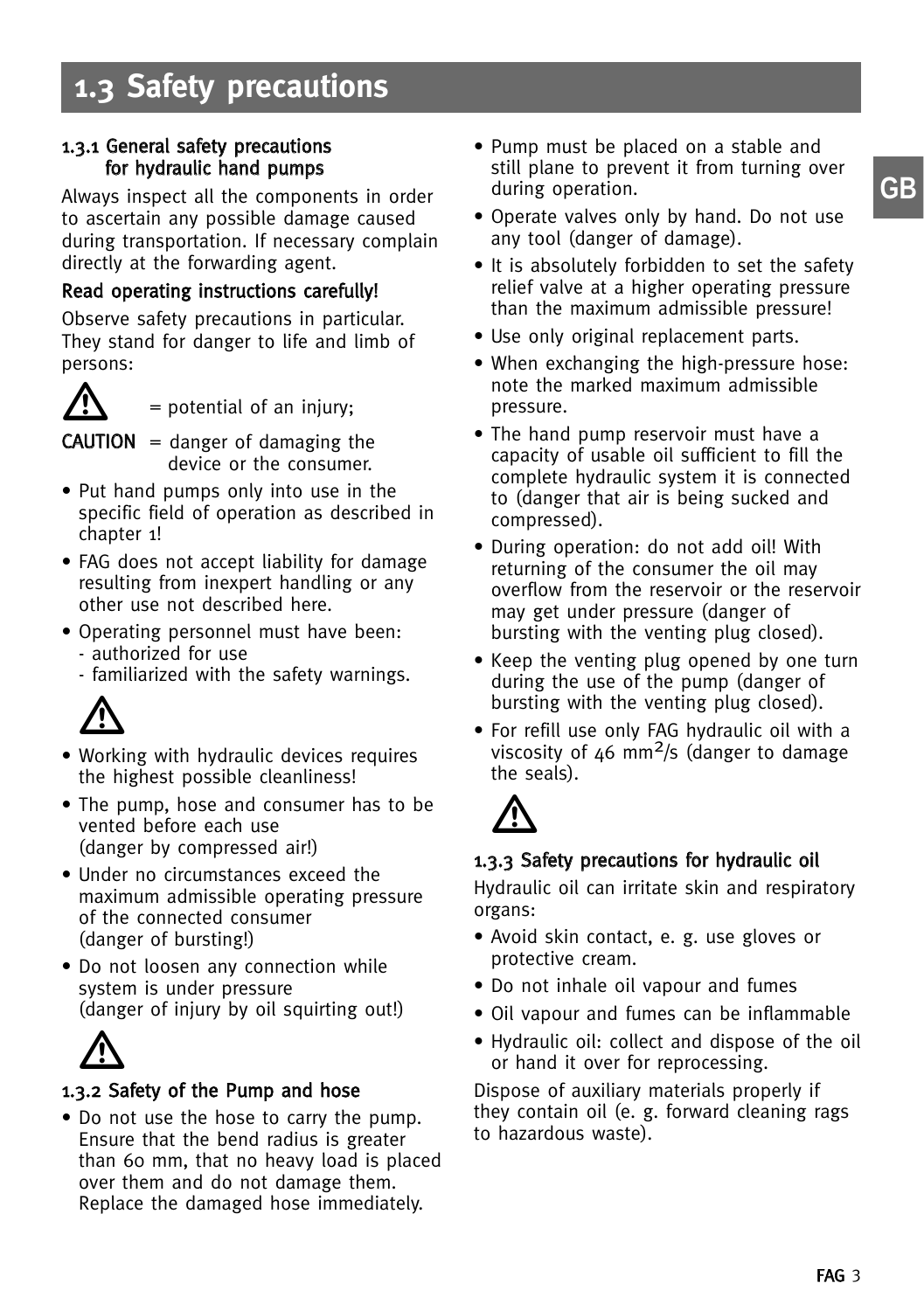

- 1 transportation box
- <sup>2</sup> pump lever
- 3 filling- and venting plug
- 4 oil reservoir
- 5 drain valve
- 6 seal ring
- 7 nipple
- 8 high-pressure hose with socket
- 9 pressure gauge
- <sup>10</sup> 2-way valve (only pump for two independent oil pressures)

### **1.4 Use**

CAUTION: Working with hydraulic devices requires the highest possible cleanliness!



### Danger by bursting of the oil reservoir

- The pump, hose and consumer has to be vented before each use!
- Keep the venting plug opened by one turn during the use of the pump.
- Under no circumstances exceed the maximum admissible operating pressure of the connected consumer!

### 4.1 Venting the pump…

- ... is necessary before each use:
- 1. plug the nipple (7) into the socket (8).
- 2. place the pump horizontally, thus it cannot suck air in.
- 3. hold the hose end up vertically.
- 4. close the drain valve  $(5)$ .
- 5. open the vent plug by 1 turn  $(3)$ .
- 6. Note: Collect the oil flowing over! Actuate the pump until bubble-free oil comes out.

### 4.2 Connecting the pump

- 7. screw the nipple with the seal ring (6) into the consumer (e.g. cylindrical piston press)
- 8. plug the socket onto the nipple.

### 4.3 Building up the pressure

- 9. close the drain valve.
- 10.Under no circumstances exceed the maximum admissible operating pressure of the connected consumer: Observe the pressure gauge, actuate the pump.

#### Notes:

- the safety relief valve restricts the pump pressure
- at first double stage pumps deliver a large amount of oil, then at 20 bar they switch automatically to the high-pressure stage.

### 4.4 Pressure reduction, disconnecting the pump

- 11. open drain valve slowly (5) (system becomes depressurized, oil flows back into the oil reservoir).
- 12. when depressurized: disconnect socket and nipple from consumer.
- 13.cover hose with protection cap.

### 4.5 Pump with 2-way valve

- closing the valve: turn clockwise to the stop.
- opening the valve, to build up pressure: turn counterclockwise.
- as soon as both valves are opened (10): both systems have the same pressure.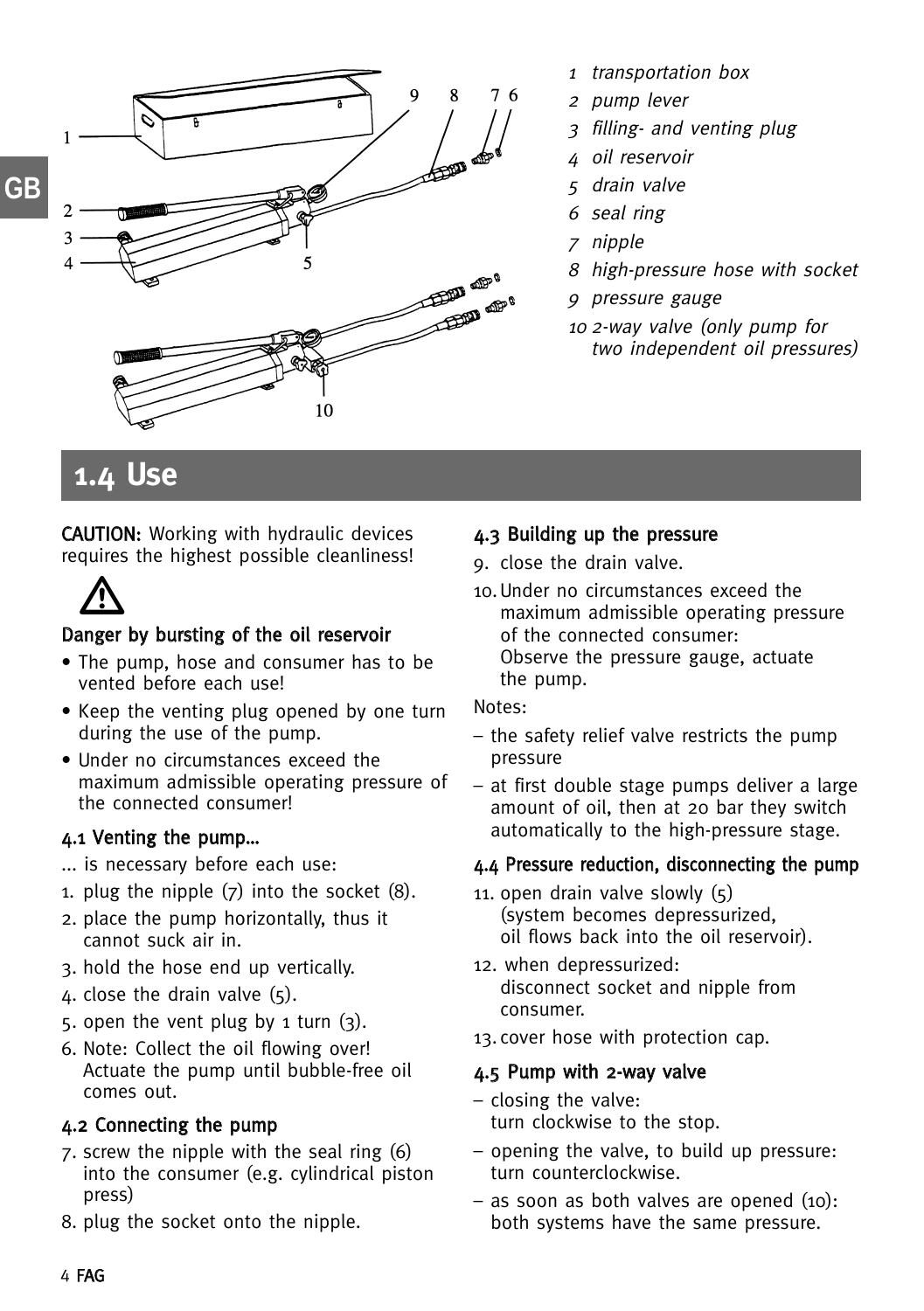### PISTON will not advance

- the pump head is not downwards;
- the drain valve is open or not properly closed;
- the system is leaking or lack of oil in the pump;
- make sure the pump delivers any oil.

### Do not overload

– the piston will not advance if the load to be lifted exceeds the capacity of the cylinder in use. In this case the safety valve protects the operator and the equipment by preventing the advance.

#### The piston does not make full stroke or advances with jerks

- there is air in the system (eliminate as per chp. 3).
- the piston could be bent or deformed causing it to bind with the ring nut,
- there is lack of oil in the pump so the piston is limited in its stroke. Refill the oil level in the pump,
- the hydraulic cylinder's capacity is higher than that of the reservoir. The pump must be replaced with one with higher capacity.

### The piston does not keep the load

- possible causes:
	- a) the pump does not work properly (the check valve is not tight).
	- b)cylinder seals leak.
	- c) oil leakage through the flexible hose connection.

### The piston return is not complete or slowed down

#### Note:

For gravity return cylinders it is necessary to make an external force on the top of the rod so as to make it retract.

- i.e. the oil cannot flow freely back to the reservoir. Make sure that:
	- a) is the drain valve fully open?
	- b)are nipple and socket fully coupled?
	- c) the piston cannot be fully retracted since there is too much oil in the reservoir. Caution due to possible bursting of the reservoir!
	- close the drain valve.
	- slowly open the vent screw in order to relieve reservoir from pressure.
	- fully unscrew the venting screw and drain the oil.
	- slowly open the drain valve.
	- catch the oil that comes out.

### Oil leakage

– if an oil leakage is found at the piston it usually means the seals are worn out. Seal replacement can be carried out on site.

#### IT IS RECOMMENDED TO KEEP IN STOCK A SPARE REPAIR KIT FOR THE PUMP.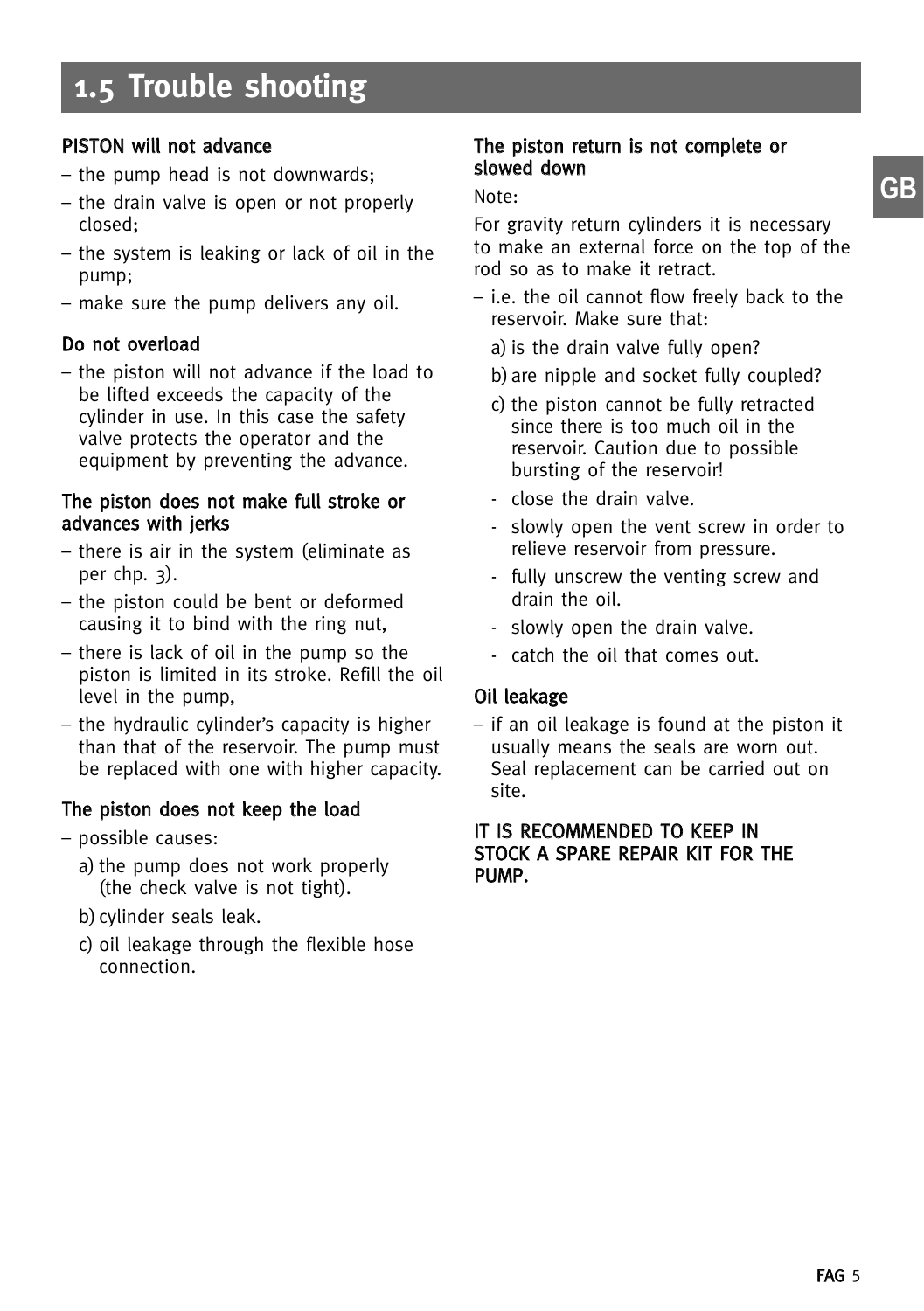### **1.6 Replacement parts**



Pump with 2 delivery connections

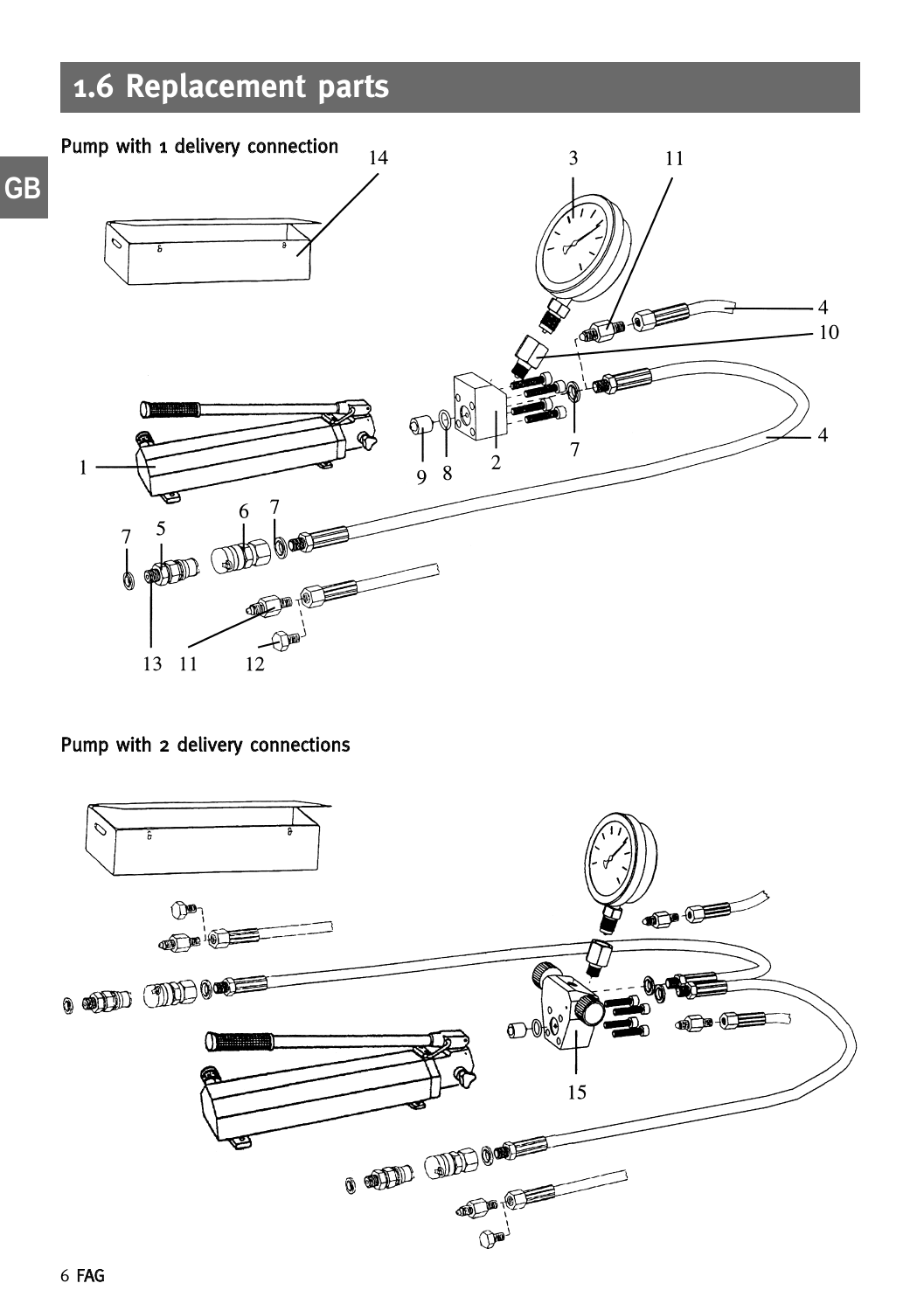### Pumps with 1 delivery connection

|                | Description of the pump sets |                                    |                                    |                       |  |  |  |
|----------------|------------------------------|------------------------------------|------------------------------------|-----------------------|--|--|--|
|                | PUMP <sub>1000</sub> .0.7L   | PUMP <sub>1000.4</sub> L           | PUMP <sub>1600.4</sub> L           | PUMP2500.4L           |  |  |  |
| Pos.           |                              | PUMP <sub>1000.8L</sub>            | PUMP <sub>1600.8L</sub>            | PUMP2500.8L           |  |  |  |
| Kit*           | PUMP1000.0,7L.KIT            | PUMP1000.4L.KIT                    | PUMP1600.4L.KIT                    | PUMP2500.4L.KIT       |  |  |  |
|                |                              | PUMP1000.4L.TANK                   | PUMP1600.4L.TANK                   | PUMP2500.4L.TANK      |  |  |  |
| 1              | PUMP1000.0,7L.TANK           | (PUMP1000.8L.TANK)                 | (PUMP1600.8L.TANK)                 | (PUMP2500.8L.TANK)    |  |  |  |
| $\overline{2}$ |                              | PUMP1000.MANO.ADAPTER              | PUMP1600.MANO.ADAPTER              | PUMP2500.MANO.ADAPTER |  |  |  |
|                | 3 (analogue) PUMP1000.MANO   | PUMP <sub>1000</sub> .MANO         | PUMP <sub>1600</sub> .MANO         | PUMP2500.MANO         |  |  |  |
| (digital)      | PUMP1000.MANO.DIGI           | PUMP1000.MANO.DIGI                 |                                    |                       |  |  |  |
| 4              | PUMP1000.TUBE                | PUMP <sub>1000</sub> .TUBE         | PUMP <sub>1600</sub> .TUBE         | PUMP2500.TUBE         |  |  |  |
| 5/7/13         | PUMP1600.VALVE.NIPPLE        | PUMP1600.VALVE.NIPPLE              | PUMP1600.VALVE.NIPPLE              |                       |  |  |  |
| 6/7/15         | PUMP1600.VALVE.SOCKET        | PUMP <sub>1600</sub> .VALVE.SOCKET | PUMP <sub>1600</sub> .VALVE.SOCKET |                       |  |  |  |
| 8              |                              | $\star\star$                       | $**$                               |                       |  |  |  |
| 9              |                              |                                    |                                    | $**$                  |  |  |  |
| 10             |                              |                                    | PUMP.NIPPLE.MANO                   | PUMP.NIPPLE.MANO      |  |  |  |
| $11***$        |                              |                                    |                                    | PUMP2500.NIPPLE       |  |  |  |
| 12             |                              |                                    |                                    | PUMP2500.PLUG         |  |  |  |
|                |                              | PUMP.4L.BOX                        | PUMP.4L.BOX                        | PUMP2500.4L.BOX       |  |  |  |
| 14             | PUMP.o,7L.BOX                | PUMP.8L.BOX                        | PUMP.8L.BOX                        | PUMP2500.8L.BOX       |  |  |  |

\* replacement part kit contains all wear parts (seal, balls, springs).

\*\* included in spare part kit

\*\*\* standard adapter set, scope of delivery: 4 adapters with thread: G  $1/4$ ", G  $3/8$ ", G  $1/2$ ", G  $3/4$ ".

### Pumps with 2 delivery connections

|      | Description of the pump sets |                             |                         |  |  |  |
|------|------------------------------|-----------------------------|-------------------------|--|--|--|
|      | PUMP <sub>1000</sub> L.4L.D  | PUMP <sub>1600</sub> L.4L.D | PUMP2500L.4L.D          |  |  |  |
| Pos. | PUMP <sub>1000</sub> L.8L.D  | PUMP <sub>1600</sub> L.8L.D | PUMP2500L.8L.D          |  |  |  |
| 15   | PUMP <sub>1000</sub> .D      | PUMP <sub>1600</sub> .D     | PUMP <sub>2500</sub> .D |  |  |  |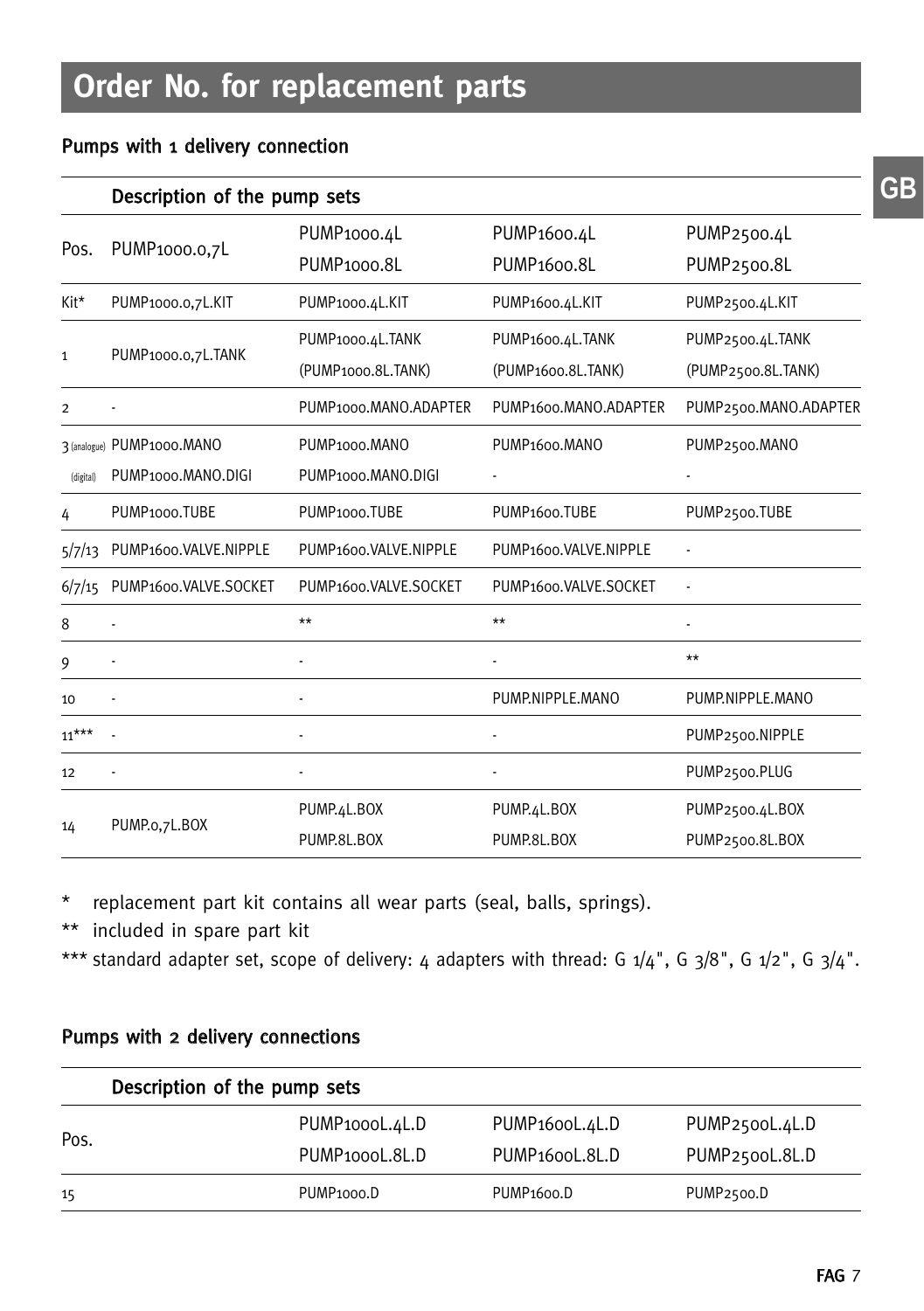### **1.7 Maintenance and repair**

- protect oil from impurity (danger of malfunction).
- refill the oil reservoir only with oil of the specified viscosity (see the list below). **GB**
	- oil level must usually be about 10 mm from the inlet
	- check high-pressure hose and fittings for damage prior to each use. Replace if necessary.
- if necessary: rinse out the oil reservoir with petroleum benzine only
- wear parts: seals, valve springs and valve balls. Replace wear parts if pump does not build up pressure.

### **1.8 Technical data**

| Operating pressure                    | 1,000 bar                                       | 1,000 bar                            | $1,600$ bar                                               | 2,500 bar                            |
|---------------------------------------|-------------------------------------------------|--------------------------------------|-----------------------------------------------------------|--------------------------------------|
| number of pressure stages             | 1                                               | $\overline{2}$                       | $\overline{2}$                                            | $\overline{2}$                       |
| with 0.7 liter reservoir              | PUMP1000.0,7L                                   |                                      |                                                           |                                      |
| with 4 liter reservoir                |                                                 | PUMP1000.4L                          | PUMP <sub>1600.4</sub> L                                  | PUMP2500.4L                          |
| with 8 liter reservoir                |                                                 | PUMP <sub>1000.8L</sub>              | <b>PUMP1600.8L</b>                                        | <b>PUMP2500.8L</b>                   |
| with distributer                      |                                                 |                                      | suffix: .D                                                |                                      |
| with digital pressure gauge           | suffix: .DIGI                                   | <b>DIGI</b>                          |                                                           |                                      |
| required force at<br>the lever        | 360 N                                           | 380 N                                | 380 N                                                     | 380 N                                |
| usable volume of the<br>oil reservoir | 0.6 <sub>1</sub><br>$(0.7)$ liter<br>reservoir) |                                      | 3.8 bzw. 7.0 l<br>(4 resp. 8 liter reservoir)             |                                      |
| oil viscosity                         | 46 mm <sup>2</sup> /s at 40 °C                  |                                      |                                                           |                                      |
| connection for the<br>consumer        | connection thread G $1/4$                       |                                      | plug (PUMP1600.VALVE.NIPPLE) of the plug-in joint for the |                                      |
| weight with<br>transportation box     | 10 kg                                           | $24/27$ kg<br>4/8 liter<br>reservoir | $25/28$ kg<br>4/8 liter<br>reservoir                      | $27/30$ kg<br>4/8 liter<br>reservoir |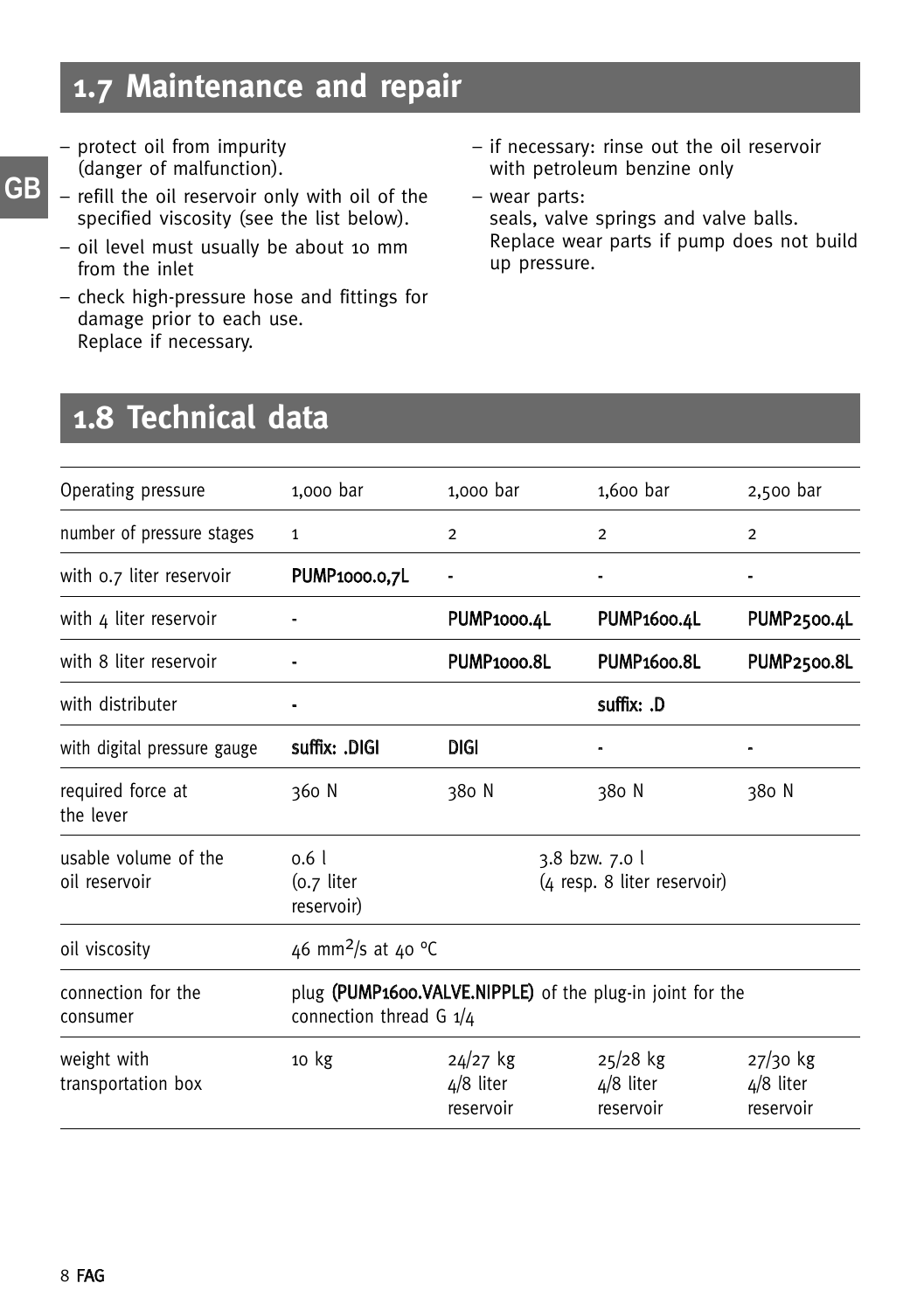## **2. FAG Digital-Manometer (option)** for PUMP1000



### **2.1 Instructions**

Please read this service manual carefully before unpacking and setting the unit for operation, and follow the instructions precisely as described herein.

These devices may only be installed, used and maintained by skilled personnel who are familiar with this service manual and can observe applicable regulations regarding industrial safety and accident-prevention

### **2.2 Regulation usage**

These units of type PUMP1000.MANO.DIGI serve to measure, monitor and remotetransfer ofpressure-dependent operational processes in machines and systems.

These devices are equipped as follows:

- 4-digit LCD display
- Three Programming keys
- Process connection (St. Steel)
- Power Supply via 9V block battery
- Limit relays (option)
- Peak value memory (option)
- Analogue output (option)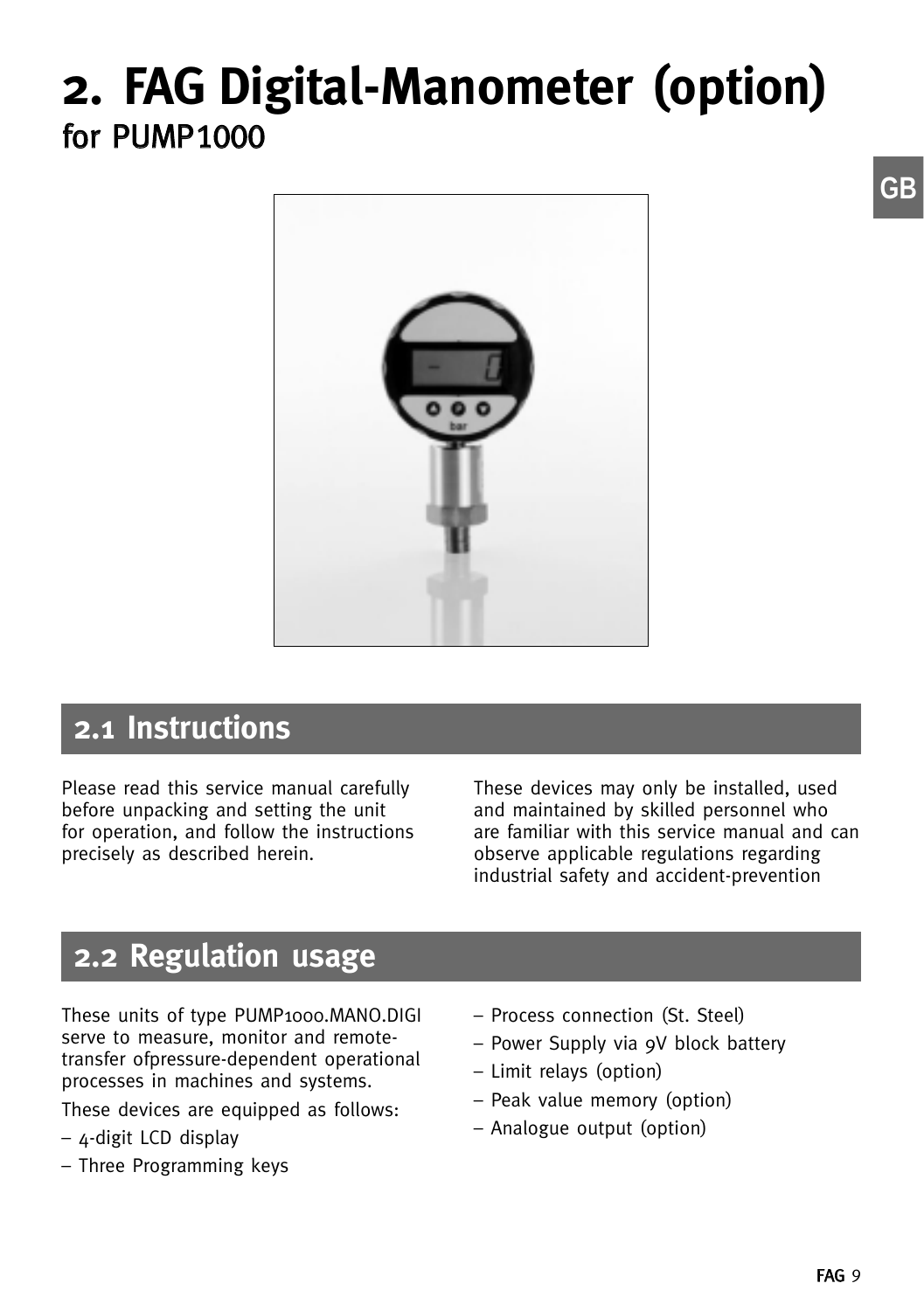### **2.3 Unit Check-up**

These devices are checked before despatch and sent away in perfect condition. Should the damage to a device be visible, we recommend a thorough inspection of the delivery packing. In case of damage, please inform your parcel service/forwarding agent immediately, since they are responsible for damages during transit.

### Scope of delivery:

Standard scope of delivery applies on:

- Transmitter with display
- Service manual
- 9 VDC Block battery

### **2.4 Mechanical Connection**

#### Before installation:

- Ensure that the max. pressure in your system is within the prescribed range of digital manometer. The measuring range can be read from the type label of device.
- Make sure that the permitted max. operational temperature of device is not exceeded.
- Ascertain that the electrical power supply to the unit is in agreement with the operational data of the unit.
- Please confirm that there are no parts of packing material present inside the unit.

#### Installation:

– Ensure that the piping has no pressure inside.

- The digital manometer should be mounted just like a mechanical manometer.
- With standard thread connection, sealing is achieved by means of a suitable gasket (flat-seal or seal-ring (DIN 16258).
- While screwing in the device, rotate the hexagonal screw (SW 24) and not the housing.
- If possible, please check after the mechanical installation, whether the connection joint is adequately sealed or not..
- Open the battery enclosure on the backside of the unit and connect the 9V block battery with the connection plug.
- Place the 9V block battery in the enclosure and close it with the lid.
- The digital pressure gauge may only be used with a 9 VDC block battery

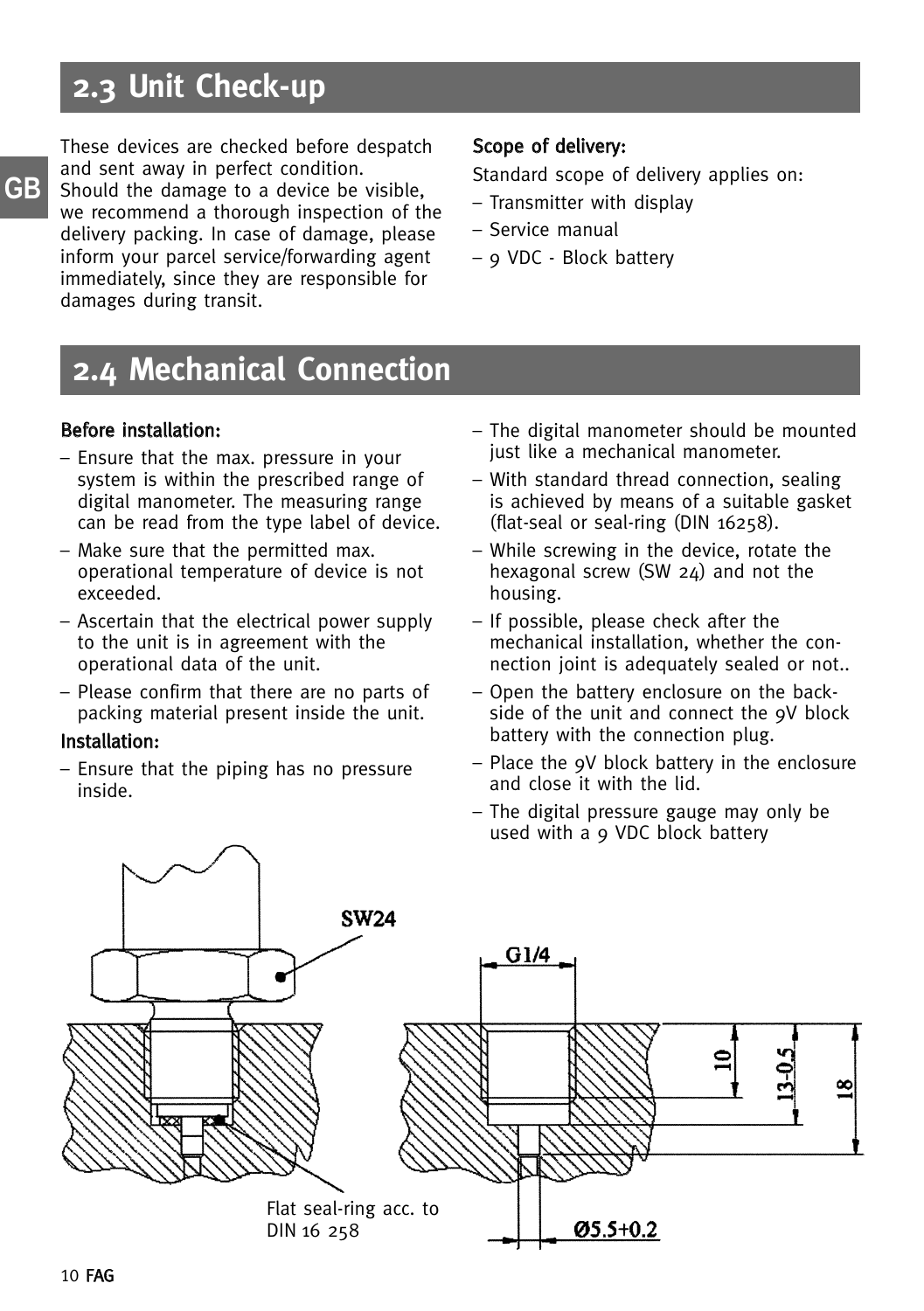### **2.5 Principle of Operation**

A ceramic sensor picks up the pressure (to be measured) and sends the signal to the display via evaluation electronics. Parallel to this, an output is provided as analogue

signal for the purpose of remote transfer of measured pressure. A relay-output is also made available. **Figure 3** and **GB** 

### **2.6 Function Keys**

For the selection of menu options, the following functions keys are available:

- ىل Next Menu Option
- **The Previous Menu Option**
- P 1 x operate Switch-on
- P 2 x operate Switch-off
- $\mathbf{p}$ Jump to Function

Adjustment and Function:

- $\mathbf{r}$ Value-adjustment upwards
- Value-adjustment downwards
- P Confirm input for next Menu Option
- <u>ተ & ↓</u> Reject input, Return to Menu Option

### **2.7 Adjustments**

#### Possible adjustments of the device:

- 1. Zero point
- 2. Password (factory preset: 0005)
- 3. Peak value memory (option)
- 4. Relay and Hysteresis (option) (factory preset: switching point on 50% of measuring range)

#### Factory presets:

- 1. Battery symbol on: voltage under 7 V
- 2 Switch-off time (default:  $o =$  inactive)
- 3. Conversion rate (default: 5 measurements per second)
- 4. Analogue output (linear) within measuring range (option)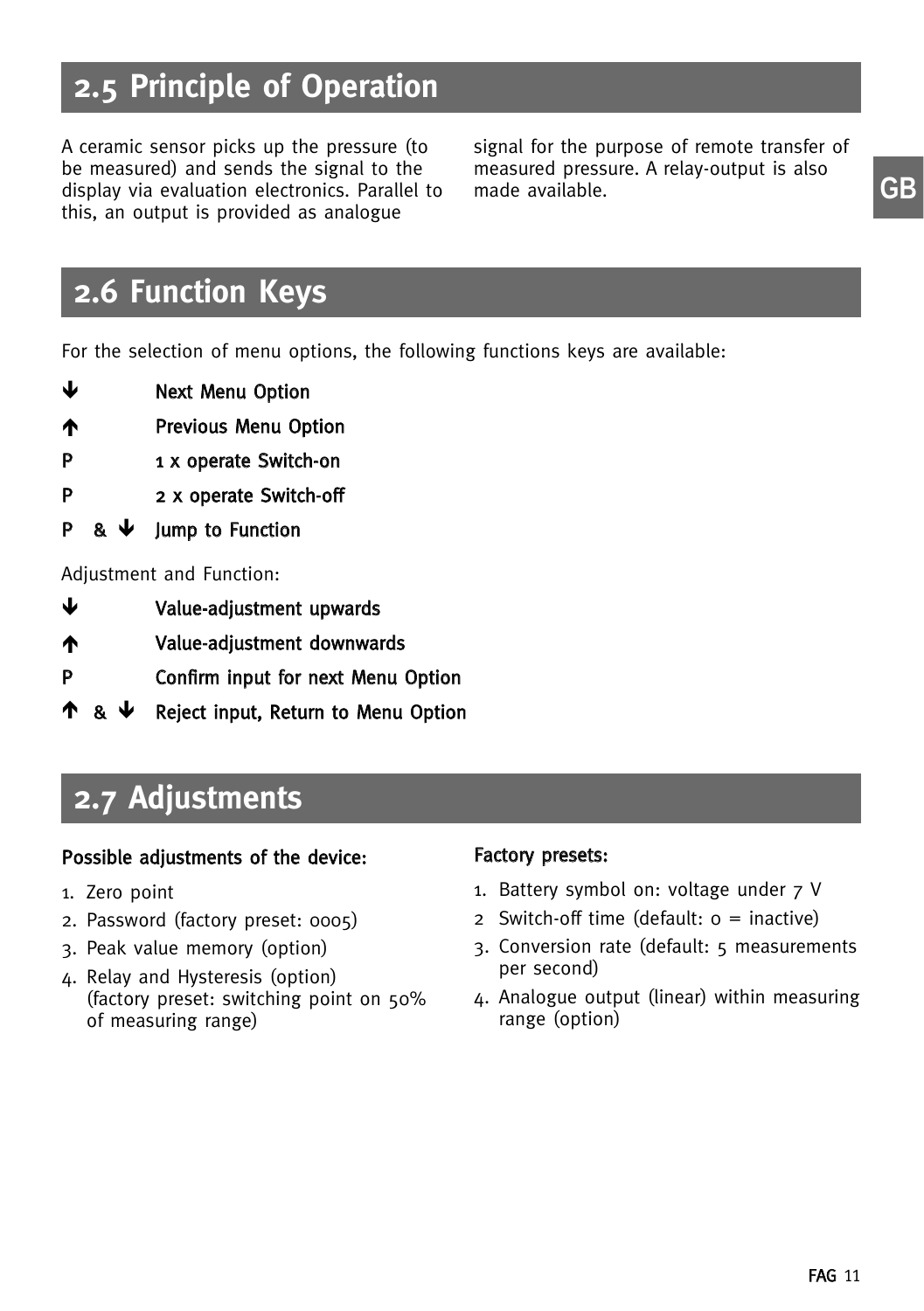#### 2.8.1 Unit with peak value detector PUMP1000.MANO.DIGI



### **2.9 Maintenance**

In case, the medium to be measured is not polluted, the unit is maintenance-free.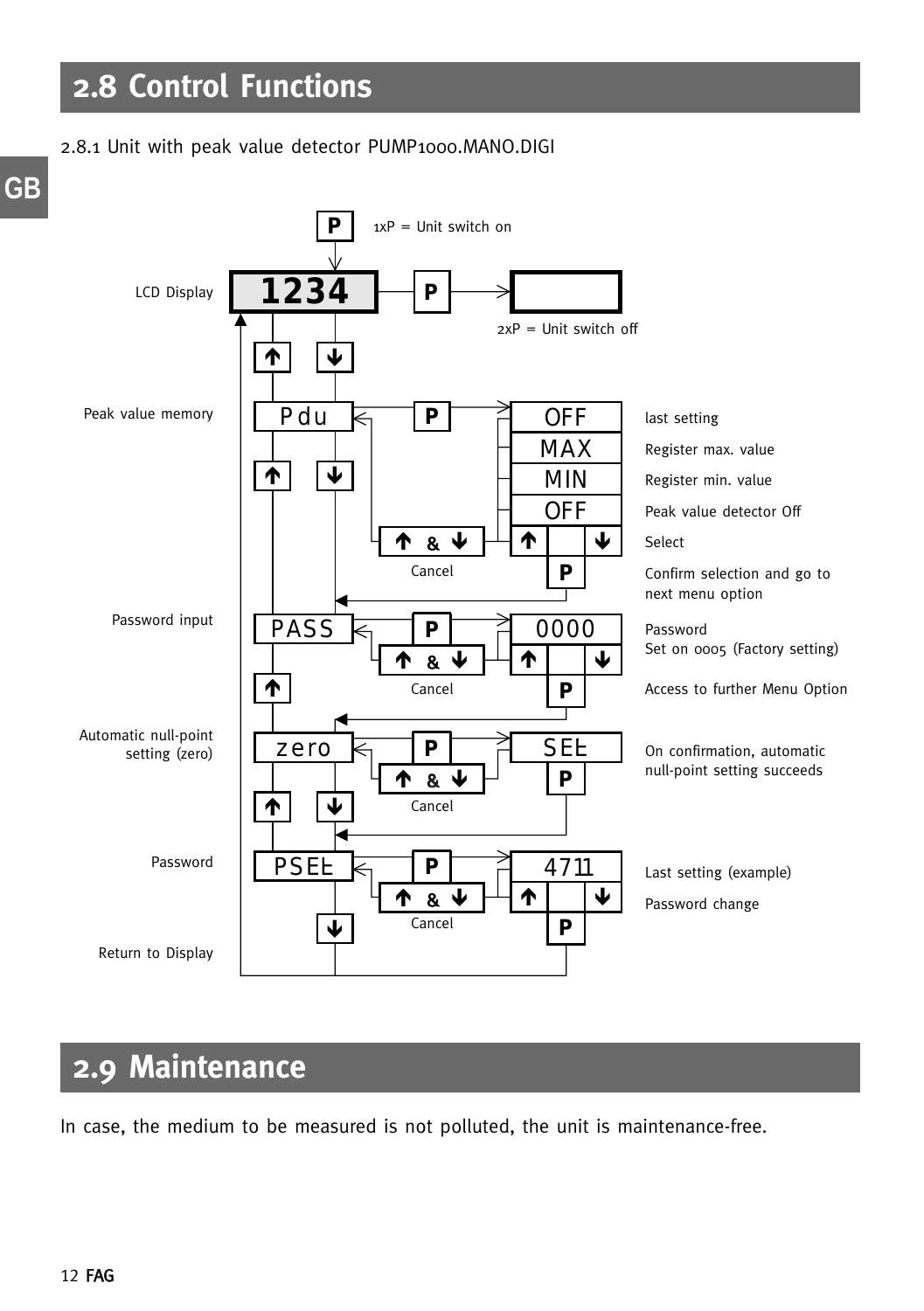### **2.10 Technical Data**

Nominal size: 74 mm Accuracy class 0.5 0.5 Display: 4-digit LCD; digit height 12.7 mm Measuring range:  $-1...0$ , 0...1, 0 - 1.6, 0 - 2.5, 0...4, 0...6, 0...10, 0...16, 0...25, 0...40, 0...60, 0...100, 0...160, 0...250, 0...400 Overload range 30.08.01  $\overline{3} \times \overline{PN}$  (upto 40 bar) 2 x PN (60 bis 250 bar) 1,5 x PN (ab 250 bar) Power supply: 9 VDC (block battery)<br>Service-life at conversion rate 5/s: 5000 h (block battery 600mAh). Service-life at conversion rate  $5/s$ : 10000 h (Lithium blockbattery 1200 mAh) Conversion rate: 5 per Sec. (standard) (1 to 10 per sec. Factory-adjusted) Automatic switch-off times: 2 ...... 90 min, Only factory-adjustable. (auto off)  $\sigma =$  inactive (not recommended with analogue or switching output) Zero point correction:<br>Parts in contact with medium:  $\leq$  25 % St.Steel 1.4571, Ceramic, NBR Connection: G  $\frac{1}{4}$  (Manometer),  $\frac{1}{4}$ " NPT (Option) Medium temperature:  $-30...+85^{\circ}$ C Ambient temperature: 0...+60°C<br>Storage temperature: 30...+80°C Storage temperature: Permissible relative humidity:  $\leq$  90%, not condensing Protection cat.: IP 65 Limit-value relay (Option): N.O., bistable arbitrary adjustable, adjustable hysteresis Max. switching power: 30 V AC/DC, 2 A Analogue output (Option): 0 - 2 VDC

Load:  $\geq 100k\Omega$ Peak value memory (Option): Min or Max value, Resetting via keypad

### **2.11 Dimensions**

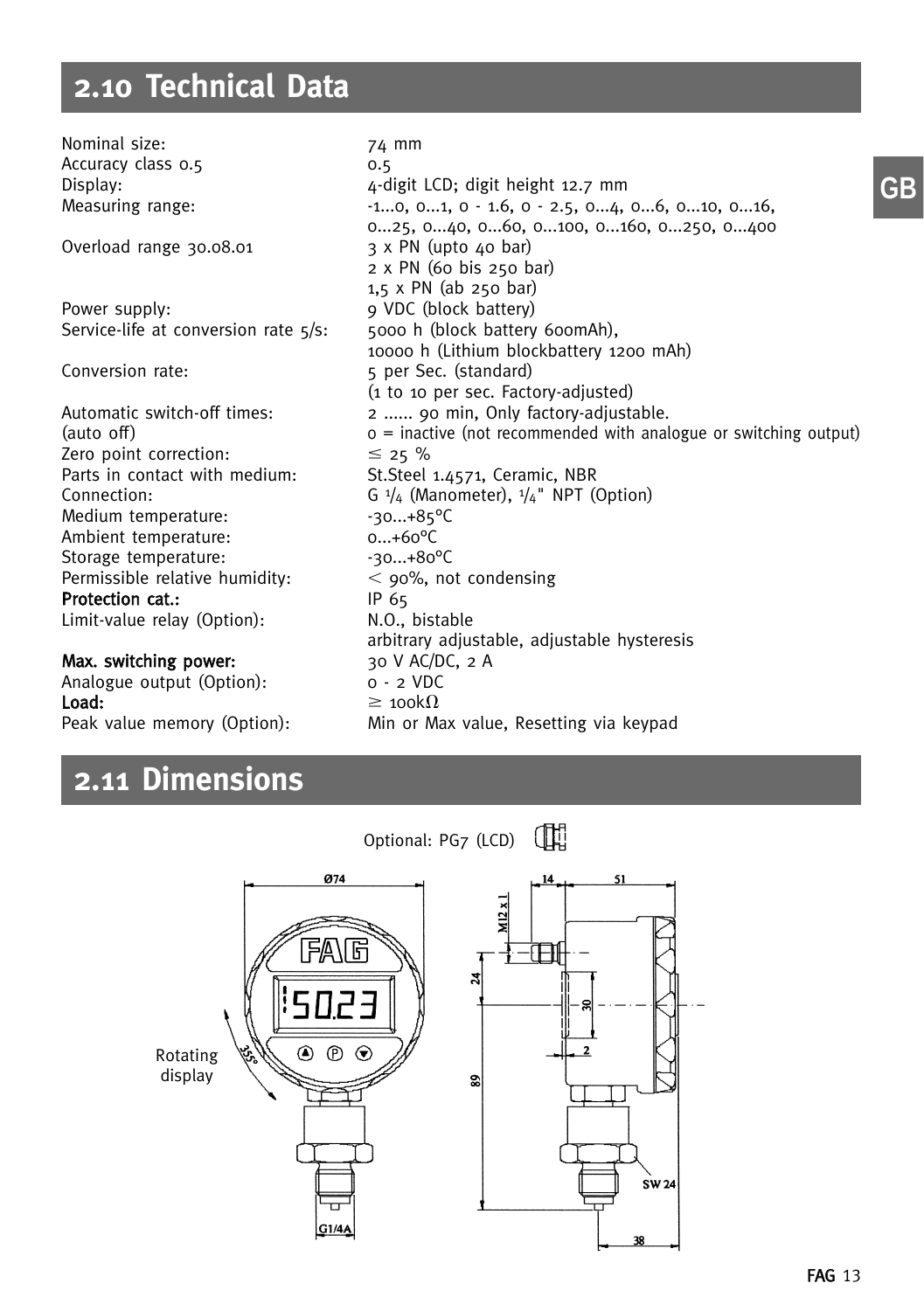# **1. FAG Handpumpensätze**

für 1.000, 1.600 und 2.500 bar, ein- und zweistufig



### **1.1 Anwendungsbereich**

Handpumpensätze erzeugen hydraulischen Druck:

- zum Betreiben von Zylindern (Verbraucher), z. B. Ringkolbenpressen für Ein- und Ausbau von Wälzlagern.
- Pressverbände montieren oder lösen, z. B. Schiffspropeller und -ruderblätter, Wellenkupplungen, Zahnräder.

Pumpensätze mit Nachsetzeichen "D" eignen sich zum unabhängigen Betreiben von zwei Verbrauchern.

### **2.1 Lieferumfang**

Betriebsbereit, bestehend aus:

- Handpumpe mit Öltank inkl. Ölfüllung
- Manometer
- Hochdruckschlauch mit Muffe, 1 bzw. 2 Stück
- Nippel für Steckkupplung, 1 bzw. 2 Stück
- Transportkiste

Option: Digital-Manometer (Seite 21)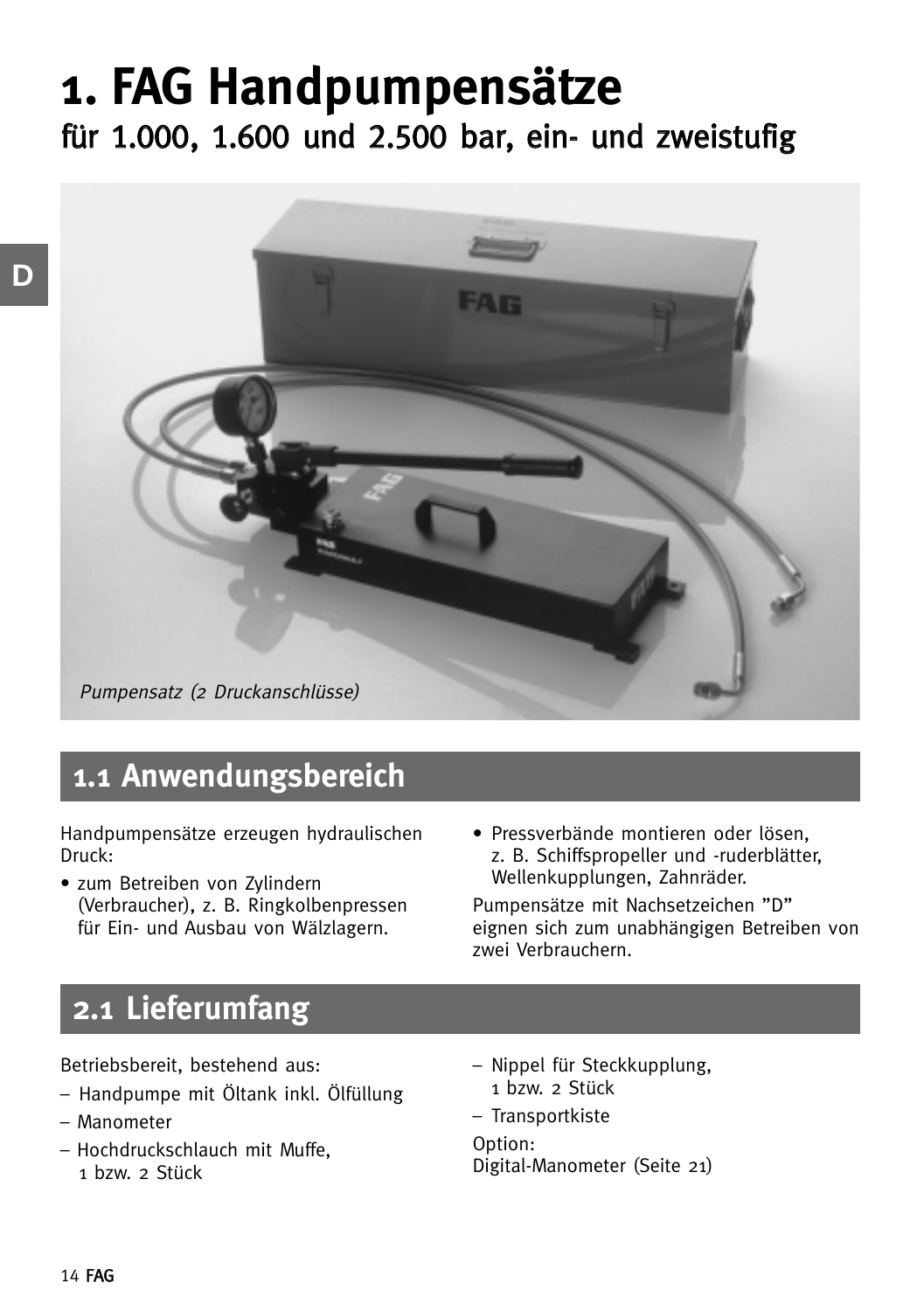### **1.3 Sicherheitshinweise**

#### 1.3.1 Allgemeine Sicherheitshinweise zu hydraulischen Handpumpen

Kontrollieren Sie umgehend alle Teile auf eventuelle Transportschäden. Falls sie solche Schäden feststellen, umgehend beim Spediteur reklamieren!

Vor Inbetriebnahme Bedienungsanleitung genau lesen.

Sicherheitshinweise besonders beachten. Sie stehen bei Gefahr für Leib und Leben von Personen:



= Verletzungsgefahr

ACHTUNG = Gefahr der Beschädigung des Gerätes oder des Verbrauchers.

- Handpumpen nur für den Anwendungsbereich gemäß Kapitel 1 verwenden!
- FAG haftet nicht für Schäden, die durch falsche Handhabung entstehen oder durch Gebrauch, der nicht dem beschriebenen Zweck entspricht.
- Voraussetzungen des Bedieners: - er muss zum Gebrauch autorisiert sein - mit Sicherheitshinweisen vertraut sein
- Arbeiten mit Hydraulikgeräten nur mit höchster Sauberkeit ausführen!



- Pumpe, Schlauch und Verbraucher vor jedem Gebrauch entlüften (Gefahr durch komprimierte Luft!)
- Keinesfalls den max. zulässigen Betriebs druck des angeschlossenen Verbrauchers überschreiten (Gefahr durch Bersten!)
- Keinen Anschluss lösen, solange die Anlage unter Druck steht (Verletzungsgefahr durch herausspritzendes Öl!)

 $\bigtriangleup$ 

### 1.3.2 Sicherheit von Pumpe und Schlauch

• Hydraulikschlauch nicht als Tragegriff benutzen, nicht beschädigen, überfahren oder knicken (mind. Radius 60 mm). Ggf. sofort austauschen.

- Pumpe nur auf stabilem Untergrund betreiben, um ein Abrutschen oder Kippen während des Pumpens zu vermeiden.
- Ventile nur von Hand betätigen. Kein Werkzeug benutzen (Gefahr der Beschädigung).
- Keinesfalls das Druckbegrenzungsventil auf einen höheren Betriebsdruck einstellen, als den zulässigen Maximaldruck!
- Nur Original-Ersatzteile verwenden.
- Bei Austausch des Hochdruckschlauchs: Kennzeichnung für max. zulässigen Druck beachten.
- Nur Pumpe mit ausreichend großem Öltank benutzen, um alle Verbraucher versorgen zu können (Gefahr Luft anzusaugen und zu komprimieren).
- Während des Betriebes kein Öl nachfüllen! Beim Zurückfahren der Verbraucher würde der Öltank überlaufen oder unter Druck geraten (Gefahr des Berstens bei geschlossener Belüftungsschraube).
- Belüftungsschraube während der Benutzung der Pumpe um 1 Umdrehung geöffnet halten (Gefahr des Berstens bei geschlossener Belüftungsschraube).
- Nur Hydrauliköl von FAG der Viskositätsklasse 46 mm2/s verwenden (Gefahr die Dichtungen zu beschädigen).

## $\bigtriangleup$

### 1.3.3 Sicherheitshinweise zum Hydrauliköl

Hydrauliköl kann Haut und Atmungsorgane reizen:

- Hautkontakt vermeiden, z. B. durch Hand schuhe oder Fettcreme.
- Dämpfe und Ausdünstungen nicht einatmen.
- Dämpfe und Ausdünstungen sind feuergefährlich.
- Hydrauliköl auffangen und fachgerecht entsorgen oder zur Wiederaufbereitung geben.

Hilfsmittel fachgerecht entsorgen, wenn sie Öl enthalten (z. B. Putzlappen in Sondermüll).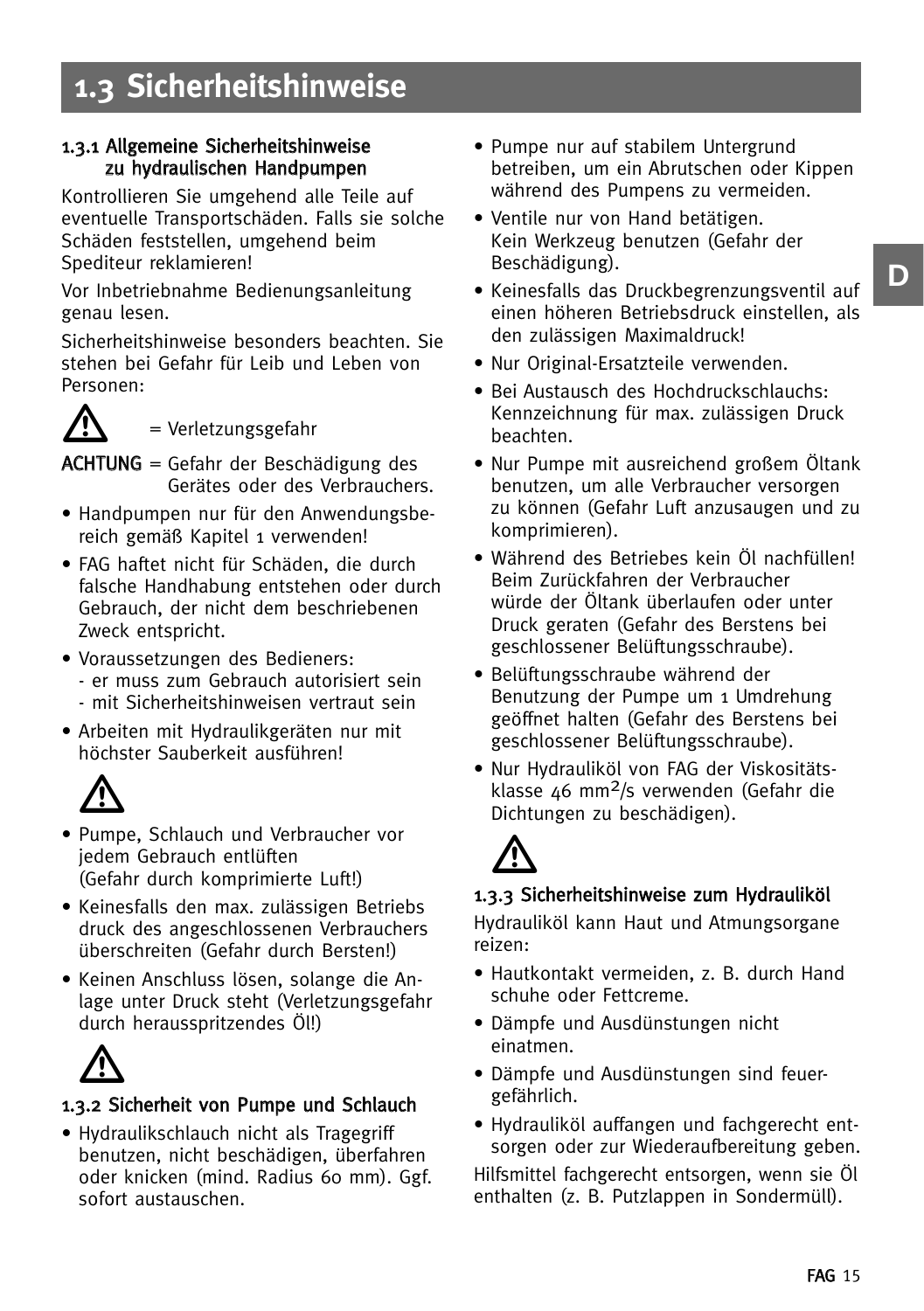

- 1 Transportkiste
- <sup>2</sup> Pumpenhebel
- 3 Einfüll- und Belüftungsschraube
- <sup>4</sup> Öltank
- 5 Ablassventil
- 6 Dichtring
- 7 Nippel
- 8 Hochdruckschlauch mit Muffe
- 9 Manometer
- <sup>10</sup> Zwei-Wege-Ventil (nur Pumpe für zwei unabhängige Öldrücke)

### **1.4 Betrieb**

ACHTUNG: Arbeiten mit Hydraulikgeräten nur mit höchster Sauberkeit ausführen!



### Gefahr des Berstens des Öltanks

- Pumpe, Schlauch und Verbraucher vor jedem Gebrauch entlüften!
- Belüftungsschraube während der Benutzung der Pumpe um 1 Umdrehung geöffnet halten.
- Keinesfalls den max. zulässigen Betriebsdruck des angeschlossenen Verbrauchers überschreiten!

### 4.1 Pumpe entlüften

Vor jedem Gebrauch durchführen:

- 1. Nippel (7) in Muffe (8) stecken.
- 2. Pumpe waagerecht stellen, damit sie keine Luft ansaugt.
- 3. Schlauch senkrecht nach oben halten.
- 4. Ablassventil schließen (5).
- 5. Belüftungsschraube 1 Umdrehung öffnen(3).
- 6. Hinweis: austretendes Öl auffangen! Pumpe betätigen, bis Öl ohne Luftblasen austritt.

### 4.2 Pumpe anschließen

- 7. Nippel mit Dichtring (6) in Verbraucher einschrauben (z. B. Ringkolbenpresse).
- 8. Muffe auf Nippel stecken.

### 4.3 Druck aufbauen

- 9. Ablassventil schließen.
- 10.Keinesfalls den max. zulässigen Betriebsdruck des Verbrauchers überschreiten: Manometer beobachten, Pumpe betätigen.

Hinweise:

- Druckbegrenzungsventil begrenzt den Druck der Pumpe.
- zweistufige Pumpen fördern zunächst eine große Ölmenge, bei 20 bar schalten sie automatisch auf die Hochdruckstufe.

### 4.4 Druck abbauen, Pumpe trennen

- 11. Ablassventil langsam öffnen (5) (System wird drucklos, Öl kann in Behälter zurückfließen).
- 12.Sobald drucklos: Muffe und Nippel vom Verbraucher trennen.
- 13.Hydraulikschlauch mit Schutzkappe schließen.

### 4.5 Arbeiten mit Zwei-Wege-Ventil

- Ventil schließen: im Uhrzeigersinn drehen bis Anschlag.
- Ventil öffnen, Druck aufbauen: entgegen Uhrzeigersinn drehen.
- Sobald beide Ventile (10) geöffnet: gleicher Druck in beiden Systemen.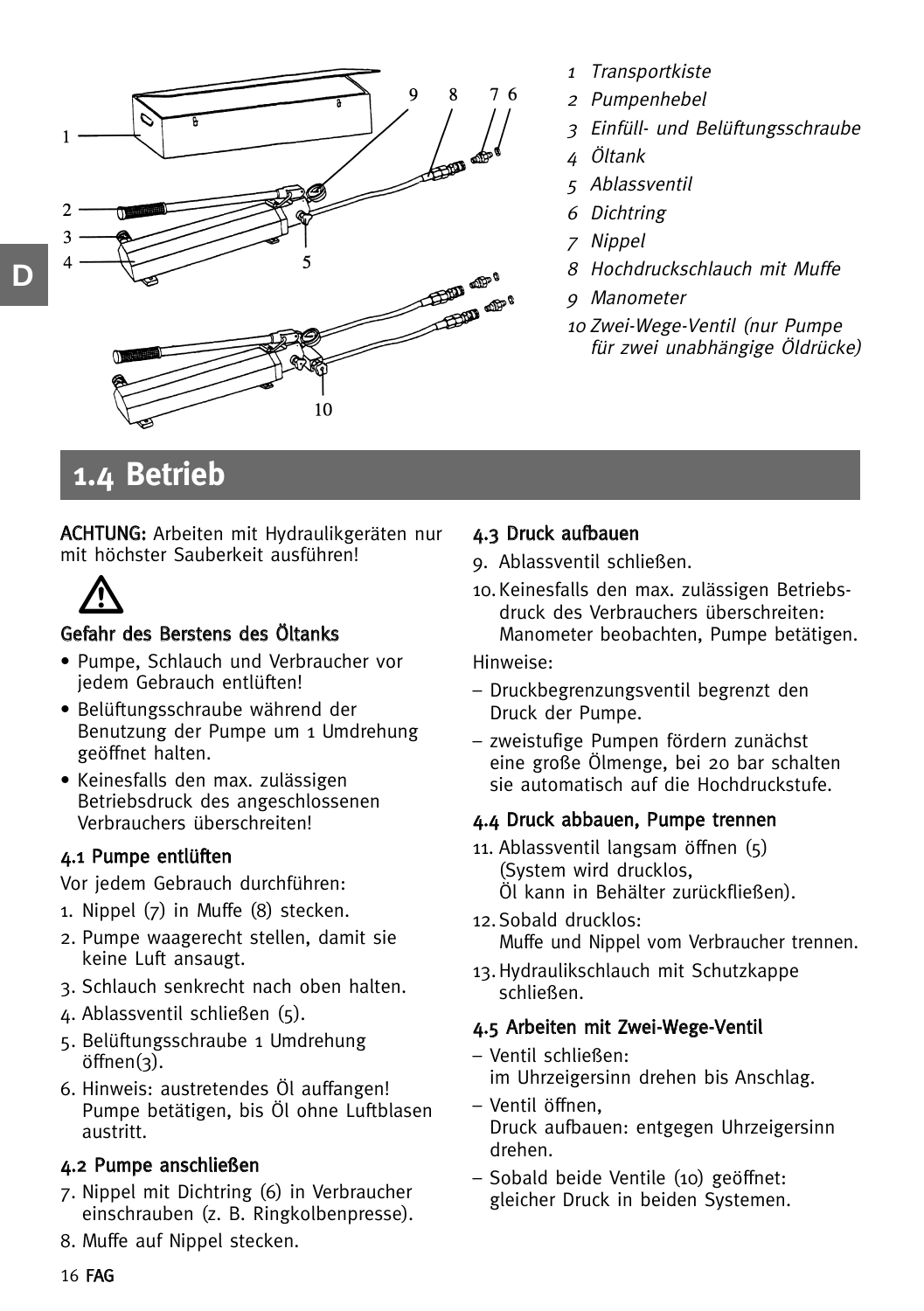### Zylinderkolben fährt nicht aus

- die Handpumpe wurde mit Kopf nach oben positioniert;
- das Ablassventil der Handpumpe wurde nicht oder nicht ganz geschlossen;
- Leck im Ölkreislauf oder zu wenig Öl im Tank;
- kontrollieren Sie zunächst die korrekte Funktion der Pumpe, d.h. ob diese Öl fördert.

### Vermeiden Sie Überlastung

– der Zylinderkolben fährt nicht aus, wenn die äußere Last höher als die max. mögliche Kraft des Zylinders ist, da dann das Überdruckventil in der Pumpe anspricht und so das System vor Überlastung schützt.

#### Zylinder fährt ruckweise oder nicht vollständig aus

- Luft im Ölkreislauf (Entlüften gemäß Kap. 3).
- der Zylinderkolben ist verbogen oder beschädigt und wird so durch mechanische Reibungskräfte gebremst.
- zu wenig Öl im Tank, so dass der Kolben nicht vollständig ausfahren kann. Öl nachfüllen.
- Ölbedarf des Zylinders ist höher als das nutzbare Volumen des Tanks. Pumpe mit größerem Tank verwenden.

### Zylinderkolben sinkt unter Last zurück

- mögliche Ursachen:
	- a) Handpumpe funktioniert nicht richtig (Ablassventil undicht).
	- b)Zylinderdichtungen lecken.
	- c) Leckage an Kupplungen oder Schlaucharmaturen.

#### Zylinder fährt nicht vollständig oder nur sehr langsam zurück

#### HINWEIS:

einfach wirkende Zylinder ohne Federrückzug müssen durch eine äußere Kraft zurückgedrückt werden.

– d. h. das Öl fließt nicht frei in den Tank zurück.

Folgendes kontrollieren:

- a) Ist das Ablassventil vollständig geöffnet?
- b)Sind Nippel und Muffe vollständig gekuppelt?
- c) Der Kolben kann nicht vollständig zurückfahren, da zuviel Öl im Tank ist. Achtung u. U. Berstgefahr des Tanks!
- Ablassventil schließen.
- Belüftungsschraube langsam öffnen, um Druck abzubauen.
- Belüftungsschraube ganz ausdrehen und Öl ablassen.
- Ablassventil langsam öffnen.
- austretendes Öl auffangen.

#### Ölverlust

– falls eine Leckage am Pumpenkolben festgestellt wird, ist dies in der Regel auf verschlissene Dichtungen zurückzuführen. Der Dichtungswechsel kann vor Ort durchgeführt werden.

#### WIR EMPFEHLEN STETS EINEN DICHTUNGSSATZ FÜR DIE PUMPE ZU BEVORRATEN.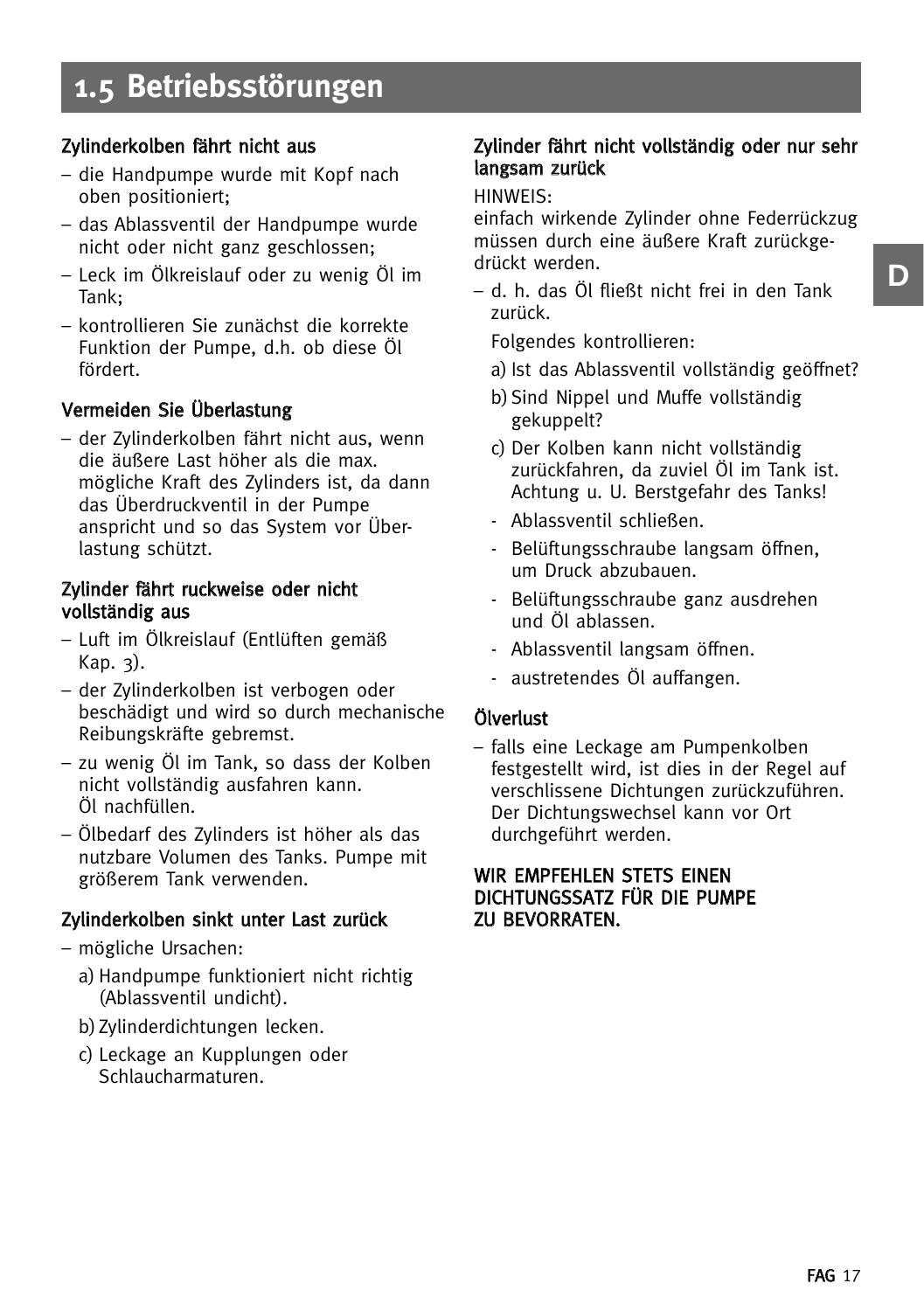### **1.6 Ersatzteile**



### Pumpe mit 2 Druckanschlüssen



**D**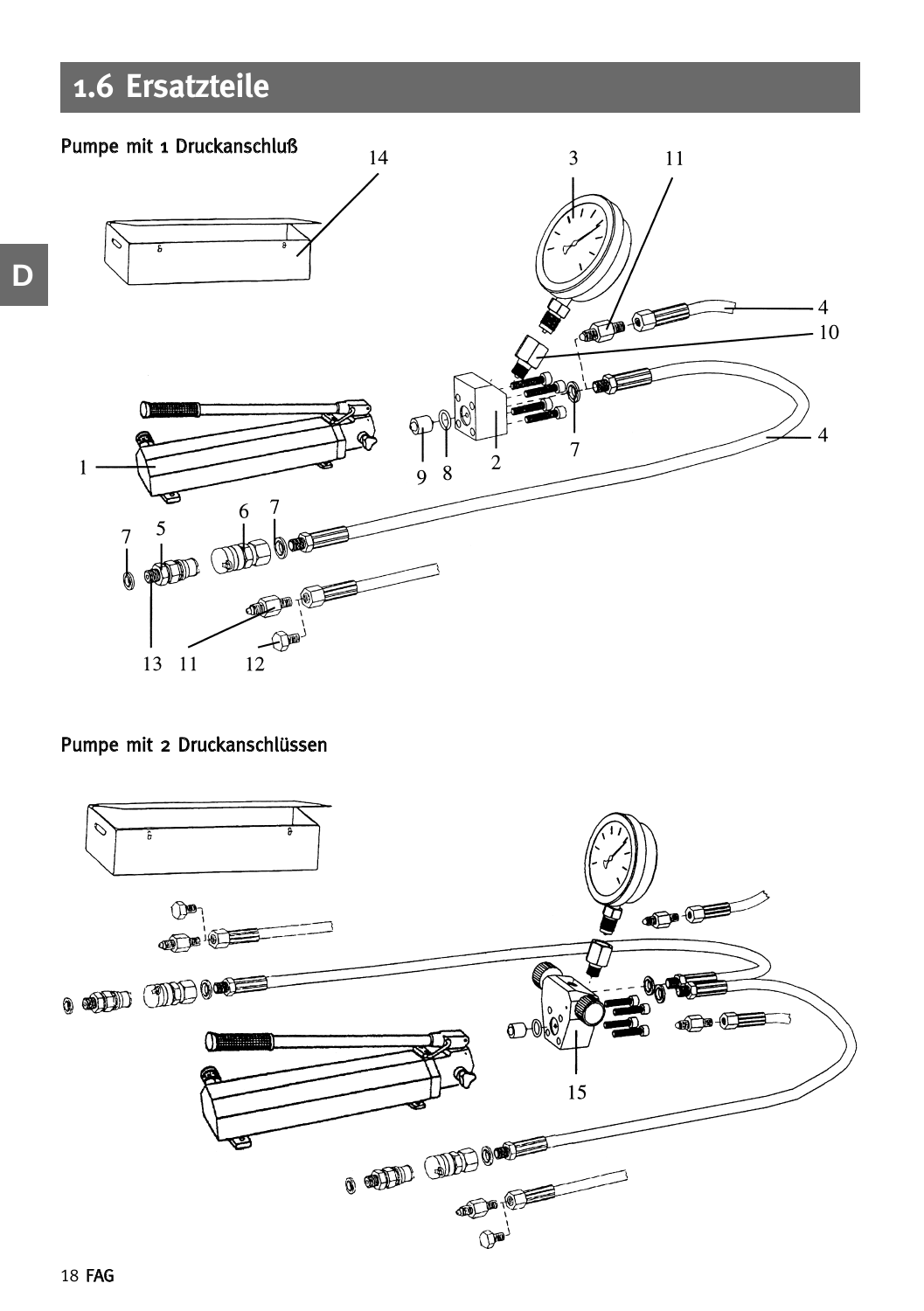### Pumpen mit 1 Druckanschluss

|              | Bezeichnung der Pumpensätze |                            |                                    |                       |  |  |  |
|--------------|-----------------------------|----------------------------|------------------------------------|-----------------------|--|--|--|
| Pos.         | PUMP1000.0,7L               | PUMP <sub>1000.4</sub> L   | PUMP <sub>1600.4</sub> L           | PUMP2500.4L           |  |  |  |
|              |                             | PUMP <sub>1000.8L</sub>    | PUMP <sub>1600.8L</sub>            | PUMP2500.8L           |  |  |  |
| Kit*         | PUMP1000.0,7L.KIT           | PUMP1000.4L.KIT            | PUMP1600.4L.KIT                    | PUMP2500.4L.KIT       |  |  |  |
|              |                             | PUMP1000.4L.TANK           | PUMP1600.4L.TANK                   | PUMP2500.4L.TANK      |  |  |  |
| $\mathbf{1}$ | PUMP1000.0,7L.TANK          | (PUMP1000.8L.TANK)         | (PUMP1600.8L.TANK)                 | (PUMP2500.8L.TANK)    |  |  |  |
| 2            |                             | PUMP1000.MANO.ADAPTER      | PUMP1600.MANO.ADAPTER              | PUMP2500.MANO.ADAPTER |  |  |  |
| 3 (analog)   | PUMP1000.MANO               | PUMP <sub>1000</sub> .MANO | PUMP <sub>1600</sub> .MANO         | PUMP2500.MANO         |  |  |  |
| (digital)    | PUMP1000.MANO.DIGI          | PUMP1000.MANO.DIGI         |                                    |                       |  |  |  |
| 4            | PUMP1000.TUBE               | PUMP1000.TUBE              | PUMP <sub>1600</sub> .TUBE         | PUMP2500.TUBE         |  |  |  |
| 5/7/13       | PUMP1600.VALVE.NIPPLE       | PUMP1600.VALVE.NIPPLE      | PUMP1600.VALVE.NIPPLE              |                       |  |  |  |
| 6/7/15       | PUMP1600.VALVE.SOCKET       | PUMP1600.VALVE.SOCKET      | PUMP <sub>1600</sub> .VALVE.SOCKET |                       |  |  |  |
| 8            |                             | $**$                       | $**$                               |                       |  |  |  |
| 9            |                             |                            |                                    | $**$                  |  |  |  |
| 10           |                             |                            | PUMP.NIPPLE.MANO                   | PUMP.NIPPLE.MANO      |  |  |  |
| $11***$      |                             |                            |                                    | PUMP2500.NIPPLE       |  |  |  |
| 12           |                             |                            |                                    | PUMP2500.PLUG         |  |  |  |
|              |                             | PUMP.4L.BOX                | PUMP.4L.BOX                        | PUMP2500.4L.BOX       |  |  |  |
| 14           | PUMP.o,7L.BOX               | PUMP.8L.BOX                | PUMP.8L.BOX                        | PUMP2500.8L.BOX       |  |  |  |

\* Ersatzteil-Kit enthält alle Verschleißteile (Dichtung, Kugeln, Federn).

\*\* im Kit enthalten

\*\*\* Standard-Adapter-Set, Lieferumfang: 4 Adapter mit Anschluss G  $1/4$ ", G  $3/8$ ", G  $1/2$ ", G  $3/4$ ".

### Pumpen mit 2 Druckanschlüssen

|      | Bezeichnung der Pumpensätze |                             |                         |  |  |
|------|-----------------------------|-----------------------------|-------------------------|--|--|
|      | PUMP <sub>1000</sub> L.4L.D | PUMP <sub>1600</sub> L.4L.D | PUMP2500L.4L.D          |  |  |
| Pos. | PUMP <sub>1000</sub> L.8L.D | PUMP <sub>1600</sub> L.8L.D | PUMP2500L.8L.D          |  |  |
| 15   | PUMP <sub>1000</sub> .D     | PUMP <sub>1600</sub> .D     | PUMP <sub>2500</sub> .D |  |  |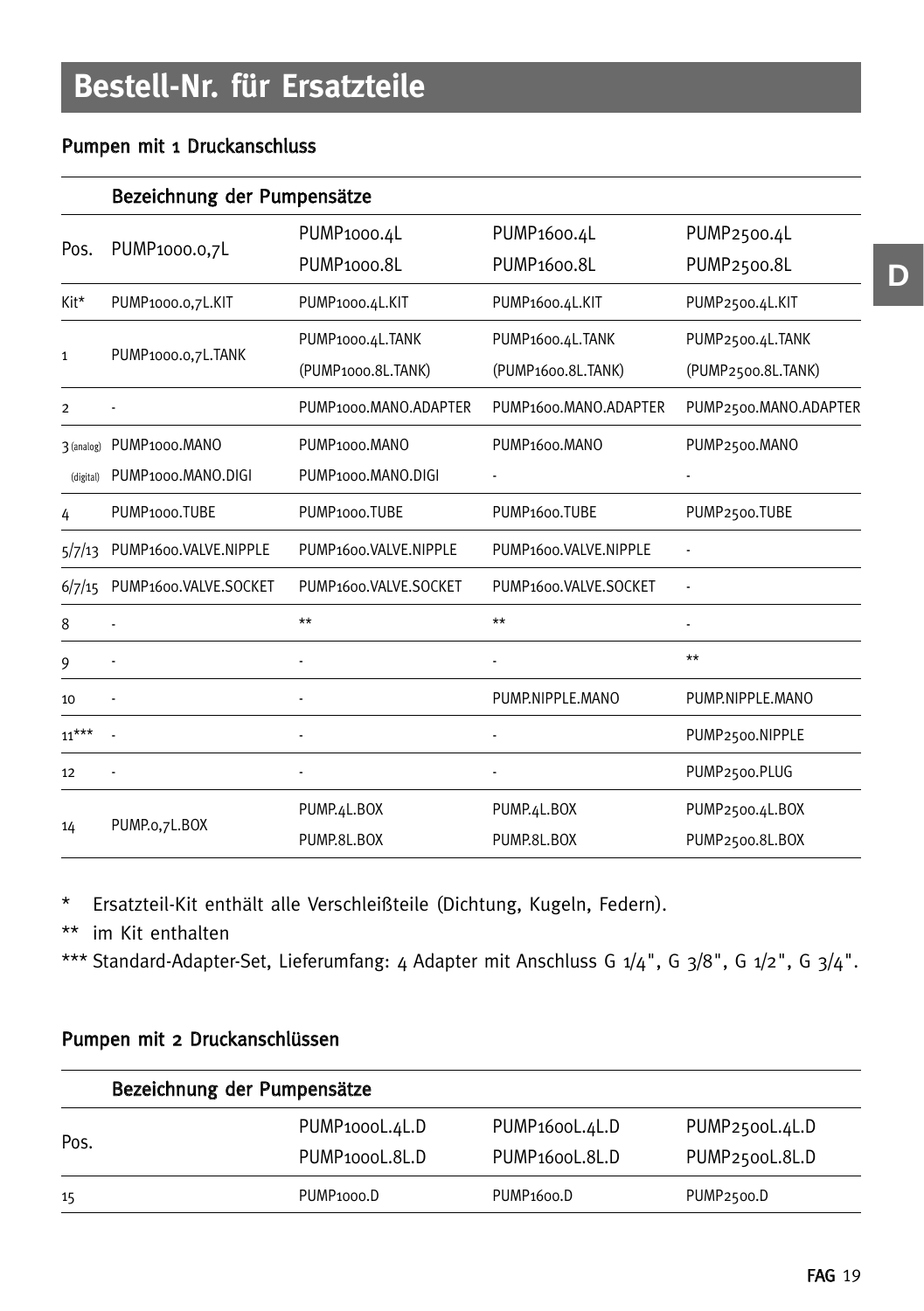### **1.7 Wartung und Reparatur**

- Öl vor Verunreinigung schützen (Gefahr der Funktionsstörung).
- Nur Öl der vorgeschriebenen Viskosität nachfüllen (siehe Tabelle).
- Öl nur bis max. 10 mm unter Oberkante der Einfüllöffnung einfüllen.
- Hochdruckschlauch und Fittings vor jedem Betrieb auf Beschädigung prüfen, ggf. austauschen.
- Bei Bedarf: Öltank nur mit Waschbenzin spülen.
- Verschleißteile (Dichtungen, Ventilfedern und -kugeln) austauschen, wenn Pumpe keinen Druck erzeugt.

### **1.8 Technische Daten**

| Betriebsdruck                   | 1.000 bar                                                                      | $1.000$ bar                  | 1.600 bar                    | 2.500 bar                    |
|---------------------------------|--------------------------------------------------------------------------------|------------------------------|------------------------------|------------------------------|
| Anzahl Druckstufen              | $\mathbf{1}$                                                                   | 2                            | $\overline{2}$               | $\overline{2}$               |
| mit 0,7-Liter-Tank              | PUMP1000.0,7L                                                                  |                              | ٠                            | ٠                            |
| mit 4-Liter-Tank                |                                                                                | PUMP1000.4L                  | PUMP <sub>1600.4</sub> L     | <b>PUMP2500.4L</b>           |
| mit 8-Liter-Tank                |                                                                                | PUMP <sub>1000.8L</sub>      | <b>PUMP1600.8L</b>           | <b>PUMP2500.8L</b>           |
| mit Verteiler                   |                                                                                |                              | mit Nachsetzzeichen: .D      |                              |
| mit Digitalmanometer            | mit Nachsetzzeichen: .DIGI                                                     |                              |                              | ٠                            |
| erforderliche<br>Handhebelkraft | 360 N                                                                          | 380 N                        | 380 N                        | 380 N                        |
| Öltank-Nutzmenge                | 3,8 bzw. 7,0 l<br>0,6<br>(4 bzw. 8-Liter-Tank)<br>(o,7-Liter-Tank)             |                              |                              |                              |
| Ölviskosität                    | 46 mm <sup>2</sup> /s bei 40 °C                                                |                              |                              |                              |
| Anschluss für Verbraucher       | Nippel (PUMP1600.VALVE.NIPPLE) der Steckkupplung für<br>Gewindebohrung G $1/4$ |                              |                              |                              |
| Gewicht mit<br>Transportkiste   | 10 <sub>kg</sub>                                                               | $24/27$ kg<br>4/8-Liter-Tank | $25/28$ kg<br>4/8-Liter-Tank | $27/30$ kg<br>4/8-Liter-Tank |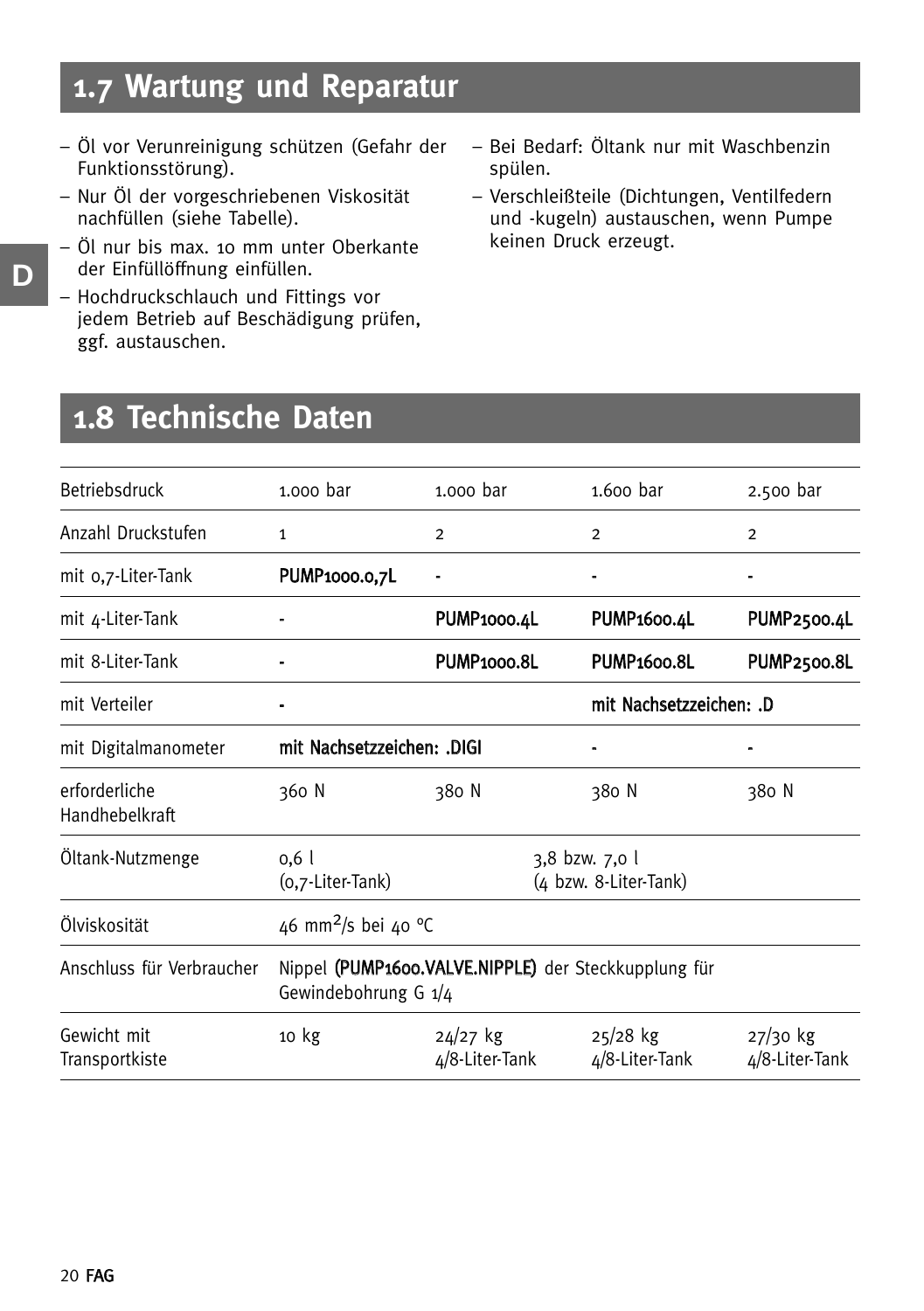## **2. FAG Digital-Manometer (Option)** für PUMP1000



### **2.1 Hinweis**

Diese Bedienungsanleitung vor dem Auspacken und vor der Inbetriebnahme lesen und genau beachten.

Die Geräte dürfen nur von Personen benutzt, gewartet und instand gesetzt werden, die mit der Bedienungsanleitung und den

geltenden Vorschriften über Arbeitssicherheit und Unfallverhütung vertraut sind.

Beim Einsatz in Maschinen darf der PUMP1000.MANO.DIGI erst dann in Betrieb genommen werden, wenn die Maschine der EU-Maschinenrichtlinie entspricht.

### **2.2 Bestimmungsmäßige Verwendung**

Die Geräte der Type PUMP1000.MANO.DIGI dienen zur Messung, Überwachung und Fernübertragung von druckabhängigen Betriebsabläufen in Maschinen und Anlagen.

Die Geräte sind wie folgt ausgestattet:

- 4-stellige LCD-Anzeige
- Drei Programmiertasten
- Prozessanschluß aus Edelstahl
- Spannungsversorgung über 9V-Blockbatterie
- Grenzwertrelais (Option)
- Spitzenwertspeicher (Option)
- Analogausgang (Option)

Beim Einsatz in Maschinen darf der Digital-manometer erst dann in Betrieb genommen werden, wenn die Maschine der EU-Maschinenrichtlinie entspricht.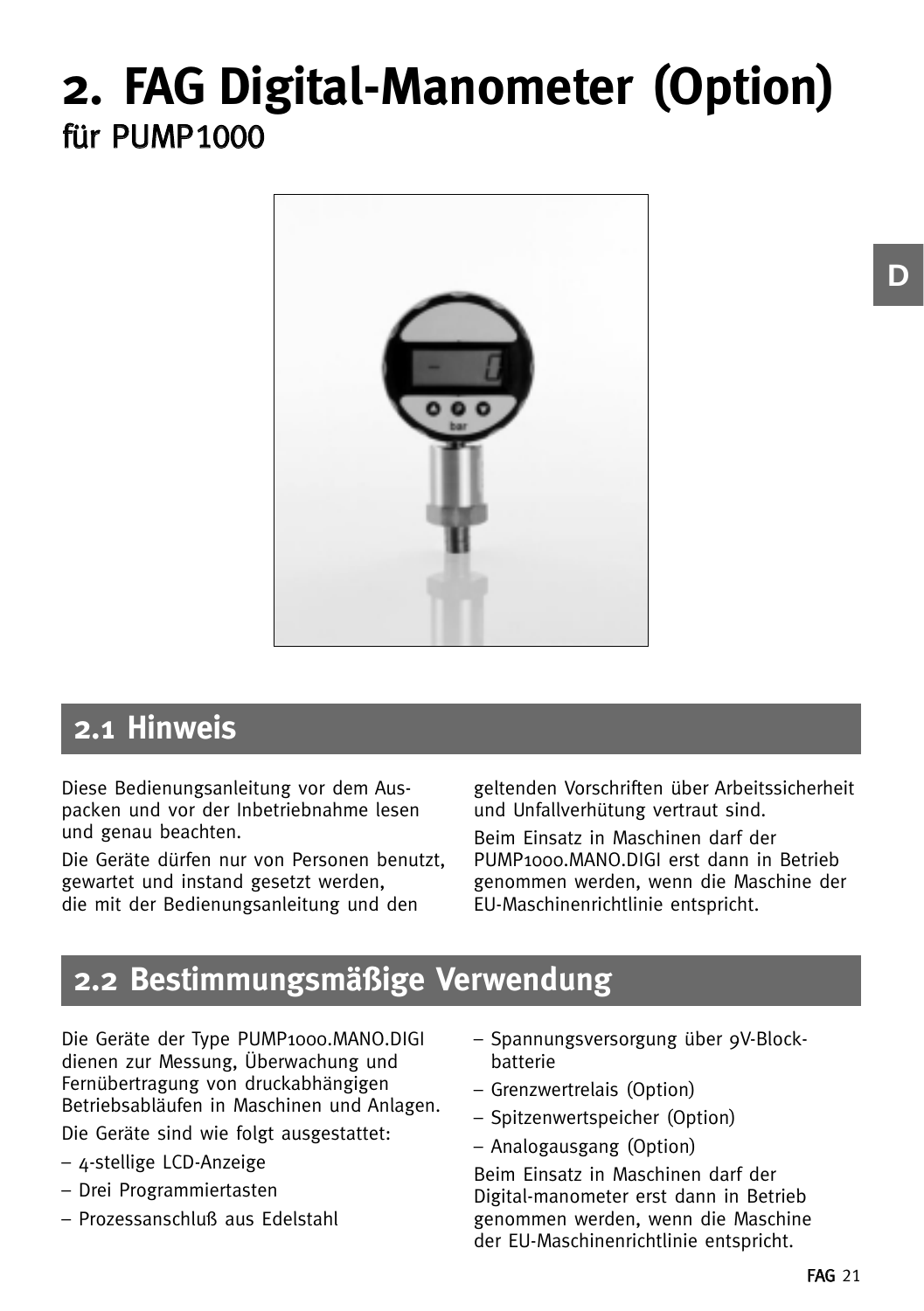### **2.3 Kontrolle der Geräte**

Die Geräte werden vor dem Versand kontrolliert und in einwandfreiem Zustand verschickt.

Sollte ein Schaden am Gerät sichtbar sein, so empfehlen wir eine genaue Kontrolle der Lieferverpackung. Im Schadensfall informieren Sie bitte sofort den Paketdienst/ Spedition, da die Transportfirma die Haftung für Transportschäden trägt.

#### Lieferumfang:

Zum Standard-Lieferumfang gehören:

- Messumformer mit Anzeige
- Bedienungsanleitung
- 9 V Blockbatterie

### **2.4 Mechanischer Anschluss**

#### Vor dem Einbau:

- Vergewissern Sie sich, ob der max. Druck in ihrer Anlage innerhalb des Messbereiches des Digitalmanometers liegt. Der Messbereich kann am Typenschild abgelesen werden.
- Vergewissern Sie sich, ob die erlaubten max. Betriebstemperaturen des Gerätes nicht überschritten werden.
- Vergewissern Sie sich, dass sich keine Verpackungsteile mehr im Gerät befinden.

#### Einbau:

- Stellen Sie sicher, dass die Leitung drucklos ist.
- Das Digitalmanometer wird wie ein mechanisches Manometer montiert.
- Beim Standard-Gewindeanschluss erfolgt die Abdichtung mit einer geeigneten Dichtung (Flachdichtung oder Dichtring nach DIN 16258).
- Beim Einschrauben des Gerätes nicht am Gehäuse, sondern am Sechskant (SW24) eindrehen.
- Wenn möglich, soll bereits nach der mechanischen Installation geprüft werden, ob die Verbindung Anschlussverschraubung/Rohr dicht ist.
- Öffnen Sie das Batteriefach auf der Rückseite des Gerätes und verbinden Sie die 9V-Blockbatterie mit dem Anschlussstecker.
- Legen Sie die 9V-Blockbatterie ins Fach und schliessen Sie den Deckel.
- Der Digitalmanometer darf nur mit 9V-Blockbatterie betrieben werden.

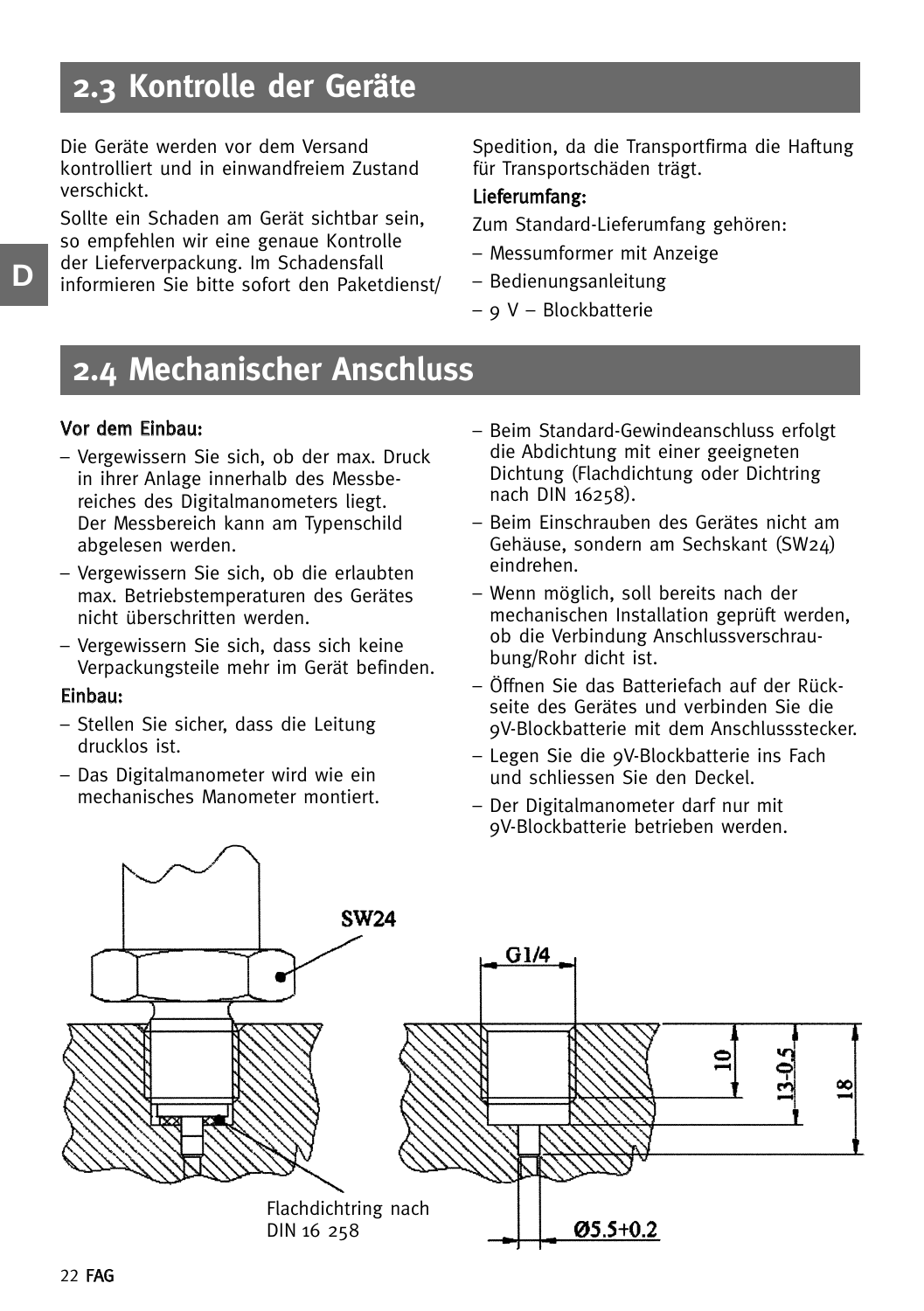### **2.5 Arbeitsweise**

Der zu messende Druck wird von einem keramischen Sensor erfasst und über die Elektronik zur Anzeige gebracht. Parallel

dazu steht ein Analogausgangssignal für die Fernübertragung der gemessenen Werte sowie ein Relaisausgang zur Verfügung.

### **2.6 Tastenfunktion**

Bei der Auswahl der Menüpunkte stehen folgende Tastenfunktionen zur Verfügung:

- $\mathbf{r}$ nächster Menüpunkt
- vorhergehender Menüpunkt
- P 1 x betätigen Einschalten
- P 2 x betätigen Ausschalten
- $P$  &  $\downarrow$ Sprung zur Funktion

#### Einstellungen und Funktion:

- ىل Werteeinstellung aufwärts
- Werteeinstellung abwärts
- P Eingabe bestätigen zum nächsten Menüpunkt
- $\blacktriangle$ Eingabe verwerfen, zurück zum Menüpunkt

### **2.7 Einstellungen**

#### Mögliche Einstellungen des Gerätes:

- 1. Nullpunkt
- 2. Passwort (Werkseinstellung: 0005)
- 3. Spitzenwertspeicher (Option)
- 4. Relais und Hysterese (Option) (Werkeinstellung: Schaltpunkt auf 50% d. Messbereichs)

### Werkseitige Einstellungen:

- 1. Batteriesymbol an: Spannung unter 7 V
- 2. Abschaltzeit (Grundeinstellung: 0 = inaktiv)
- 3. Wandlungsrate (Grundeinstellung: 5 Messung pro Sekunde)
- 4. Analogausgang linear zum Messbereich (Option)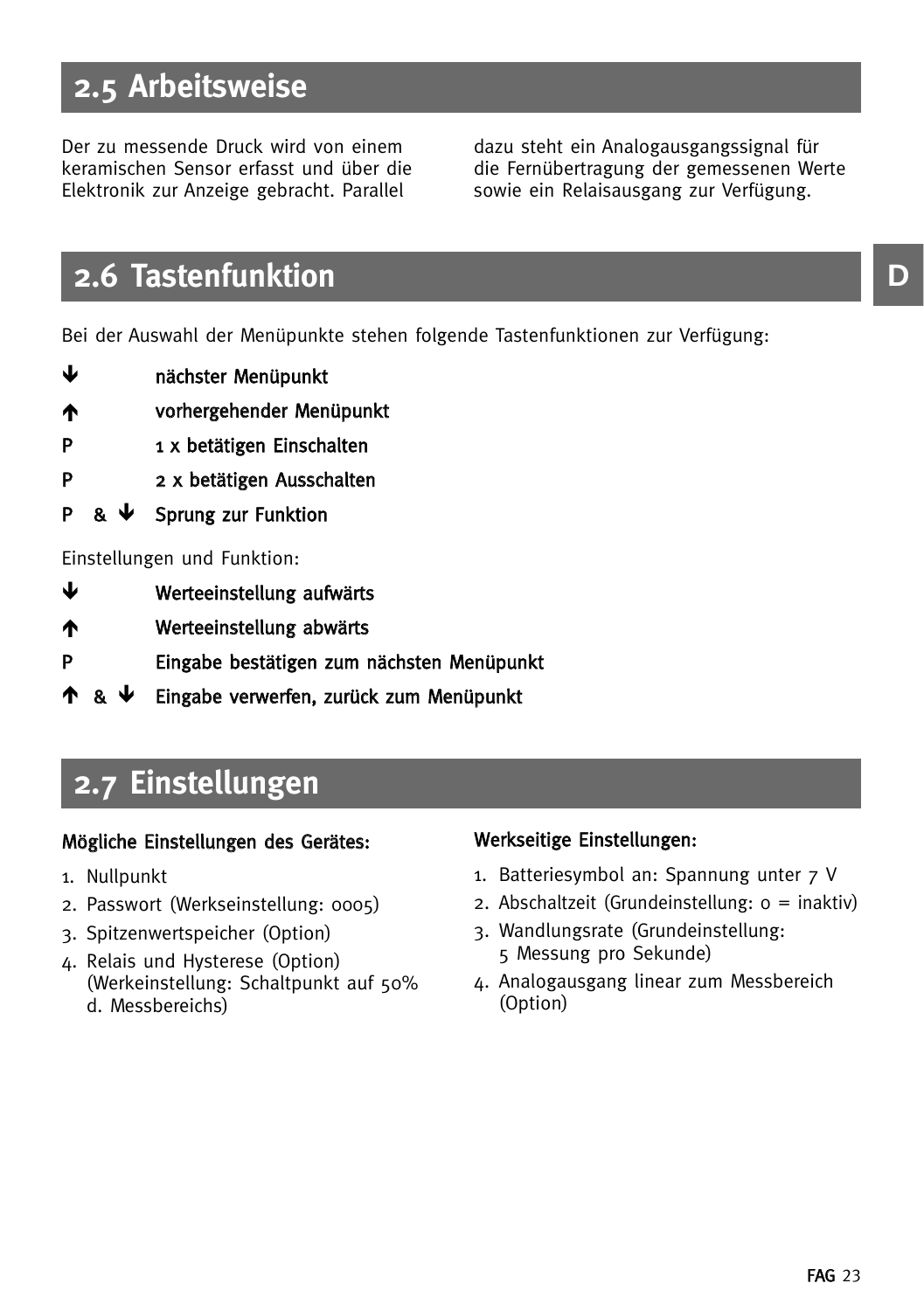#### 2.8.1 Gerät mit Spitzenwertspeicher PUMP1000.MANO.DIGI



### **2.9 Wartung**

Im Fall, dass das zu messende Medium nicht verunreinigt ist, ist das Gerät wartungsfrei.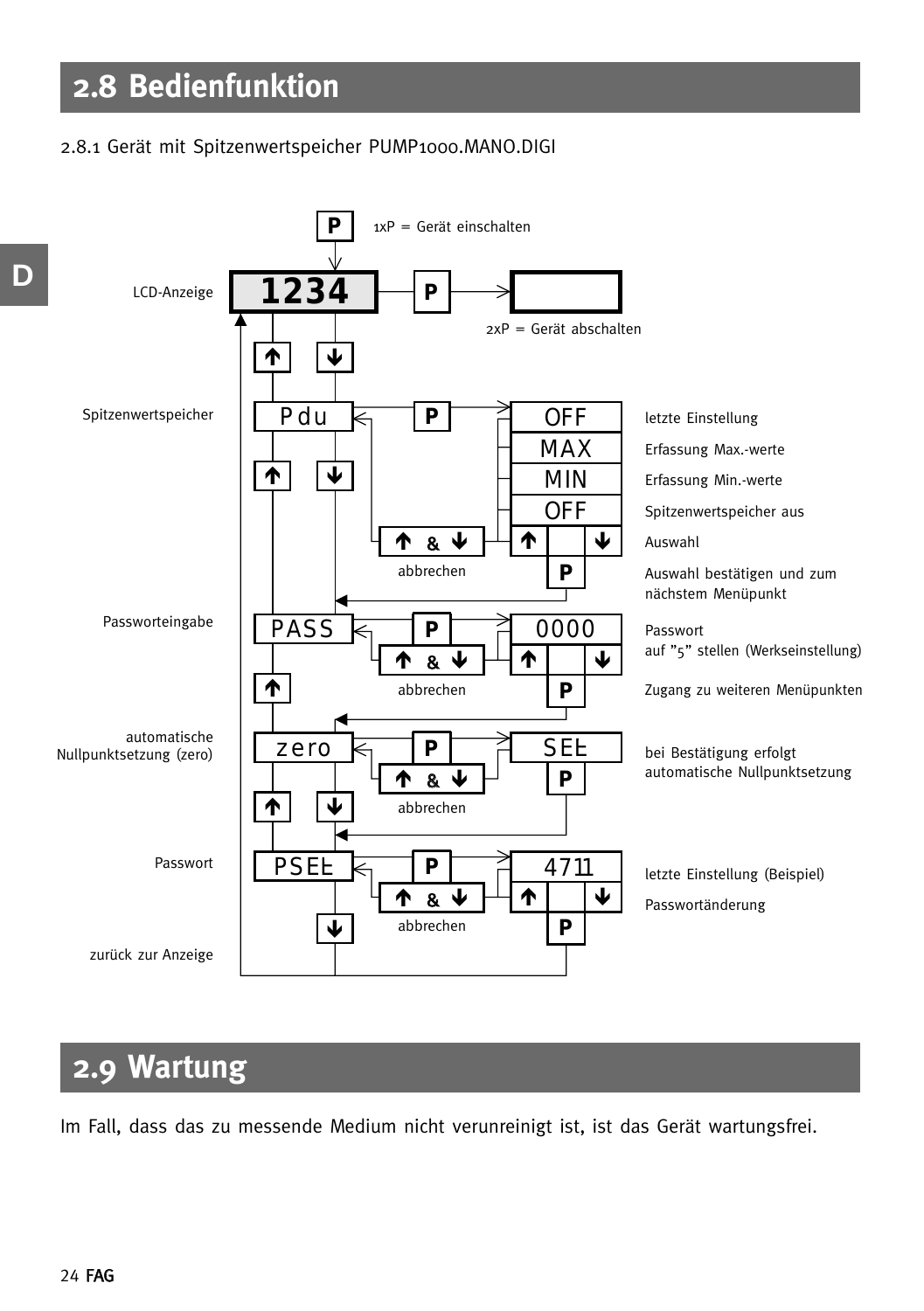### **2.10 Technische Daten**

Nenngrösse: 74 mm Genauigkeitsklasse o.5% Anzeige: 4-stellige LCD; Ziffernhöhe 12,7 mm Messbereiche: 1...0, 0...1, 0...1,6, 0...2,5, 0...4, 0...6, 0...10, 0...16, 0...16 0...25, 0...40, 0...60, 0...100, 0...160, 0...250, 0...400 bar Überlastbereich: 3 x PN (bis 40 bar) 2 x PN (60 bis 160 bar) 1,5 x PN (ab 250 bar) Versorgung: 9 VDC (Blockbatterie)<br>Standzeit bei Wandlungsrate 5/s: 5000 h (Blockbatt, 600mAh), Standzeit bei Wandlungsrate 5/s: s10000 h (Lithium-Blockbatterie 1200 mAh) Wandlungsrate: 5 pro Sek. (Standard) (1 bis 10 pro Sek. werkseitig einstellbar) Automatische Abschaltzeiten: 2 ...... 90 min, nur werksseitig einstellbar (auto off) 0 = inaktiv (nicht empfohlen bei Analog- oder Schaltausgang) Nullpunktkorrektur:<br>Medium berührte Teile:  $\leq 25\%$ Edelstahl 1.4571, Keramik, NBR Prozess-Anschluss: G <sup>1</sup>/<sub>4</sub> A, <sup>1</sup>/<sub>4</sub>" NPT (Option) Mediumstemperatur: -30...+85°C Umgebungstemperatur: 0...+60°C Lagertemperatur: zul. rel. Luftfeuchte:  $\leq$  90%, nicht kondensierend Schutzart: IP 65 Grenzwertrelais (Option): Schliesser, bistabil beliebig einstellbar, einstellbare Hysterese Max. Schaltleistung: 30 V AC/DC, 2 A Analogausgang (Option): 0 - 2 VDC

Bürde:  $\geq 100k\Omega$ Spitzenwertspeicher (Option): MIN oder MAX-Werte, Rücksetzung über Tastatur

### **2.11 Abmessungen**

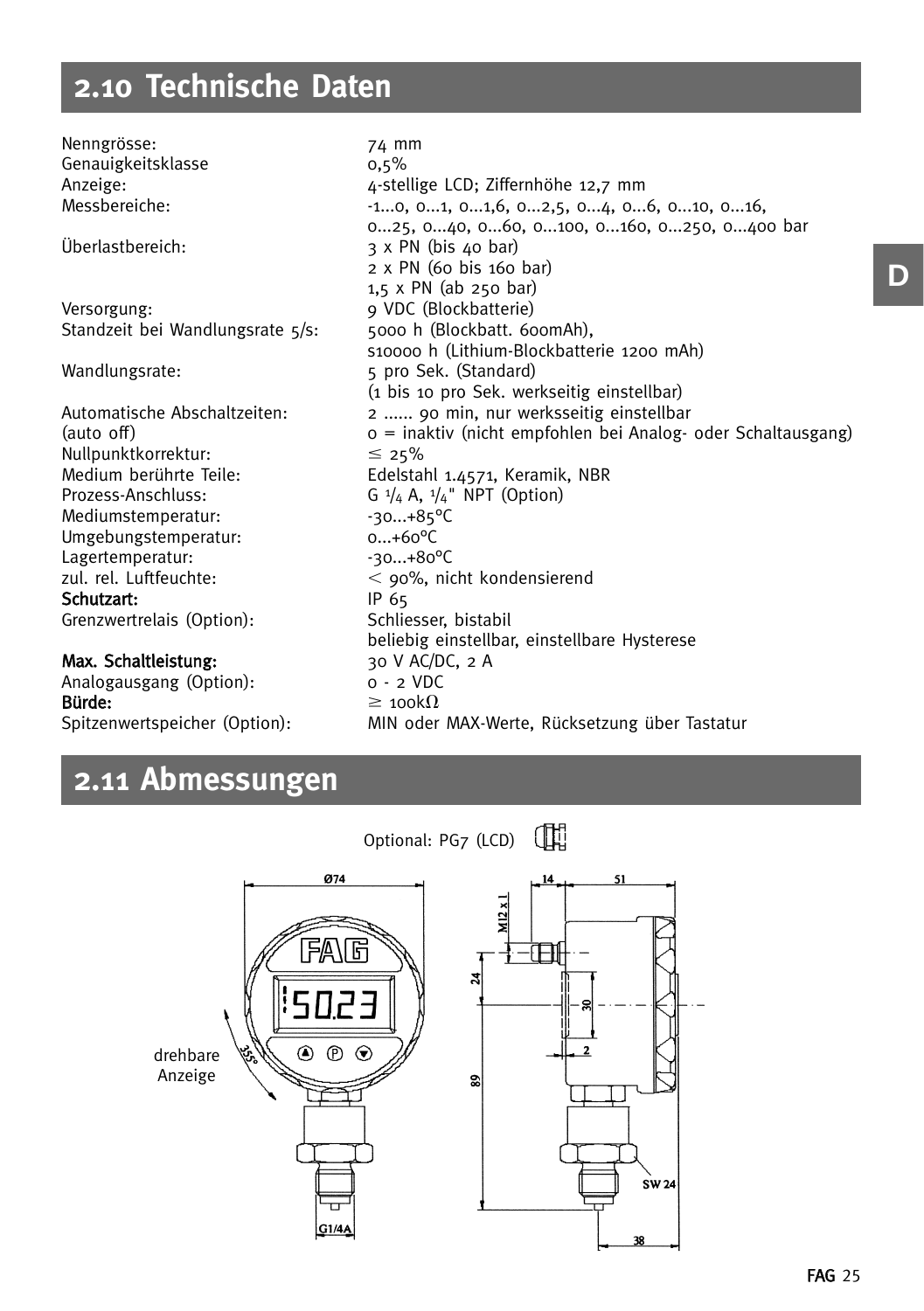## **1. FAG Jeux de pompes à levier** pour 1.000, 1.600 et 2.500 bar, à un et deux étages



### **1.1 Champ d'application**

Les jeux de pompes à levier servent à la génération de pression hydraulique:

- pour faire fonctionner des cylindres (systèmes hydrauliques), p. ex. des presses à piston annulaire pour le montage et le démontage des roulements à rouleaux.
- pour monter ou délier des joints à .<br>aiustement serré, p. ex. des hélices de navire et des gouvernails, des accouplements et des roues dentées.

Les jeux de pompes avec signe postposé "V" sont particulièrement apte au service indépendant de deux systèmes hydrauliques.

### **1.2 Ensemble de livraison**

Prêt à être mis en marche, comprenant:

- une pompe à levier avec réservoir d'huile y compris remplissage d'huile.
- un manomètre
- un flexible à haute pression avec manchon, 1 ou 2 unités
- un nipple pour le connecteur accouplé,  $1$   $01$   $2$   $1$  $\text{mifés}$
- une caisse de transport.

Option:…..??????........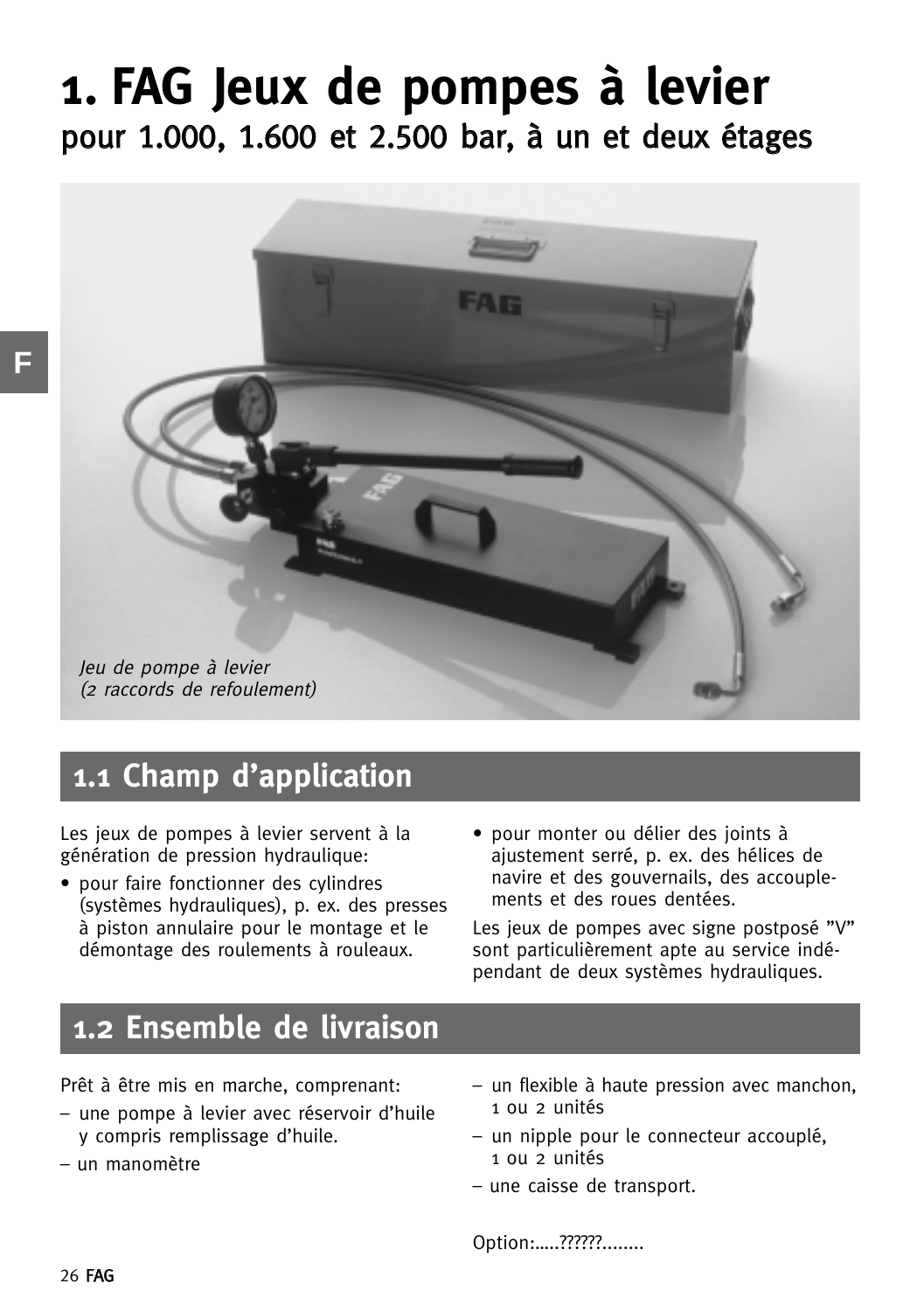### **1.3 Consignes de sécurité**

#### 1.3.1 Consignes générales de sécurité concernant les pompes à levier hydrauliques

Contrôler immédiatement tous les composants reçus pour vérifier d'éventuels dommage dus au transport. En cas de dommages, en informer immédiatement le transporteur!

#### Avant la mise en service, lire attentivement les instructions de service.

Respecter en particulier les consignes de sécurité se référant aux dangers de mort:



= haut risque de blessure;

- ATTENTION = danger d'endommager l'appareil ou le système hydraulique.
- N'utiliser les pompes à levier que pour le champ d'application défini dans le chapitre 1!
- La société FAG ne se porte pas garant pour tout dommage causé par une manutention incorrecte ou par tout usage non conforme au but décrit.
- L'opérateur doit répondre aux exigences suivantes:
	- il doit être autorisé à l'usage
	- il doit être familiarisé avec les consignes de sécurité
- Les travaux sur les appareils hydrauliques ne doivent être effectués qu'avec la plus grande propreté!



- Purger la pompe, le flexible et le système hydraulique avant chaque usage (danger dû à l'air comprimé!)
- Ne jamais dépasser la pression de service maximale admissible du système hydraulique (danger d'éclatement!)
- Ne pas délier les connections tandis que le système est sous pression (danger de blessure dû à l'huile jaillissante!)



## 1.3 -.2 Sécurité de la pompe et du flexible

• Ne pas utiliser le flexible hydraulique en tant que poignée de transport, ne pas l'endommager, l'écraser ou le brûler (rayon min. 60 mm). Au cas échéant, le remplacer sans tarder.

- Ne faire fonctionner la pompe que sur un sol stable afin d'éviter tout glissement ou basculement au cours de l'opération.
- N'actionner les soupapes que manuellement. Ne pas utiliser d'outil (danger d'endommagement).
- Sur le limiteur de pression: ne jamais régler une pression qui dépasse la pression maximale admissible!
- N'utiliser que les pièces de rechange originales.
- En cas de remplacement du flexible à haute pression: respecter le marquage pour la pression maximale admissible.
- N'utiliser qu'une pompe avec un réservoir d'huile à capacité suffisante afin de pouvoir éliminer tous les systèmes hydrauliques (danger d'aspiration et de compression de l'air).
- Ne pas remplir d'huile pendant le service! Lorsque les systèmes hydrauliques sont ramenés, le réservoir d'huile pourrait déborder ou être soumis à la pression (danger d'éclatement en cas de vis de purge fermée).
- Tenir la vis de purge ouverte d'une révolution au cours de l'utilisation de la pompe (danger d'éclatement en cas de vis de purge fermée).
- N'utiliser que de l'huile hydraulique provenant de la FAG avec classe de viscosité 46 mm<sup>2</sup>/s

(danger d'endommager les joints).



### 1.3 -.3 Consignes de sécurité concernant l'huile hydraulique

L'huile hydraulique peut irriter la peau et l'appareil respiratoire:

- Éviter le contact avec la peau, en mettant p. ex. des gants ou de la pommade grasse
- Ne pas respirer les vapeurs et les exhalaisons
- Les vapeurs et les exhalaisons sont inflammables
- L'huile hydraulique doit être: recueillie et éliminée correctement ou donnée au recyclage.

Eliminer les auxiliaires correctement s'ils comprennent de l'huile (p.ex. les torchons vont dans la benne pour déchet nocif).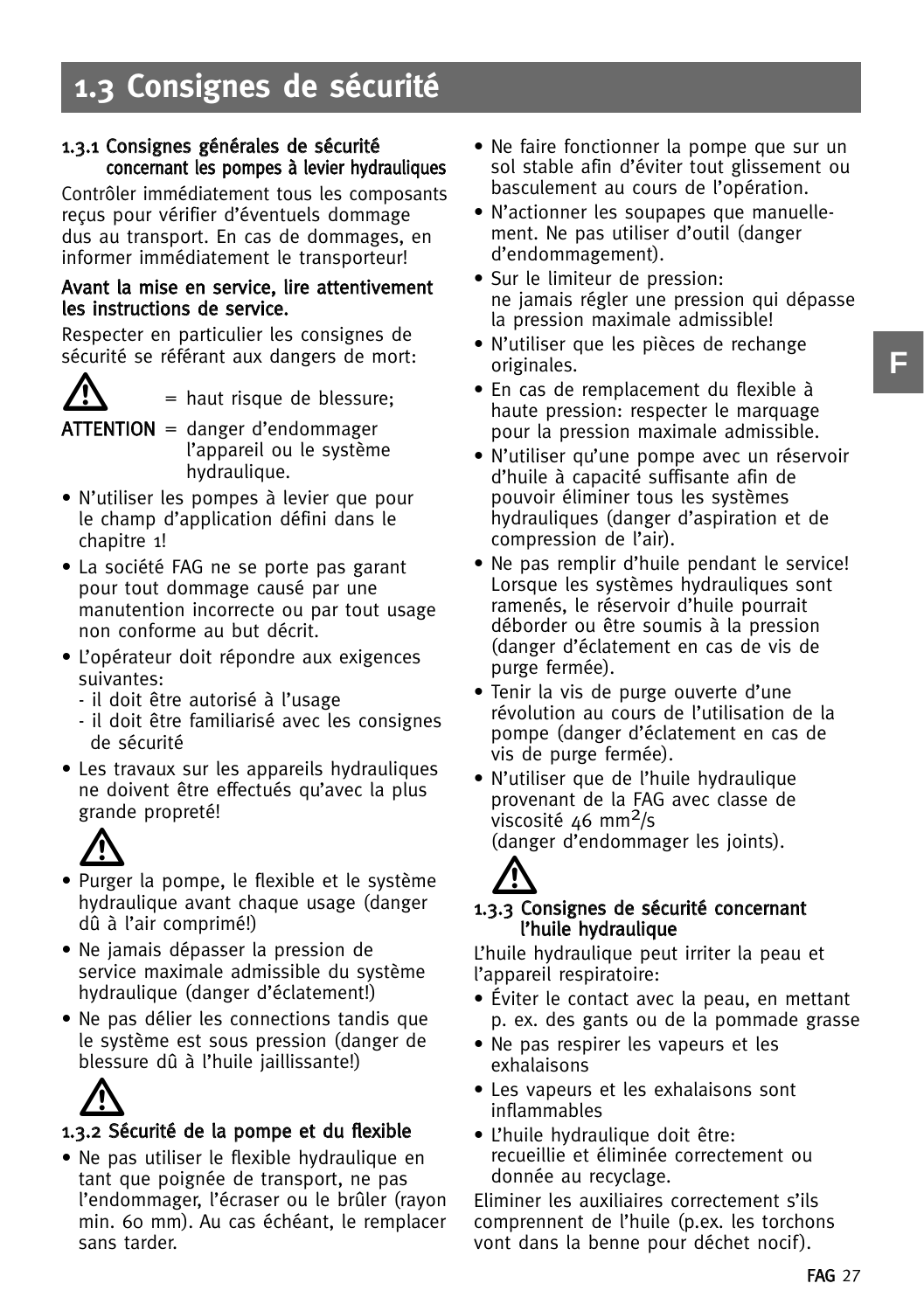

- 1Caisse de transport
- <sup>2</sup> Levier de pompe
- 3 Vis de remplissage et de purge
- 4 Réservoir d'huile
- 5 Soupape de décharge
- 6 Bague d'étanchéité
- 7 Nipple
- 8 Flexible à haute pression avec manchon
- 9 Manomètre
- <sup>10</sup> Soupape à 2 voies (uniquement pour la pompe à deux pressions d'huile indépendantes).

### **1.4 Service**

ATTENTION: Effectuer les travaux sur les appareils hydrauliques avec la plus grande propreté!



### Danger d'éclatement du réservoir d'huile

- Purger la pompe, le flexible et les systèmes hydrauliques avant tout usage!
- Au cours de l'utilisation, la vis de purge doit être maintenue ouverte d'une révolution.
- Ne jamais dépasser la pression maximale admissible du système hydraulique connecté!

### 4.1 Purger la pompe

- ... à effectuer avant tout usage:
- 1. Poser le nipple (7) dans le manchon (8).
- 2. Placer la pompe horizontalement afin qu'elle n'aspire pas d'air.
- 3. Maintenir le flexible verticalement vers le haut.
- 4. Fermer la soupape de décharge (5).
- 5. Ouvrir la vis de purge d'une révolution (3).
- 6. Consigne: recueillir l'huile sortante! actionner la pompe jusqu'à ce que de l'huile sans bulles d'air sorte.

### 4.2 Connecter la pompe

- 7. Visser le nipple avec la bague d'étanchéité (6) dans le système hydraulique (p. ex. presse à piston annulaire).
- 8. Poser le manchon sur le nipple.

### 4.3 Générer la pression

- 9. Fermer la soupape de décharge.
- 10.Ne jamais dépasser la pression de service maximale admissible du système hydraulique: observer le manomètre, actionner la pompe.

Consignes:

- le limiteur de pression limite la pression de la pompe.
- les pompes à deux étages refoulent d'abord une quantité d'huile importante, à 20 elles commutent automatiquement à l'étage haute pression.

### 4.4 Supprimer la pression, séparer la pompe

- 11. Ouvrir la soupape de décharge douce ment (5) (le système perd la pression, l'huile peut refluer dans le réservoir).
- 12.Dès que le système est sans pression: séparer le manchon et le nipple du système hydraulique.
- 13.Fermer le flexible hydraulique avec couvercle protecteur.

### 4.5 Travailler avec une soupape à 2 voies

- Fermer la soupape: tourner en sens horaire jusqu'à la butée.
- Ouvrir la soupape, tourner en sens antihoraire pour pouvoir générer la pression.
- Dès que les deux soupapes (10) sont ouvertes: la même pression existe dans les deux systèmes.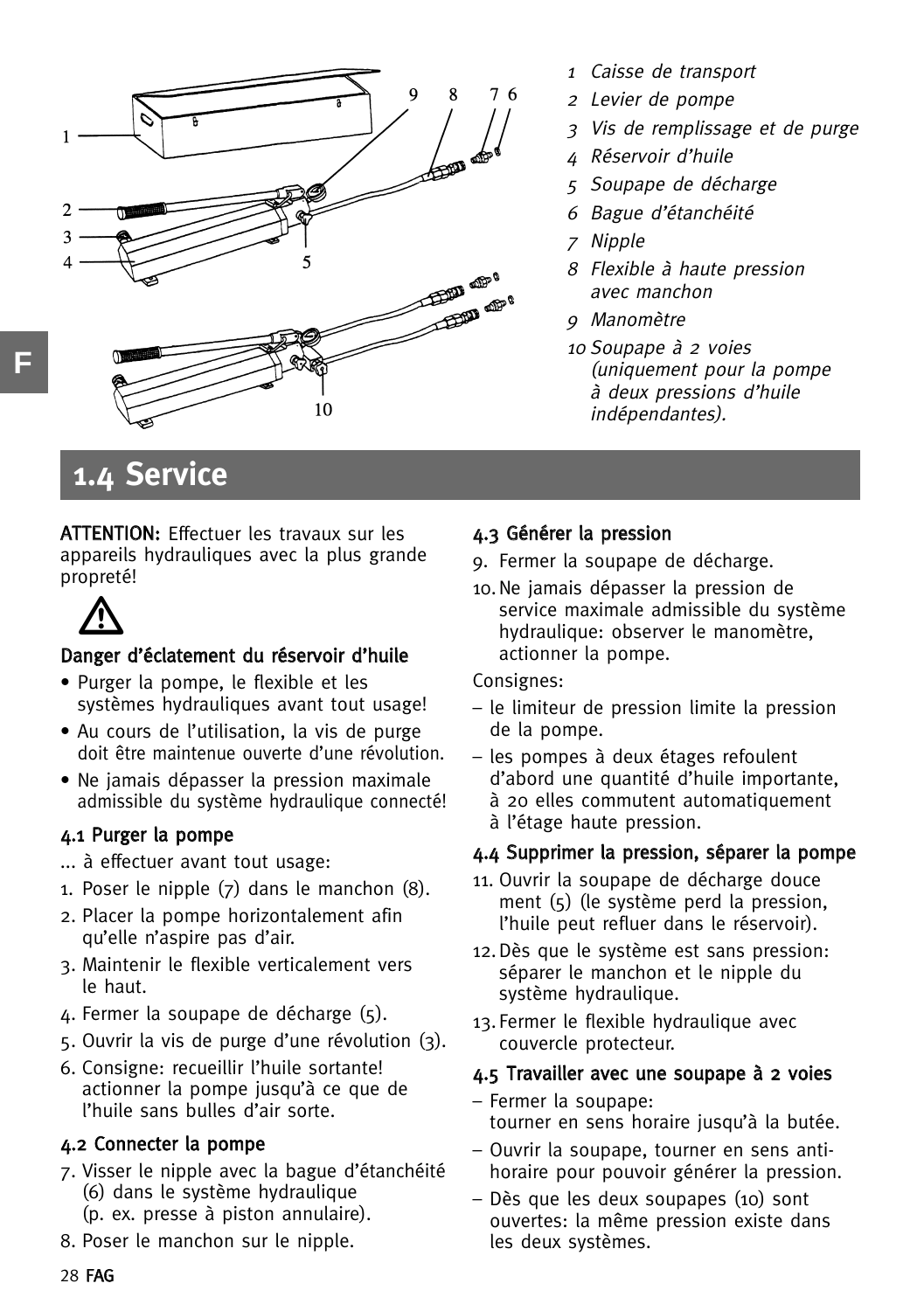#### Le piston n'avance pas

- la pompe est positionnée avec la tête en haut;
- la vanne de la pompe est ouverte ou elle n'est pas entièrement fermée;
- il y a une fuite dans la ligne ou il manque de l'huile dans la pompe;
- contrôler si la pompe est en bon état, si elle pompe l'huile régulièrement, car si l'huile n'atteint pas le vérin, le piston ne peut pas avancer.

#### Evitez la surcharge

– le piston n'avance pas même au cas où la charge qu'on veut soulever soit supérieure aux capacités du vérin utilisé, puisque le clapet de sécurité agit en empêchant la montée et il protège l'opérateur et l'appareil employé.

#### Le piston avance par saccades ou ne complete pas sa course

- il y a de l'air dans le circuit (chassez par chap.3).
- le piston pourrait être freiné pendant sa course parce qu'il est courbé ou déformé, en glissant contre l'embout.
- il y a peu d'huile dans la pompe et le piston aura donc une course limitée. Rétablir le juste niveau d'huile.
- le vérin a une capacité d'huile supérieure à celle du réservoir de la pompe, donc il faut la supérieure.

#### Le piston ne mainttient pas la charge

- Si le piston ne reste pas dans la position désirée au cours du service, c'est qu'il ne maintient pas la pression. Ce phénomène peut être causé par:
	- a) la pompe qui ne fonctionne pas correctement (vanne de tenue).
	- b)une perte aux joints du vérin.
	- c) une perte d'huile à travers le raccords du tuyau flexible.

#### Le piston ne rentre pas complètement ou lentement

#### Avis:

rappelez que pour les vérins avec retour du piston à gravité, il faut exercer une force extérieure au bout du tige, pour obtenir la rentrée du même.

- cela signifie que l'huile ne peut pas s'écouler dans le réservoir. Les contrôles suivants doivent être effectués:
	- a) Est-ce que la vanne de la pompe est entièrement ouverte?
	- b)Est-ce que les nipples et le manchon sont complètement accouplés?
	- c) Le piston ne peut pas rentrer complète ment car il y a trop d'huile dans le réservoir Attention. le réservoir peut dans certains cas éclater!
	- Fermer la soupape de décharge.
	- Ouvrir la vis de purge doucement pour supprimer la pression.
	- Desserrer la vis de purge totalement et vider l'huile.
	- Ouvrir la soupape de décharge doucement.
	- Recueillir l'huile sortante.

#### Pertes d'huile

– toute perte d'huile du piston dépend des joints qui se sont cassés au usures. Le remplacement est simple et rapide et peut être effectué toujours même sur la place de travail.

#### RAPPELEZ D'AVOIR TOUJOURS À DISPOSITION UN KIT DE LA POMPE.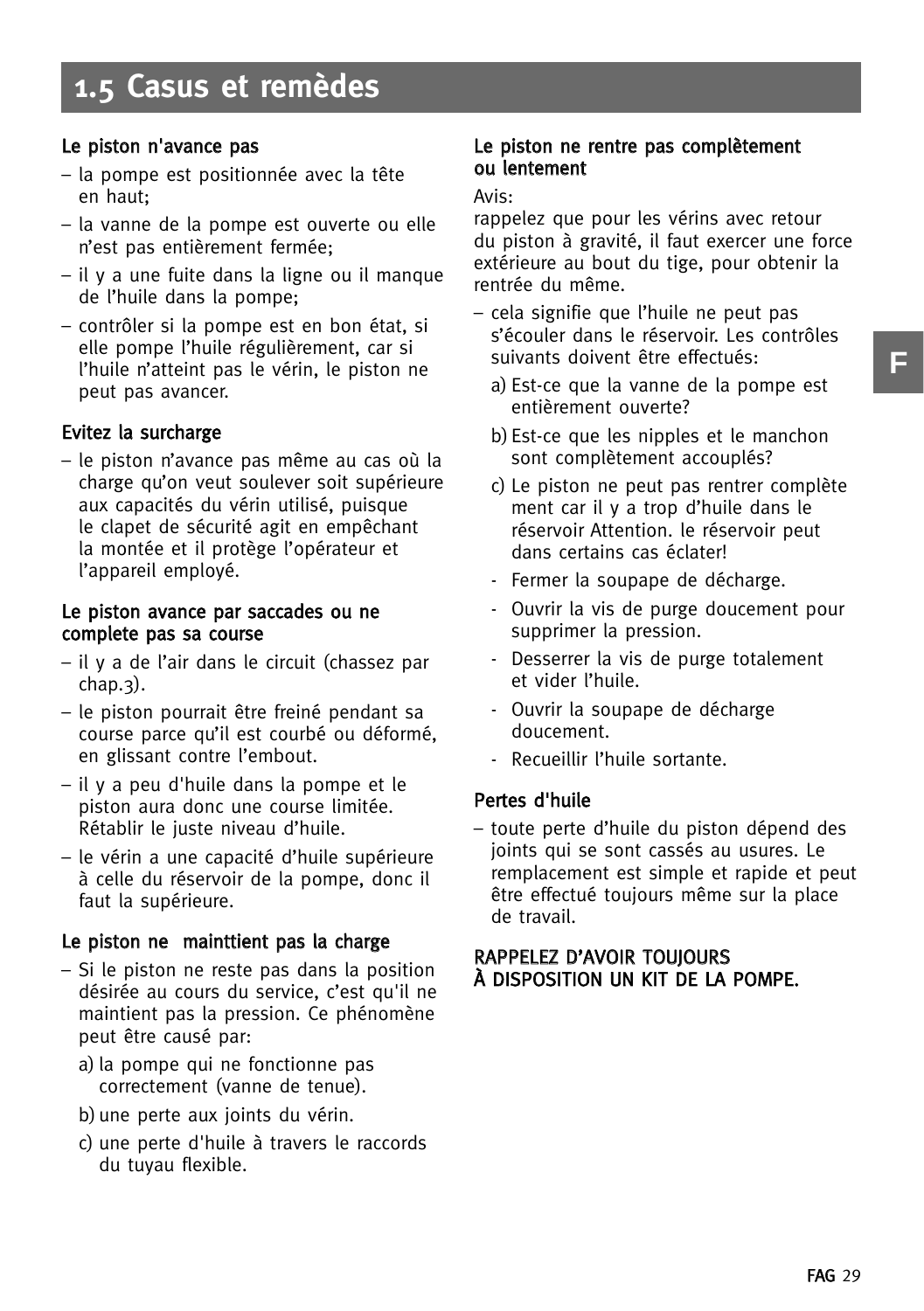### **1.6 Pièces de rechange**



### Pompe avec 2 raccords de refoulement

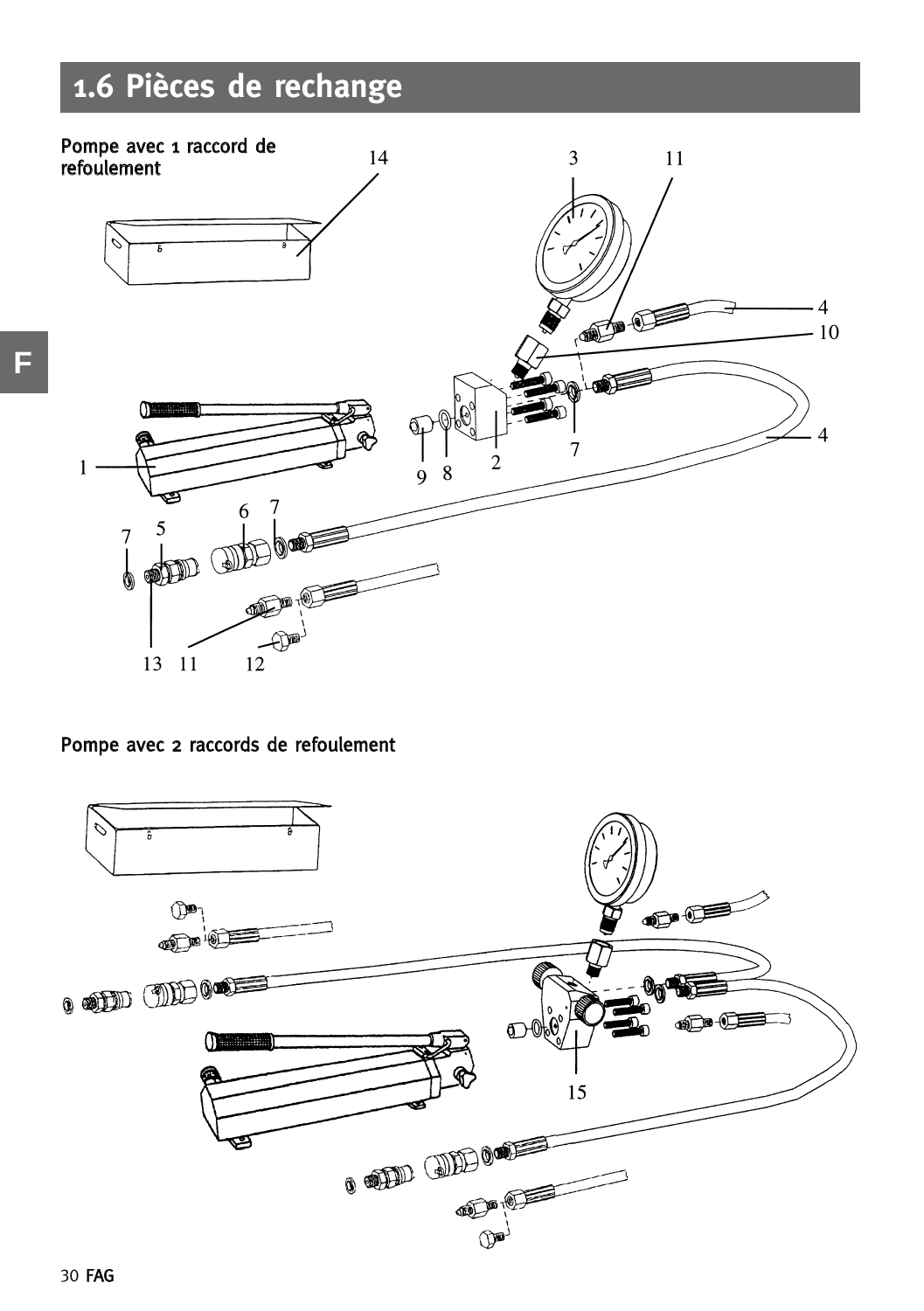### Pompes avec 1 raccord de refoulement

|           | Dénomination du jeu de pompes |                            |                              |                       |
|-----------|-------------------------------|----------------------------|------------------------------|-----------------------|
|           |                               | PUMP1000.4L                | PUMP <sub>1600.4</sub> L     | PUMP2500.4L           |
| Pos.      | PUMP1000.0,7L                 | PUMP <sub>1000.8L</sub>    | PUMP <sub>1600.8L</sub>      | PUMP2500.8L           |
| Kit*      | PUMP1000.0,7L.KIT             | PUMP1000.4L.KIT            | PUMP <sub>1600.4</sub> L.KIT | PUMP2500.4L.KIT       |
|           |                               | PUMP1000.4L.TANK           | PUMP1600.4L.TANK             | PUMP2500.4L.TANK      |
| 1         | PUMP1000.0,7L.TANK            | (PUMP1000.8L.TANK)         | (PUMP1600.8L.TANK)           | (PUMP2500.8L.TANK)    |
| 2         |                               | PUMP1000.MANO.ADAPTER      | PUMP1600.MANO.ADAPTER        | PUMP2500.MANO.ADAPTER |
|           | 3 (analogue) PUMP1000.MANO    | PUMP <sub>1000</sub> .MANO | PUMP <sub>1600</sub> .MANO   | PUMP2500.MANO         |
| (digital) | PUMP1000.MANO.DIGI            | PUMP1000.MANO.DIGI         |                              |                       |
| 4         | PUMP <sub>1000</sub> .TUBE    | PUMP <sub>1000</sub> .TUBE | PUMP <sub>1600</sub> .TUBE   | PUMP2500.TUBE         |
| 5/7/13    | PUMP1600.VALVE.NIPPLE         | PUMP1600.VALVE.NIPPLE      | PUMP1600.VALVE.NIPPLE        |                       |
| 6/7/15    | PUMP1600.VALVE.SOCKET         | PUMP1600.VALVE.SOCKET      | PUMP1600.VALVE.SOCKET        |                       |
| 8         |                               | $**$                       | $**$                         |                       |
| 9         |                               |                            |                              | $**$                  |
| 10        |                               |                            | PUMP.NIPPLE.MANO             | PUMP.NIPPLE.MANO      |
| $11***$   |                               |                            |                              | PUMP2500.NIPPLE       |
| 12        |                               |                            |                              | PUMP2500.PLUG         |
|           |                               | PUMP.4L.BOX                | PUMP.4L.BOX                  | PUMP2500.4L.BOX       |
| 14        | PUMP.o,7L.BOX                 | PUMP.8L.BOX                | PUMP.8L.BOX                  | PUMP2500.8L.BOX       |

\* Un kit de pièces de rechange contient toutes les pièces d'usure (joints, bielles et ressorts). \*\* Inclu dans le jeu des pièces de rechange

\*\*\* Jeu standard de raccords, composants livrés: 4 raccords avec filet: G 1/4", G 3/8", G 1/2", G 3/4".

|  |  |  |  |  | Pompes à 2 raccords de refoulement |
|--|--|--|--|--|------------------------------------|
|--|--|--|--|--|------------------------------------|

|      | Dénomination du jeu de pompes |                             |                         |  |  |  |
|------|-------------------------------|-----------------------------|-------------------------|--|--|--|
|      | PUMP <sub>1000</sub> L.4L.D   | PUMP <sub>1600</sub> L.4L.D | PUMP2500L.4L.D          |  |  |  |
| Pos. | PUMP <sub>1000</sub> L.8L.D   | PUMP <sub>1600</sub> L.8L.D | PUMP2500L.8L.D          |  |  |  |
| 15   | PUMP <sub>1000</sub> .D       | PUMP <sub>1600</sub> .D     | PUMP <sub>2500</sub> .D |  |  |  |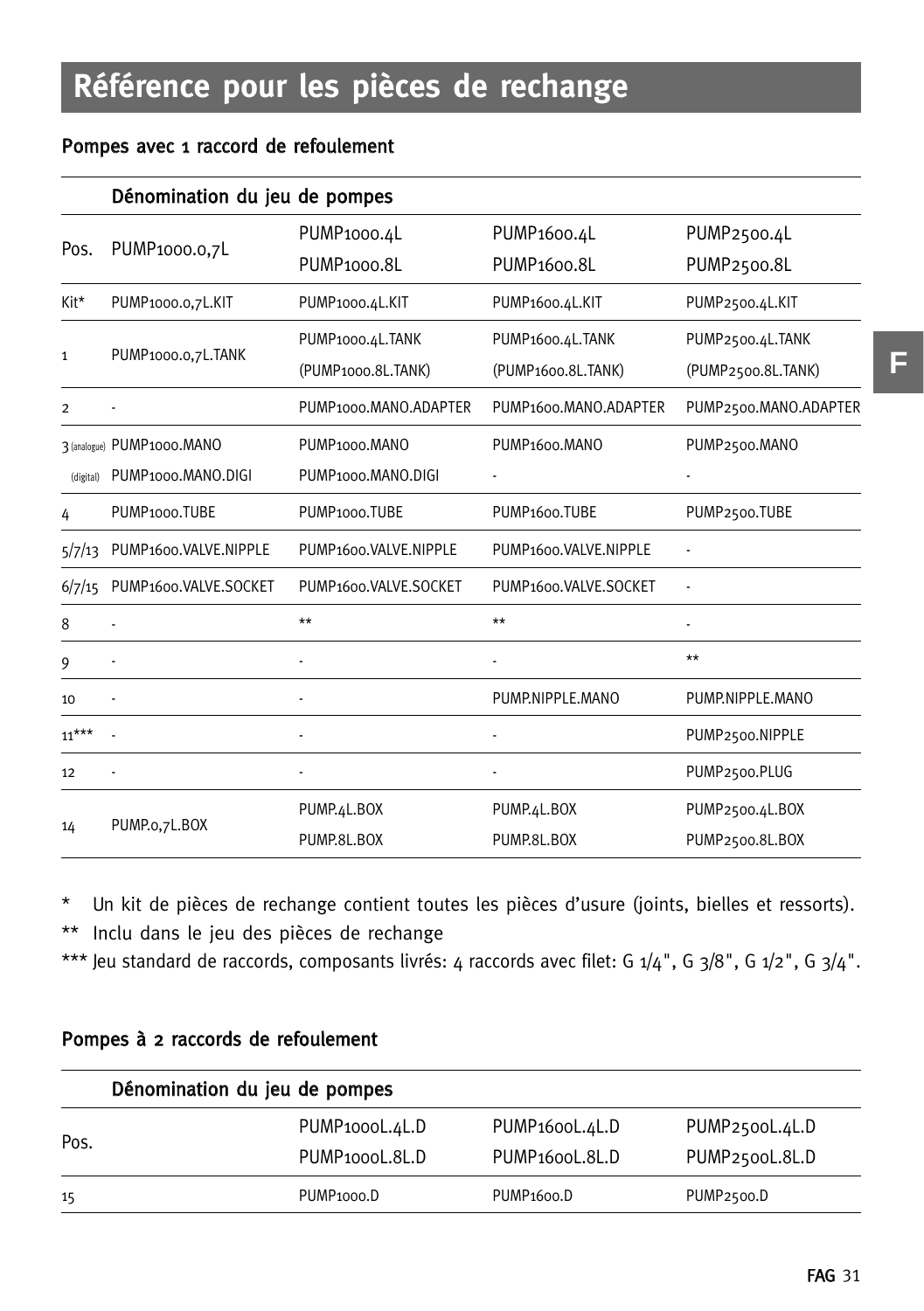### **1.7 Entretien et reparation**

- Protéger l'huile contre les impuretés (danger de défaut de fonctionnement).
- N'utiliser de l'huile qu'avec la viscosité prescrite (voir tableau).
- Ne remplir de l'huile que jusqu'à max. 10 mm en-dessous du bord supérieur de l'ouverture de remplissage.
- Vérifier avant tout usage si le flexible à haute pression et les raccords sont endommagés. Le cas échéant, les remplacer.
- au besoin: ne rincer le réservoir d'huile qu'avec de ligroïne.
- Pièces d'usure: joints, ressort et bielle de soupape. Remplacer si la pompe ne génère aucune pression.

### **1.8 Données techniques**

| Pression de service                    | 1.000 bar                                                                            | 1.000 bar                                  | $1.600$ bar                                                | 2.500 bar                                  |
|----------------------------------------|--------------------------------------------------------------------------------------|--------------------------------------------|------------------------------------------------------------|--------------------------------------------|
| Nombre d'étage                         | $\mathbf{1}$                                                                         | $\overline{2}$                             | $\overline{2}$                                             | $\overline{2}$                             |
| avec réservoir de 0,7 litres           | PUMP <sub>1000</sub> .0.7L                                                           |                                            |                                                            |                                            |
| avec réservoir de 4 litres             |                                                                                      | PUMP1000.4L                                | <b>PUMP1600.4L</b>                                         | PUMP2500.4L                                |
| avec réservoir de 8 litres             |                                                                                      | PUMP <sub>1000.8L</sub>                    | <b>PUMP1600.8L</b>                                         | PUMP2500.8L                                |
| avec distributeur                      |                                                                                      |                                            | signe postposé: .D                                         |                                            |
| avec manomètre numérique               | signe postposé: .DIGI                                                                |                                            |                                                            |                                            |
| force de levier à main<br>requise      | 360 N                                                                                | 380 N                                      | 380 N                                                      | 380 N                                      |
| quantité utile du réservoir<br>d'huile | 3,8 ou 7,0 l<br>0.61<br>(réservoir de<br>(réservoir de 4 ou 8 litres)<br>0,7 litres) |                                            |                                                            |                                            |
| Viscosité d'huile                      | 46 mm <sup>2</sup> /s à 40 °C                                                        |                                            |                                                            |                                            |
| Raccord pour le système<br>hydraulique | pour l'alésage taraudé G 1/4                                                         |                                            | nipple (PUMP1600.VALVE.NIPPLE) pour le connecteur accouplé |                                            |
| Poids de la caisse de<br>transport     | 10 kg                                                                                | $24/27$ kg<br>réservoir de<br>$4/8$ litres | $25/28$ kg<br>réservoir de<br>$4/8$ litres                 | $27/30$ kg<br>réservoir de<br>$4/8$ litres |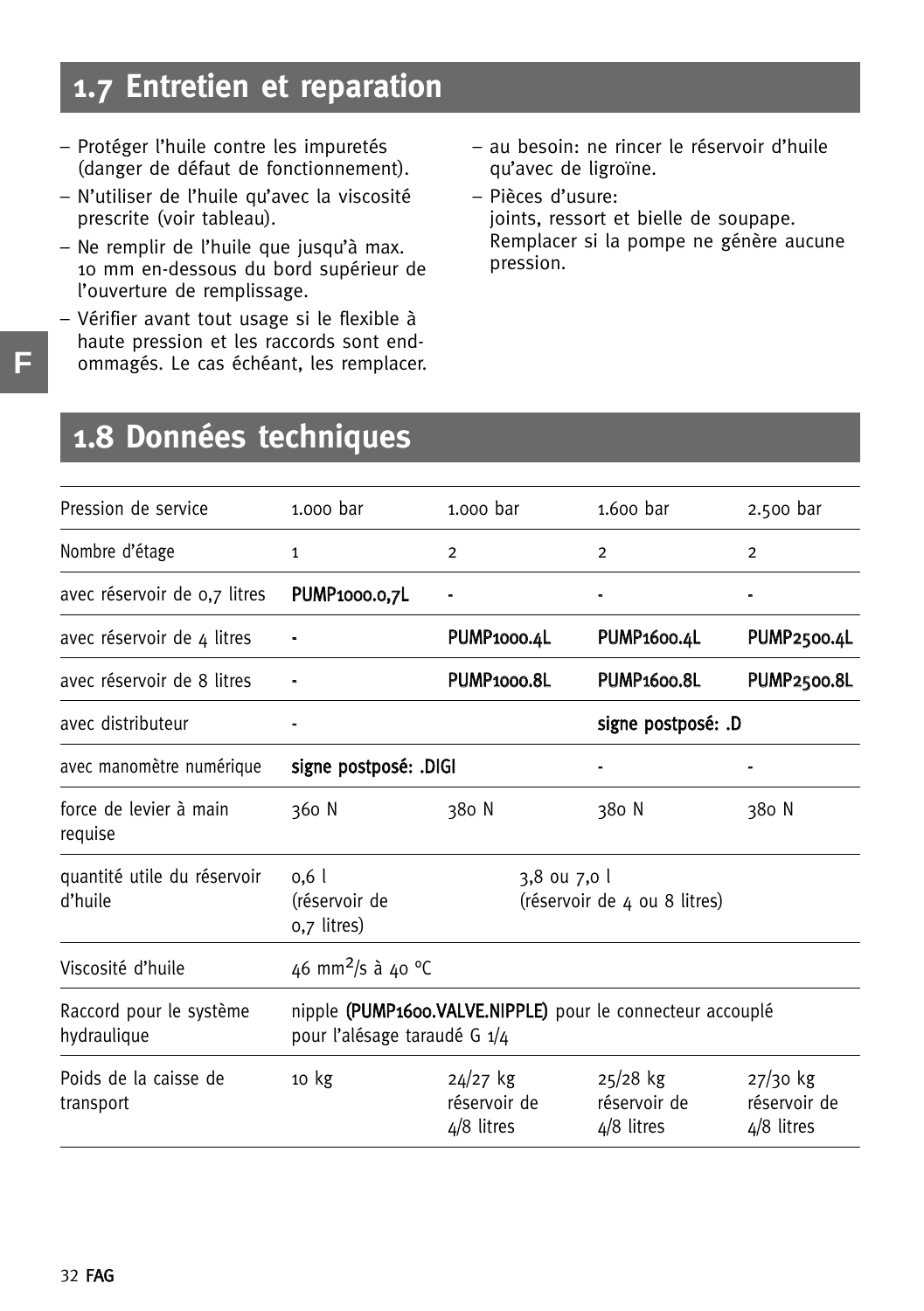## **2. FAG Manomètre Digital (Option)** pour PUMP1000



### **2.1 Introduction**

Veuillez lire cette notice avant de déballer et d'utiliser cet appareil.

Veuillez respecter les instructions d'utilisation indiquées dans ce manuel.

Ces appareils doivent être manipulés et employés par un personnel qualifié qui aura préalablement pris connaissance de ce manuel et doit également respecter les normes et consignes de sécurité en vigueur dans l'industrie.

### **2.2 Consignes de sécurité**

Les unités de type PUMP1000.MANO.DIGI permettent de mesurer, de surveiller et de contrôler la pression dépendante des machines et installations.

L'appareil est utilise les équipements suivants :

- $-$  un écran LCD  $4$  chiffre
- Trois touches de programmation
- un embout pour raccord (acier inoxydable)
- une alimentation par une batterie 9V
- un relais limiteur (en option)
- une mémoire pour valeur de pic (en option)
- une sortie analogique (en option)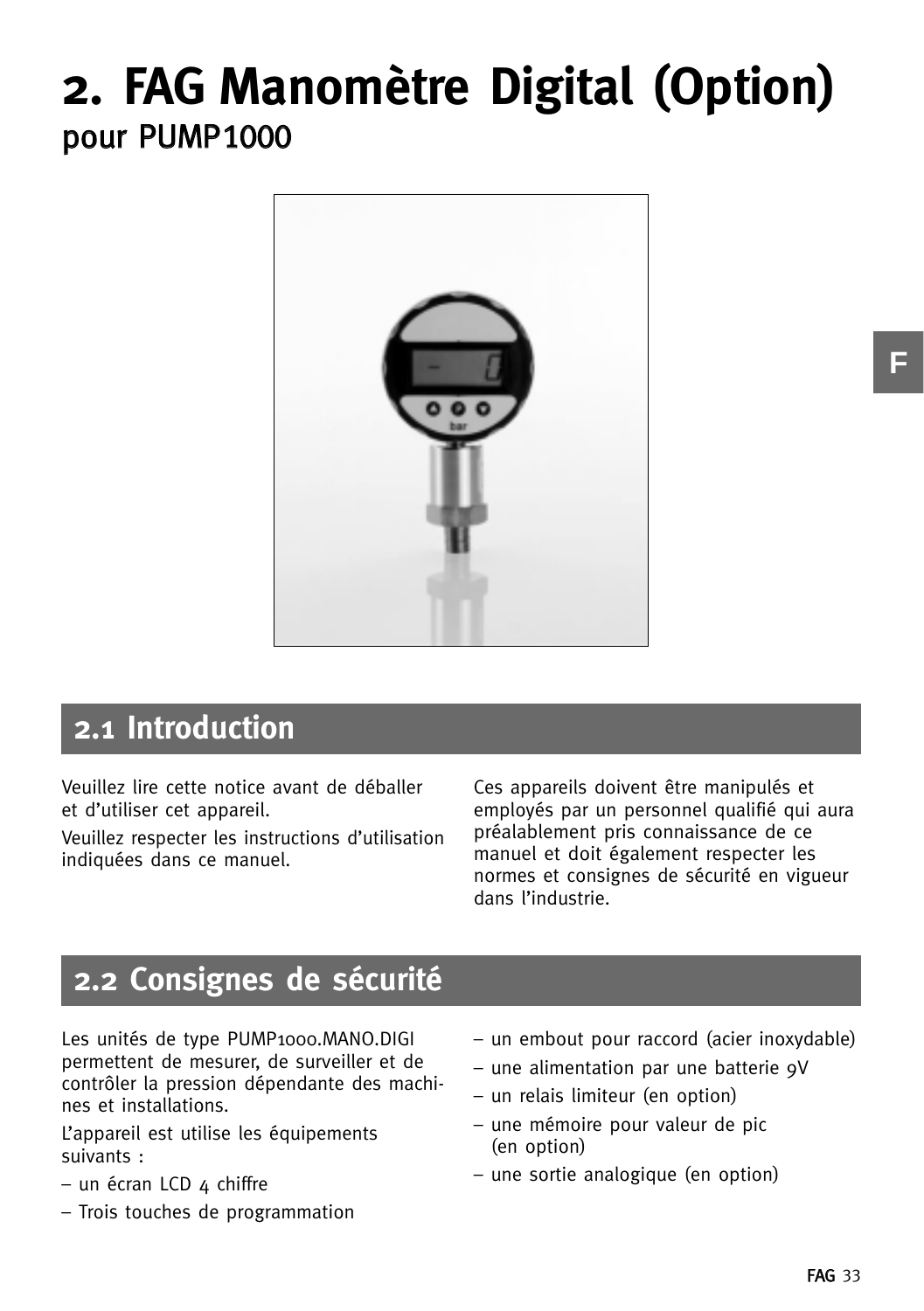### **2.3 Matériel livré**

Ces appareils sont testés avant leur sortie de magasin et expédiés dans de parfaites conditions. Examen de l'état des équipements, nous recommandons d'effectuer une inspection minutieuse des matériels livrés.

En cas d'endommagement, veuillez immédiatement en informer votre service réception

et le transporteur car ils sont responsables des endommagements pendant le transport.

### Matériel livré:

Le matériel livré en standard est:

- un manomètre avec affichage numérique
- une notice d'utilisation
- une batterie 9 VDC

### **2.4 Raccordement mécanique**

#### Avant l'installation:

**F**

- S'assurer que la pression maximale est compatible avec le manomètre digital. La pression maximale peut être lue directement à partir du nom du manomètre.
- Vérifier que la température maxi d'utilisation de l'appareil n'est pas dépassée.
- S'assurer que l'alimentation électrique est bien raccordée et compatible avec l'appareil.
- Veuillez vous assurer qu'aucune pièce de l'emballage ne reste à l'intérieur de l'appareil.

#### Installation:

– S'assurer que la canalisation n'est pas sous pression.

- Le manomètre digital doit être monté comme un manomètre mécanique standard.
- Avec un raccordement par taraudage standard, l'étanchéité est maintenue par un joint plat ou torique (selon la norme DIN 16258).
- En le vissant, tourner la tête hexagonale (SW 24) et pas le logement.
- Si possible, vérifier ensuite le montage mécanique et la bonne étanchéité
- Ouvrir le couvercle de la batterie sur la face arrière de l'appareil et connecter la batterie 9V sur la fiche.
- Insérer la batterie 9V dans son logement et le refermer.
- Le manomètre digital doit absolument utiliser une batterie 9V.

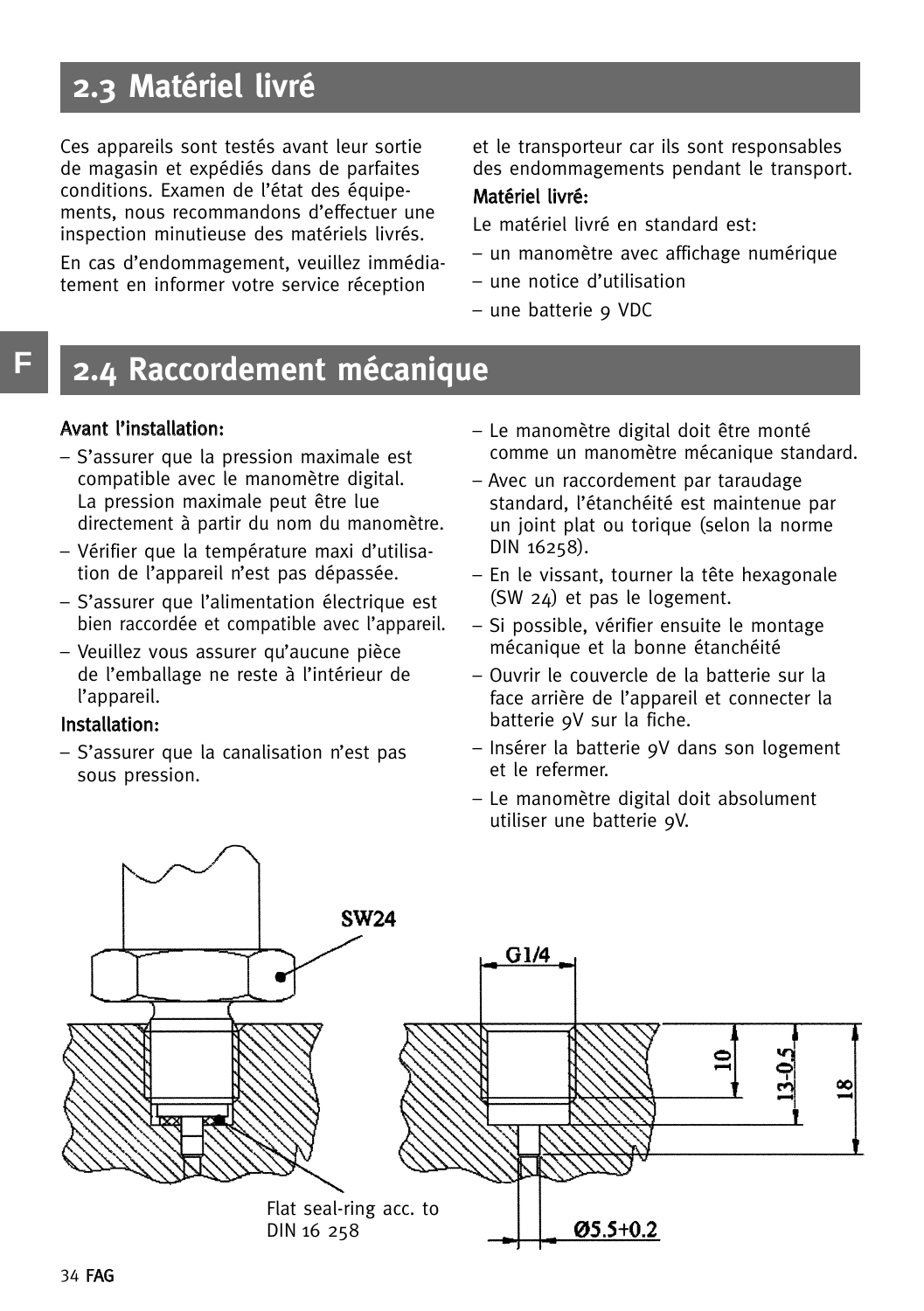### **2.5 Principe de fonctionnement**

Un capteur en céramique est soumis à la pression (à mesurer) et envoie un signal sur l'écran par un traitement électronique.

Simultanément, une sortie fournit un signal analogique qui permet de contrôler la pression à distance. Un relais de sortie peut aussi être disponible.

### **2.6 Touches de commandes**

Pour sélectionner les différentes fonctions du menu, les touches de commandes disponibles sont les suivantes:

- -Commande suivante
- Commande précédente
- P 1 x mise en fonctionnement
- P 2 x arrêt
- **P** &  $\downarrow$ Aller à la commande

Réglages et commandes:

- $\mathbf{r}$ Ajuster à la valeur supérieure
- Ajuster à la valeur inférieure
- P Valider la saisie pour le commande suivante
- $\uparrow$  &  $\downarrow$  Annuler la saisie, retour au menu de commande

### **2.7 Réglages**

#### Possibilité de réglage de l'appareil:

- 1. point zéro
- 2. mot de passe (préréglage d'usine: 0005)
- 3. mémorisation de la valeur maxi (en option)
- 4. Relais et Hystérésis (en option) (préréglage d'usine: point de déclenchement à 50% de l'étendue de la mesure)

#### Préréglage d'usine:

- 1. symbole batterie visible: tension inférieure à 7 V
- 2. temps avant arrêt  $\text{(par défaut: o = inactif)}$
- 3. taux de conversion (par défaut: 5 mesures par seconde)
- 4. sortie analogique (linéaire) avec mesure d'étendue (en option)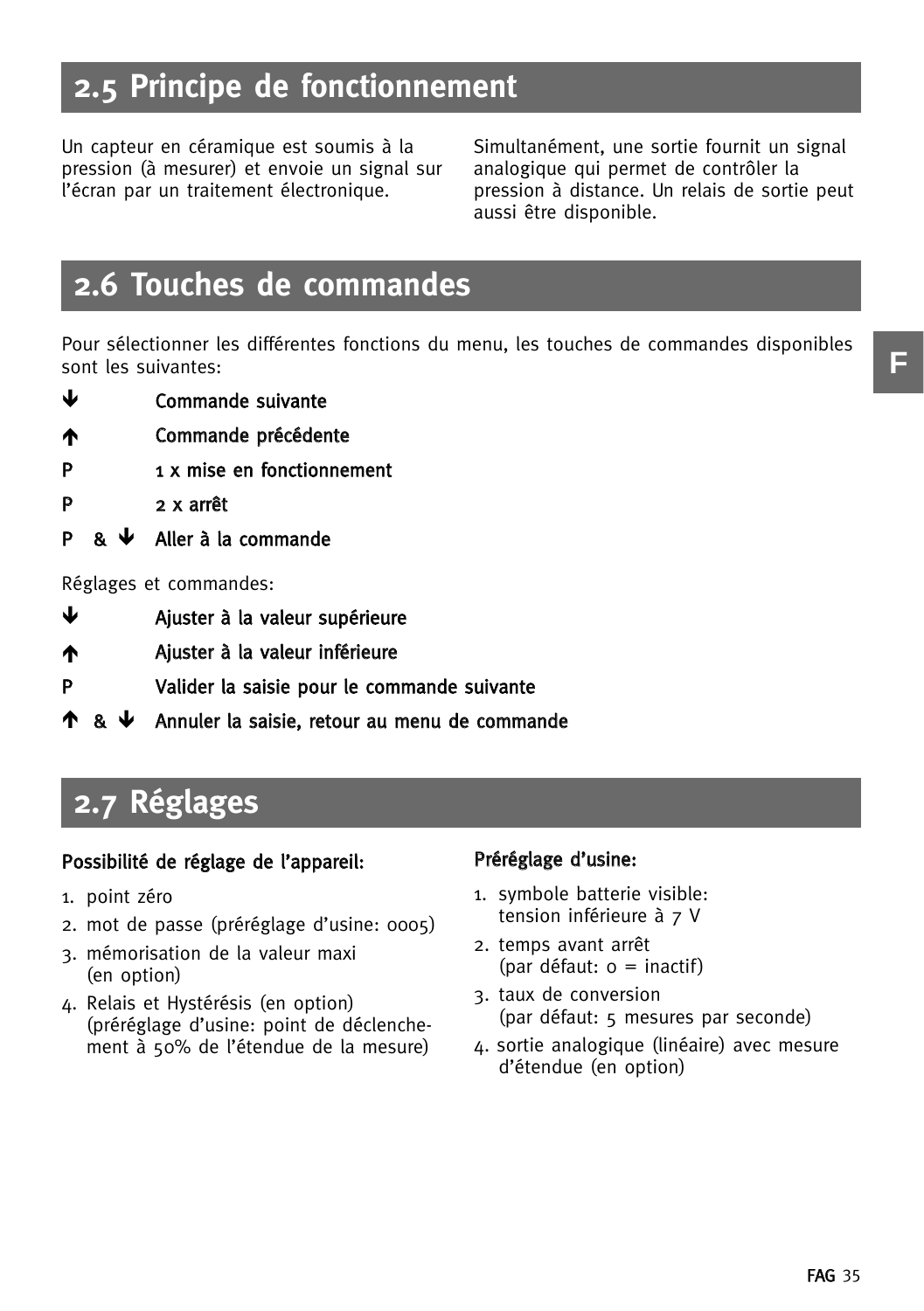### **2.8 Fonctions**

#### 2.8.1 Appareil avec détection de pic maxi PUMP1000.MANO.DIGI



### **2.9 Maintenance**

L'appareil à mesurer ne doit pas être pollué. Le manomètre est sans intervention de maintenance.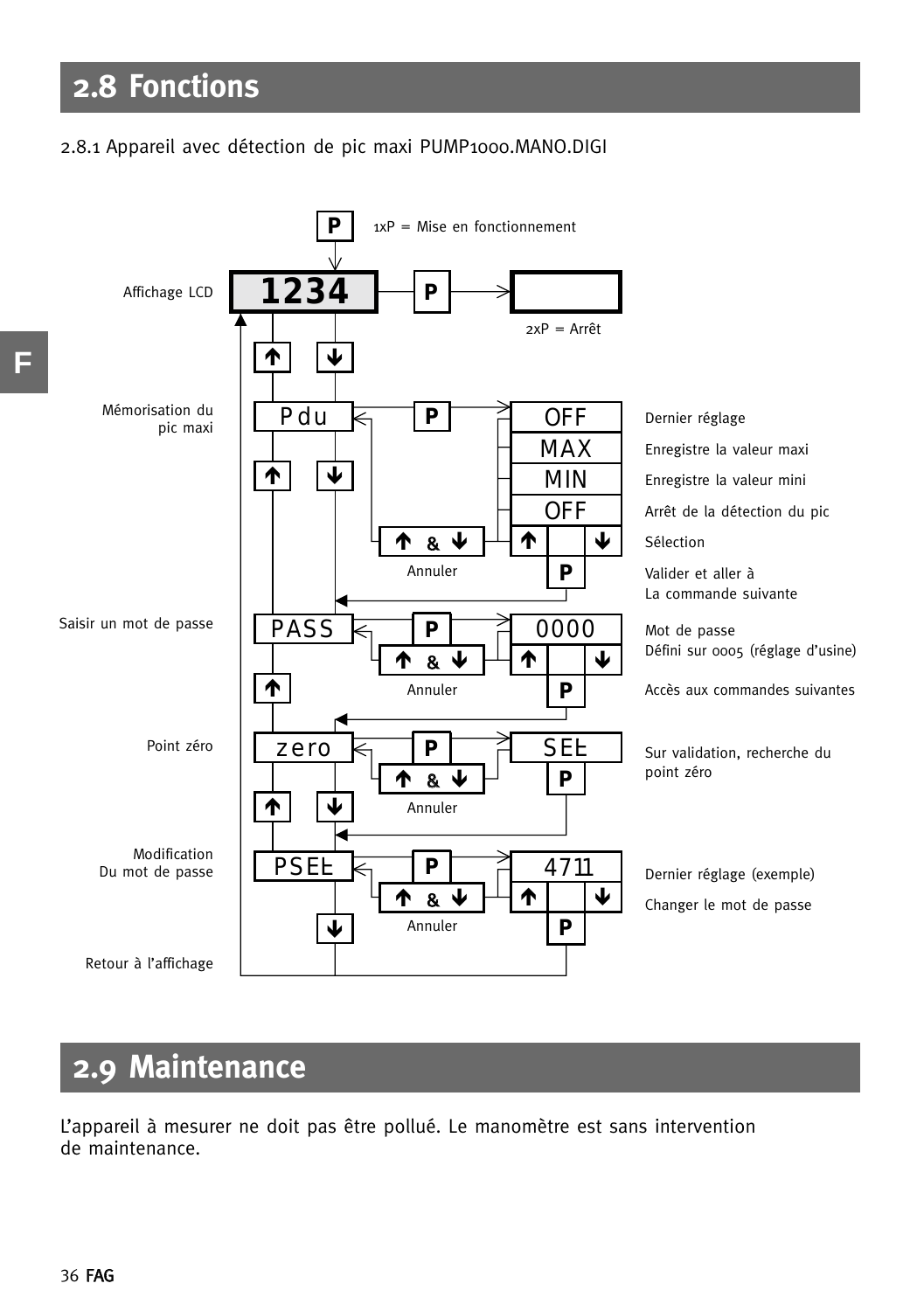### **2.10 Caractéristiques techniques**

Dimension: 74 mm Classe de précision 0.5 0.5% Affichage:  $LCD 4$  chiffres; hauteur des chiffres 12.7 mm Gamme de mesure:  $-1...0, 0...1, 0...1.6, 0...2.5, 0...4, 0...6, 0...10, 0...16,$ 0...25, 0...40, 0...60, 0...100, 0...160, 0...250, 0...400 bar Surcharge 30.08.01  $\overline{3} \times \overline{PN}$  (jusqu'à 40 bar) 2 x PN (de 60 à 250 bar) 1,5 x PN (à partir de 250 bar) Alimentation: 9 VDC (batterie)<br>Temps de fonctionnement à  $s/s$ : 5000 h (batterie 600mAh). Temps de fonctionnement à  $5/5$ : 10000 h (batterie Lithium 1200 mAh) Taux de conversion: 5 par Sec. (standard) (de 1 à 10 par sec. Préréglage d'usine) Temps avant arrêt: 2 ...... 90 min, préréglage d'usine uniquement. (automatique) 0 = inactif (non recommandé pour sortie analogique ou déclenchement) Correction du point zéro:<br>Pièces de contact:  $\leq 25\%$ Acier inox 1.4571, Céramique, NBR Connection: G  $\frac{1}{4}$  (Manomètre),  $\frac{1}{4}$ " NPT (en option) Température de l'appareil:  $\frac{-30...+85^{\circ}C}{20}$ Température ambiante: 0...+60°C<br>Température de stockage: 30...+80°C Température de stockage: Humidité relative admissible:  $<$  90%, pas de condensation Indice de protection: IP 65 Relais de valeur limite (en option): N.O., bistable Réglage arbitraire, hystérésis réglable Puissance de déclenchement maxi: 30 V AC/DC, 2 A Sortie analogique (en option): 0 - 2 VDC Charge:  $\geq 100k\Omega$ 

Mémoirisation du pic maxi (en option): Valeur Mini ou Maxi, Réglable par les touches de commandes

### **2.11 Dimensions**



**F**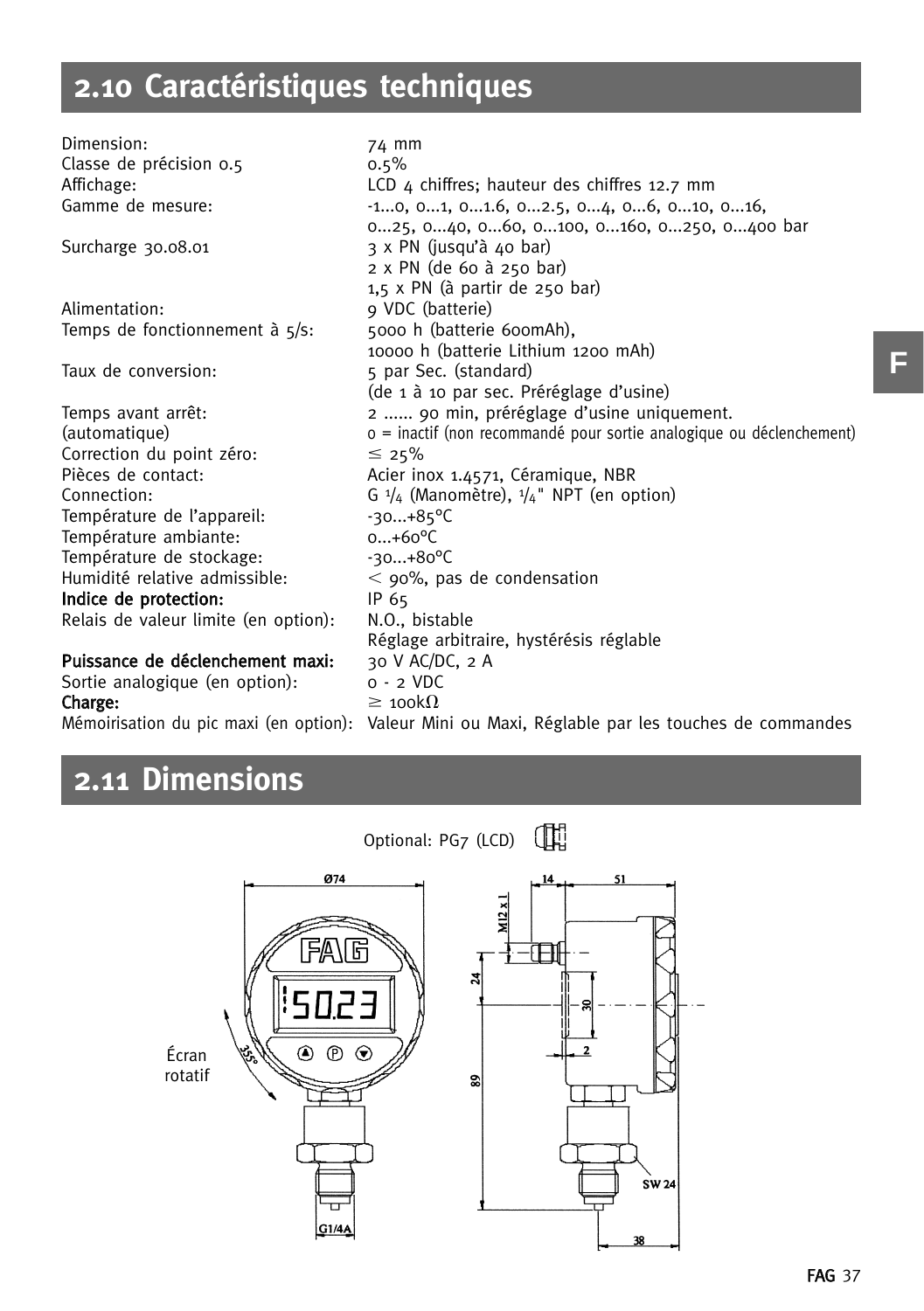## **1. FAG Kit di pompe oleodinamiche a leva** per 1.000, 1.600 e 2.500 bar, ad uno ed a due stadi



### **1.1 Campo di utilizzazione**

I kit di pompe oleodinamiche a leva servono a generare una pressione idraulica:

- per il funzionamento di cilindri (utenza), p.es. presse a pistone anulare per il montaggio e lo smontaggio di cuscinetti volventi;
- per il montaggio o lo stacco di connessioni a pressione, p.es. di eliche e pale di timone di navi, giunti per alberi, ruote dentate.
- kit di pompe contrassegnati con "D" sono adatti al funzionamento indipendente di due utenze.

### **1.2 Volume di fornitura**

Pronto al funzionamento, consistente di:

- pompa oleodinamica a leva con serbatoio dell'olio incl. rifornimento olio
- manometro
- tubo per alta pressione con manicotto, 1 o 2 pezzi
- raccordo per giunto ad innesto, 1 o 2 pezzi
- cassetta per il trasporto.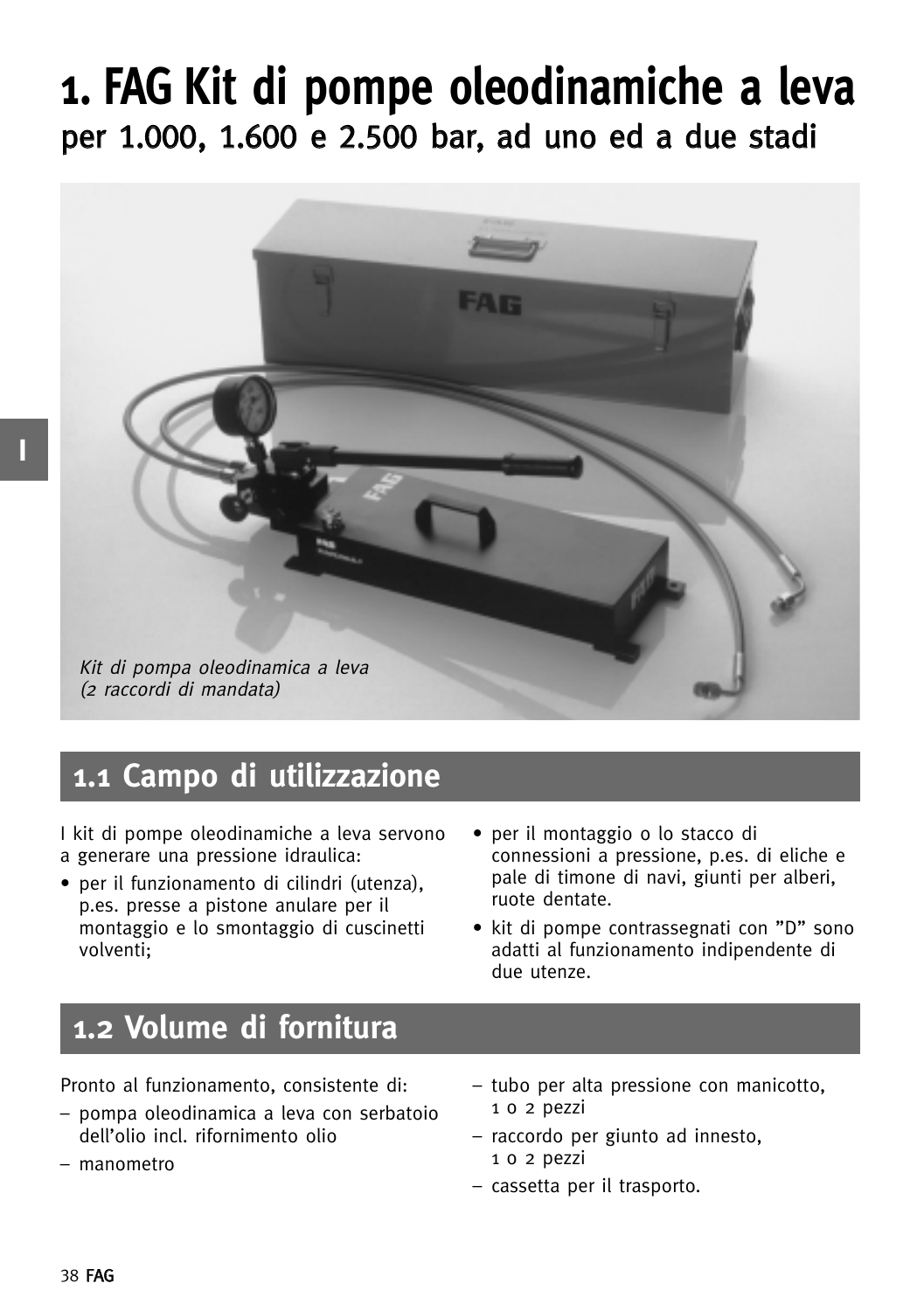### **1.3 Informazioni sulla sicurezza**

#### 1.3.1 Informazioni generali sulla sicurezza delle pompe oleodinamiche a leva

Ispezionare immediatamente tutti i componenti ricevuti, per accertare eventuali danni dovuti al trasporto. Nel caso in cui si riscontrasse un danno, presentare subito reclamo all'impresa trasporti!

#### Prima di mettere in funzione la pompa, leggere attentamente il presente manualetto.

Prestare particolare attenzione alle avvertenze riguardo alla sicurezza che si trovano laddóve c'è pericolo per la vita e la salvaguardia delle persone:



= alto potenziale di lesioni;

 $ATTENZIONE =$  pericolo di danneggiare l'apparecchio o l'utenza.

- Usare le pompe soltanto in base al campo di utilizzazione descritto nel capitolo 1!
- La FAG non risponde dei danni derivanti da un'errata manipolazione oppure l'utilizzazione impropria, non conforme al fine descritto.
- Condizioni da soddisfare dall'operaio:
	- egli dovrà essere autorizzato all'uso della pompa
	- egli dovrà conoscere le avvertenze riguardo alla sicurezza
- Eseguire i lavori mediante apparecchi idraulici solo in condizioni di perfetta pulizia!



- Sfiatare pompa, tubo flessibile e utenza prima di ogni impiego (pericolo a causa di compressione dell'aria!)
- Non superare mai la massima pressione d'esercizio ammessa dell'utenza allacciata (pericolo di scoppiamento!)
- Non staccare nessun raccordo finché l'impianto è sotto pressione (pericolo di lesioni dovuti a spruzzi d'olio!)



### 1.3.2 Sicurezza della pompa e del tubo flessibile

• Non utilizzare il tubo flessibile come presa di trasporto, non danneggiarlo, passarci sopra con un veicolo o piegarlo (raggio min. 60 mm). Sostituirlo eventualmente subito.

- Far funzionare la pompa soltanto su fondo stabile per evitare che possa scivolare o ribaltarsi durante il lavoro.
- Azionare le valvole soltanto a mano. Non impiegare nessun attrezzo (pericolo di eventuali danni).
- In nessun caso regolare la pressione d'esercizio della valvola limitatrice della pressione ad un valore superiore alla massima pressione ammessa!
- Utilizzare soltanto parti di ricambio originali.
- Sostituendo il tubo flessibile per alta pressione: osservare la marcatura riguardo alla massima pressione ammessa.
- Utilizzare soltanto pompe con serbatoio d'olio di sufficiente capacità per alimentare tutte le utenze (pericolo di aspirare aria e di comprimerla).
- Durante il funzionamento: non rabboccare mai l'olio del serbatoio! Durante il movimento di ritorno delle utenze, l'olio traboccherebbe dal serbatoio o lo metterebbe sotto pressione (pericolo di scoppiamento con vite di sfiato chiusa).
- Durante l'uso della pompa, aprire la vite di sfiato di 1 giro (pericolo di scoppiamento con vite di sfiato chiusa).
- Impiegare soltanto olio idraulico della FAG con grado di viscosità di 46 mm2/s (pericolo di danneggiare le guarnizioni).



### 1.3 -.3 Avvertenze di sicurezza riguardo all'olio idraulico

L'olio idraulico può irritare la pelle e gli organi respiratori:

- evitare il contatto con la pelle, p.es. usando guanti o crema protettiva
- non respirare vapori ed evaporazioni
- vapori ed evaporazioni sono infiammabili
- olio idraulico: raccoglierlo e smaltirlo come previsto dalle norme oppure addurlo al riciclaggio.

Smaltire come previsto dalle norme i mezzi ausiliari contenenti olio (p.es. i panni di pulizia sono da considerarsi rifiuti speciali). **I**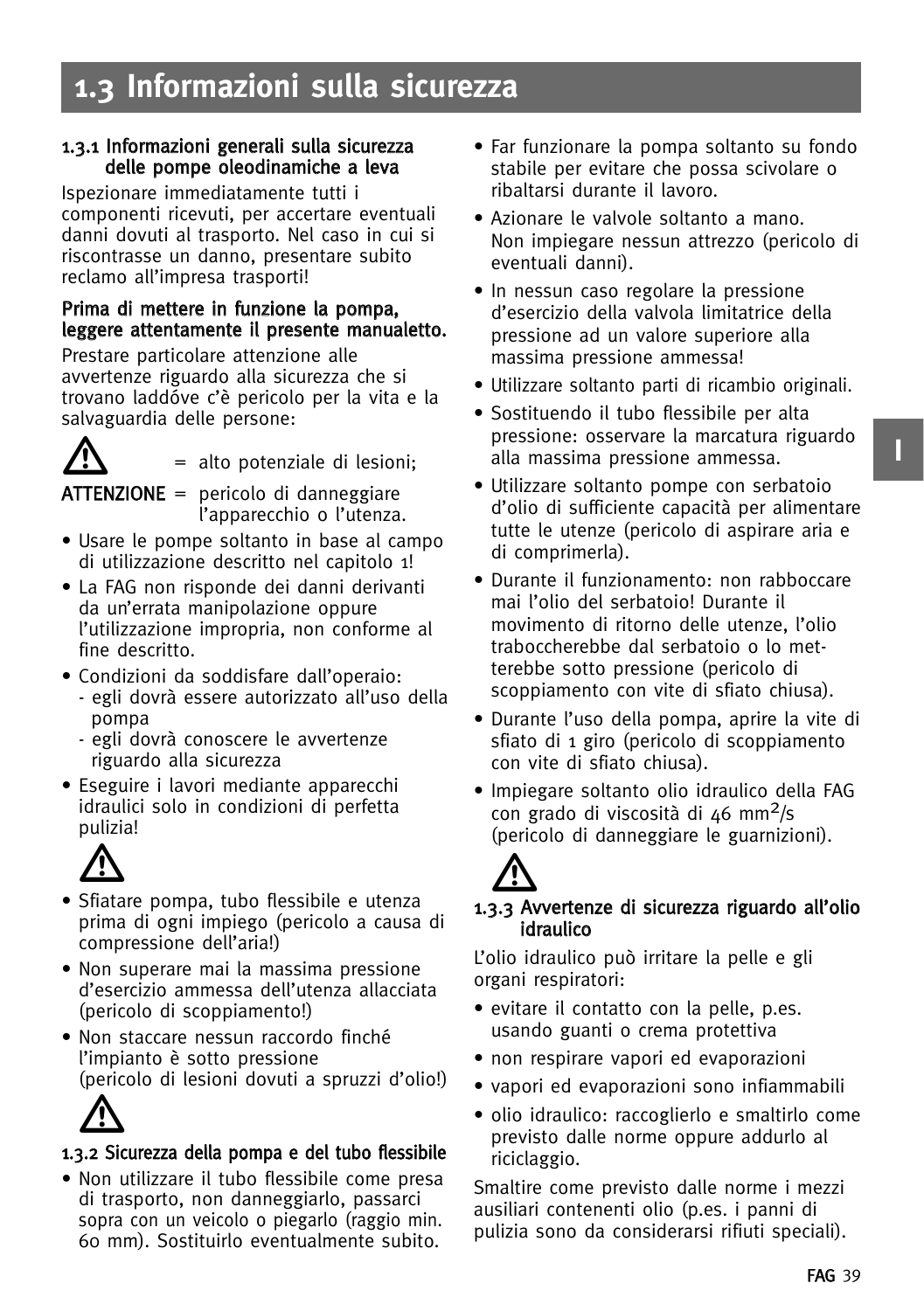

- 1cassetta per il trasporto
- <sup>2</sup> leva della pompa
- 3 vite per riempimento e sfiato
- 4 serbatoio dell'olio
- 5 valvola di scarico
- 6 anello di guarnizione
- 7 raccordo
- 8 tubo per alta pressione con manicotto
- 9 manometro
- <sup>10</sup> valvola a due vie (soltanto pompa per due pressioni indipendenti dell'olio).

**1.4 Funzionamento**

ATTENZIONE: eseguire i lavori mediante apparecchi idraulici solo in condizioni di perfetta pulizia!



**I**

#### Pericolo di scoppiamento del serbatoio dell'olio

- Sfiatare pompa, tubo flessibile ed utenza prima di ogni impiego!
- Durante l'uso della pompa, aprire la vite di sfiato di 1 giro.
- In nessun caso superare la massima pressione d'esercizio ammessa dell'utenza allacciata!

### 4.1 Sfiatare la pompa

- ... prima di ogni impiego.
- 1. Inserire il raccordo (7) nel manicotto (8).
- 2. Portare la pompa in posizione orizzontale, affinché non possa aspirare aria.
- 3. Tenere il tubo flessibile verticalmente verso l'alto.
- 4. Chiudere la valvola di sfiato (5).
- 5. Aprire la vite di sfiato di 1 giro (3).
- 6. Avviso: raccogliere l'olio che ne fuoriesce! Azionare la pompa fino a quando non fuoriesca dell'olio senza bollicine d'aria.

### 4.2 Collegare la pompa

- 7. Avvitare il raccordo con l'anello di tenuta (6) nell'utenza (p.es. pressa a pistone anulare).
- 8. Montare il manicotto sul raccordo.

### 4.3 Generare la pressione

- 9. Chiudere la valvola di scarico.
- 10.In nessun caso superare la massima pressione d'esercizio ammessa dell'utenza: osservare il manometro, azionare la pompa.

Avvisi:

- la valvola limitatrice delimita la pressione della pompa;
- le pompe a due stadi innanzi tutto trasportano una grande quantità d'olio, a 20 bar commutano automaticamente allo stadio di alta pressione.

### 4.4 Depressurizzare, separare pompa

- 11. Aprire lentamente la valvola di scarico (5) (il sistema è depressurizzato, l'olio può rifluire nel serbatoio).
- 12.Non appena depressurizzato: separare il manicotto ed il raccordo dall'utenza.
- 13.Chiudere il tubo flessibile con il cappel lotto di protezione.

### 4.5 Lavorare con la valvola a due vie

- Chiudere la valvola: girarla in senso orario fino all'arresto.
- Aprire la valvola, per generare una pressione: girarla in senso antiorario.
- Non appena tutte e due le valvole (10) siano aperte: pressione uguale in entrambi i sistemi.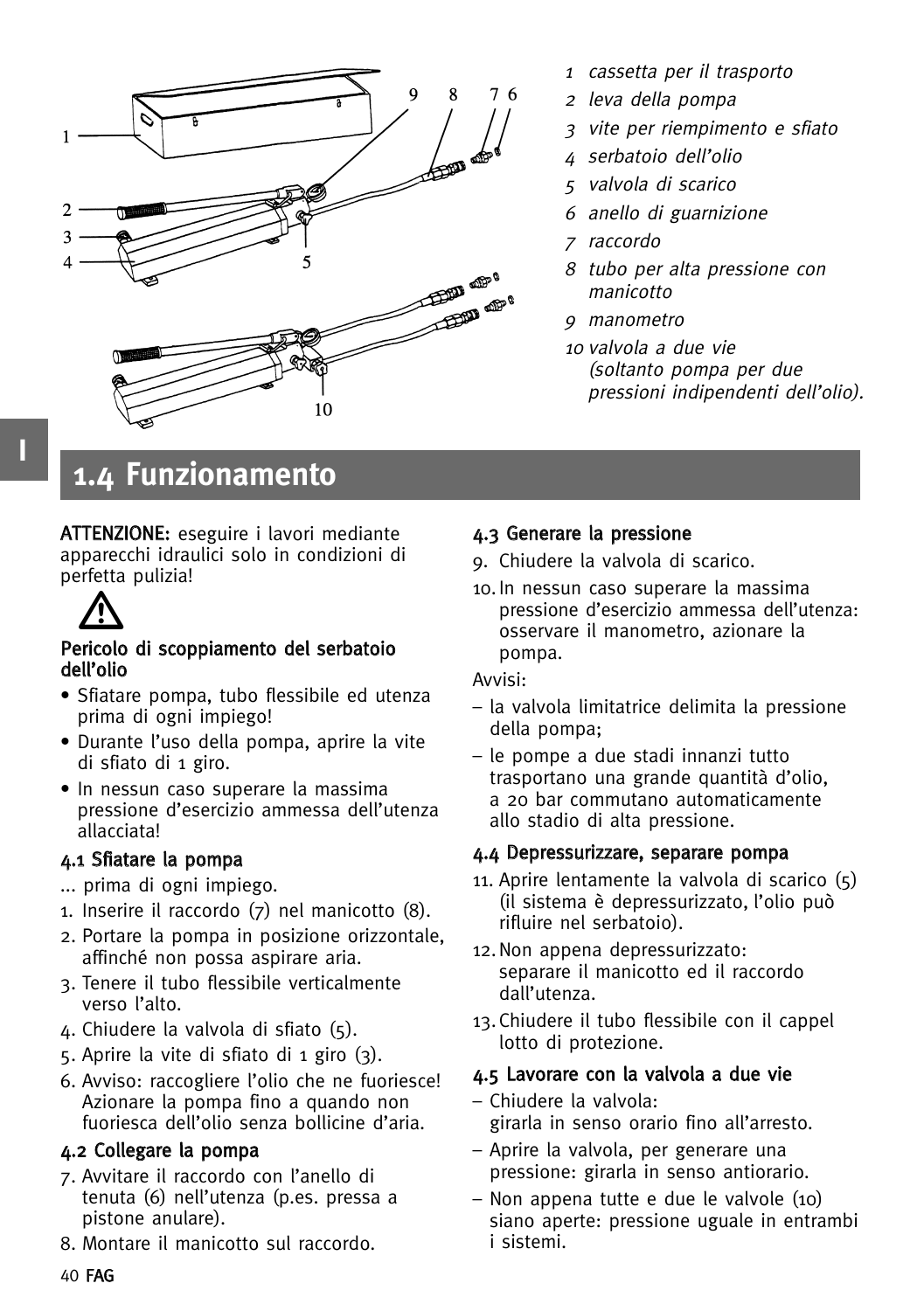#### Il pistone non avanza

- la pompa é posizionata con la testa in alto;
- la valvola della pompa é aperta o non é chiusa a fondo;
- fuga nella linea oppure mancanza di olio nella pompa;
- controllare che la pompa sia in buono stato cioé che pompi olio regolarmente, poiché se non giunge olio al cilindro, il pistone non può avanzare.

### Evitare il sovraccarico

– Il pistone non avanza anche nel caso che il carico che si vuol sollevare sia superiore alla portata del cilindro utilizzato, perché si ha 1'intervento della valvola di sicurezza che - impedendo la salita - protegge l'operatore e l'attrezzatura impiegata.

#### Il pistone avanza a scatti o non compie tutta la sua corsa

- C'e presenza di aria nel circuito (per eliminarla. vedi cap. 3).
- Il pistone potrebbe essere frenato nella sua corsa perché è piegato o deformato, strisciando contro la ghiera.
- C'e poco olio nella pompa e in tal caso il pistone avrà una corsa limitata. Ripristinare il livello d'olio nella pompa.
- il cilindro idraulico ha una capacità di olio superiore a quella del serbatoio, per cui la pompa deve essere sostituita con una di maggiore capacità.

### Il pistone non mantiene il carico

- Se, quando pompate, il pistone avanza ma non rimane fermo nella posizione voluta, cioé non "tiene" la pressione, la causa può essere dovuta:
	- a) alla pampa che non funziona correttamente (valvola di ritegno).
	- b)ad una perdita nelle guarnizioni del cilindro.
	- c) ad una perdita di olio attraverso il raccordo del tubo flessibile.

#### Il pistone non rientra completamente o rientra lentamente

Avviso: si ricorda che per i cilindri con ritorno del pistone a gravità, é necessario esercitare una forza esterna sulla sommità dello stelo, al fine di ottenere il rientro dello stesso.

- Vuol dire che 1' olio non può rifluire al serbatoio ed allora controllare:
	- a) che la valvola della pompa sia ben aperta.
	- b)che i due mezzi giunti siano ben avvitati in modo che le loro sfere si respingano e lascino libero il passaggio dell'olio.
	- c) il pistone non rientra del tutto se c'é troppo olio nella pompa perché in tal caso l'olio esuberante non può spostarsi dal cilindro al serbatoio; conseguente mente, il pistone rimane parzialmente esteso. Attenzione, eventualmente c'è pericolo che il serbatoio possa scoppiare!
	- Chiudere la valvola di scarico.
	- Aprire lentamente la vite di sfiato, al fine di ridurre la pressione.
	- Svitare completamente la vite di sfiato e scaricare l'olio.
	- Aprire lentamente la valvola di scarico.
	- Raccogliere l'olio che ne fuoriesce.

### Perdite di olio

– Se esiste una perdita d'olio dal pistone, ciò dipende dalle guarnizioni che sono rotte o usurate. La sostituzione é facile e rapida, e può essere effettuata sempre anche sul posto di lavoro.

#### AVVISO: E' BUONA NORMA TENERE A DISPOSIZIONE UN KIT RIPARAZIONE DELLA POMPA.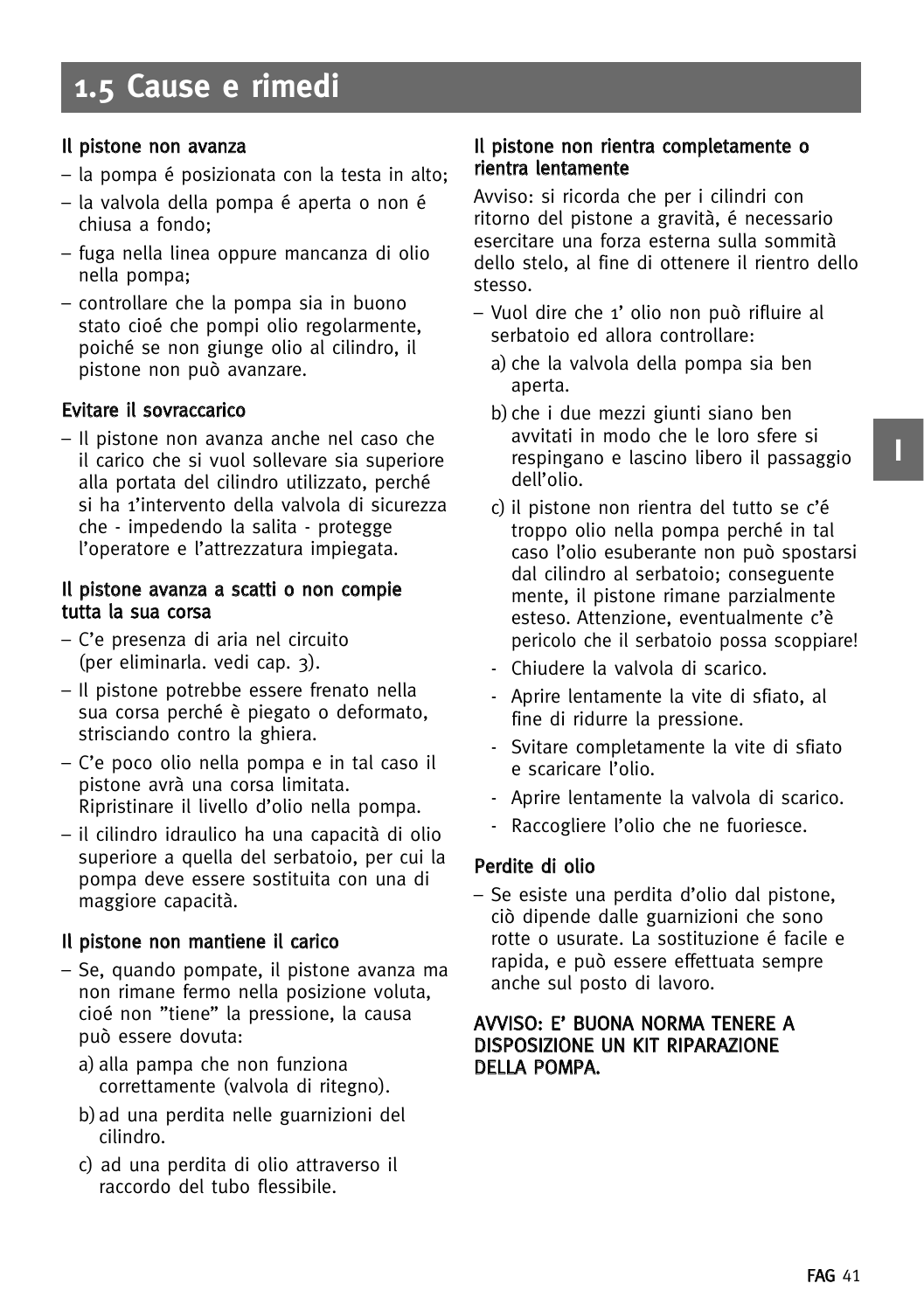### **1.6 Ricambi**



Pompa con 2 raccordo di mandata



**I**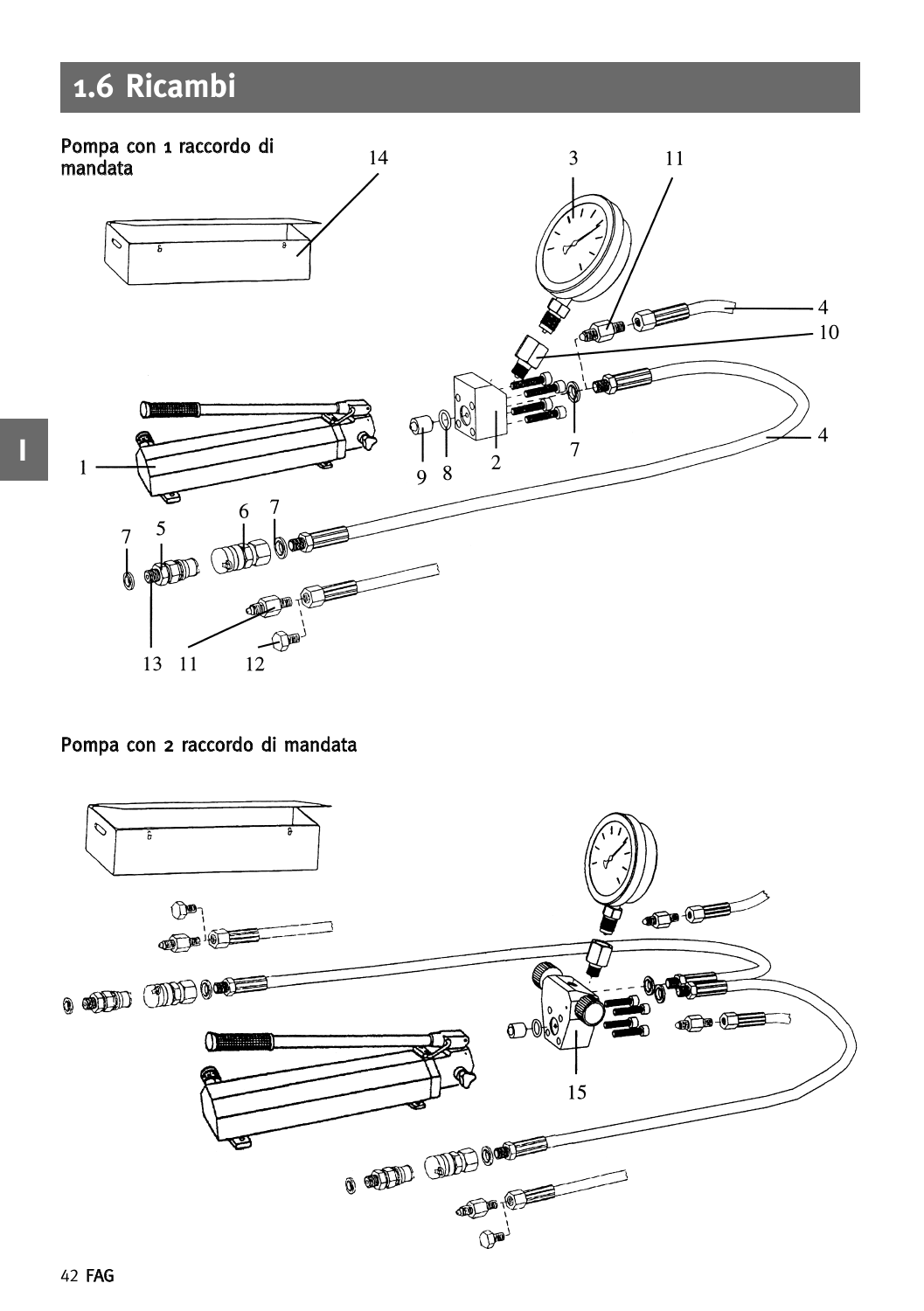### Pompe con 1 raccordo di mandata

|                | Denominazione kit di pompe |                            |                                    |                       |  |  |  |
|----------------|----------------------------|----------------------------|------------------------------------|-----------------------|--|--|--|
|                |                            | PUMP <sub>1000.4</sub> L   | PUMP <sub>1600.4</sub> L           | PUMP2500.4L           |  |  |  |
| Pos.           | PUMP1000.0,7L              | PUMP <sub>1000.8L</sub>    | PUMP <sub>1600.</sub> 81           | PUMP2500.8L           |  |  |  |
| Kit*           | PUMP1000.0,7L.KIT          | PUMP1000.4L.KIT            | PUMP1600.4L.KIT                    | PUMP2500.4L.KIT       |  |  |  |
|                |                            | PUMP1000.4L.TANK           | PUMP1600.4L.TANK                   | PUMP2500.4L.TANK      |  |  |  |
| $\mathbf{1}$   | PUMP1000.0,7L.TANK         | (PUMP1000.8L.TANK)         | (PUMP1600.8L.TANK)                 | (PUMP2500.8L.TANK)    |  |  |  |
| $\overline{2}$ |                            | PUMP1000.MANO.ADAPTER      | PUMP <sub>1600</sub> .MANO.ADAPTER | PUMP2500.MANO.ADAPTER |  |  |  |
|                | 3 (analogue) PUMP1000.MANO | PUMP1000.MANO              | PUMP <sub>1600</sub> .MANO         | PUMP2500.MANO         |  |  |  |
| (digital)      | PUMP1000.MANO.DIGI         | PUMP1000.MANO.DIGI         |                                    |                       |  |  |  |
| 4              | PUMP <sub>1000</sub> .TUBE | PUMP <sub>1000</sub> .TUBE | PUMP <sub>1600</sub> .TUBE         | PUMP2500.TUBE         |  |  |  |
| 5/7/13         | PUMP1600.VALVE.NIPPLE      | PUMP1600.VALVE.NIPPLE      | PUMP1600.VALVE.NIPPLE              |                       |  |  |  |
| 6/7/15         | PUMP1600.VALVE.SOCKET      | PUMP1600.VALVE.SOCKET      | PUMP1600.VALVE.SOCKET              |                       |  |  |  |
| 8              |                            | $**$                       | $**$                               |                       |  |  |  |
| 9              |                            |                            |                                    | $**$                  |  |  |  |
| 10             |                            |                            | PUMP.NIPPLE.MANO                   | PUMP.NIPPLE.MANO      |  |  |  |
| $11***$        |                            |                            |                                    | PUMP2500.NIPPLE       |  |  |  |
| 12             |                            |                            |                                    | PUMP2500.PLUG         |  |  |  |
|                |                            | PUMP.4L.BOX                | PUMP.4L.BOX                        | PUMP2500.4L.BOX       |  |  |  |
| 14             | PUMP.o,7L.BOX              | PUMP.8L.BOX                | PUMP.8L.BOX                        | PUMP2500.8L.BOX       |  |  |  |

\* Il kit dei ricambi include tutte le parti soggette ad usura (guarnizione, sfere, molle).

\*\* Incluso nel kit dei ricambi

\*\*\* Serie di adattatori standard, componenti forniti: 4 adattatori con filetto: G 1/4", G 3/8", G 1/2", G 3/4".

#### Pompe con 2 raccordo di mandata

|      | Denominazione kit di pompe  |                             |                |
|------|-----------------------------|-----------------------------|----------------|
| Pos. | PUMP <sub>1000</sub> L.4L.D | PUMP <sub>1600</sub> L.4L.D | PUMP2500L.4L.D |
|      | PUMP <sub>1000</sub> L.8L.D | PUMP <sub>1600</sub> L.8L.D | PUMP2500L.8L.D |
| 15   | PUMP <sub>1000</sub> .D     | PUMP <sub>1600</sub> .D     | PUMP2500.D     |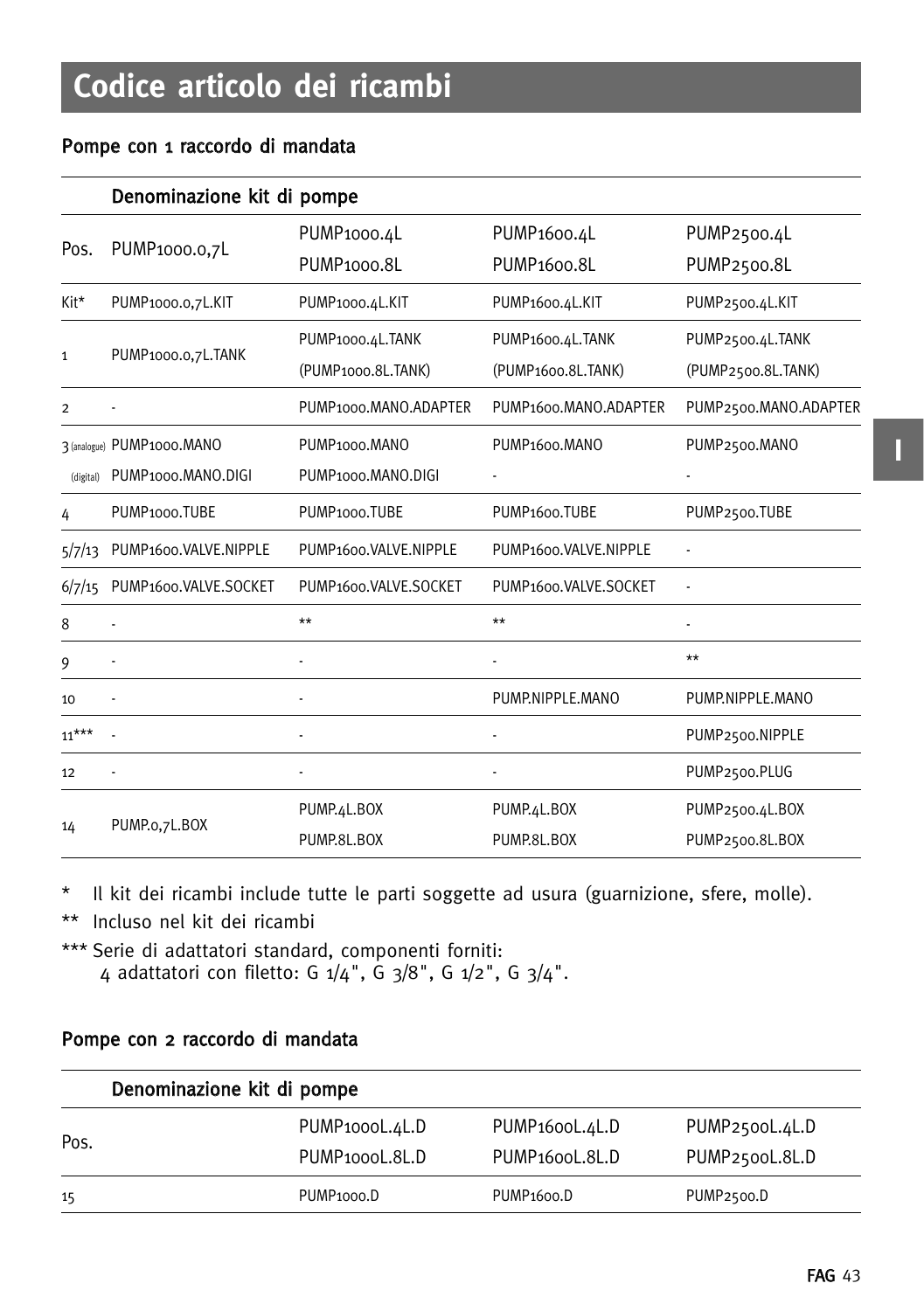### **1.7 Manutenzione e riparazione**

- Proteggere l'olio dallo sporco (pericolo di anomalie di funzionamento).
- Impiegare soltanto olio della viscosità prescritta (vedi tabella).
- Rabboccare l'olio del serbatoio facendo attenzione a non superare i 10 mm dal bordo superiore dell'apertura di riempimento.
- Prima di ogni funzionamento controllare che il tubo per l'alta pressione ed i raccordi non presentino danni. Eventualmente sostituirli.
- Se necessario: lavare il serbatoio d'olio soltanto con benzina solvente.
- Parti soggette ad usura: guarnizioni, molle e sfere delle valvole. Sostituirle nel caso in cui la pompa non generi pressione.

### **1.8 Dati tecnici**

| 1.000 bar<br>$\overline{2}$<br>Ē.                                                    | $1.600$ bar<br>2                                                                                                    | 2.500 bar<br>$\overline{2}$                    |
|--------------------------------------------------------------------------------------|---------------------------------------------------------------------------------------------------------------------|------------------------------------------------|
|                                                                                      |                                                                                                                     |                                                |
|                                                                                      |                                                                                                                     |                                                |
|                                                                                      |                                                                                                                     |                                                |
|                                                                                      | <b>PUMP1600.4L</b>                                                                                                  | <b>PUMP2500.4L</b>                             |
|                                                                                      | <b>PUMP1600.8L</b>                                                                                                  | <b>PUMP2500.8L</b>                             |
|                                                                                      | contrassegnata.D                                                                                                    |                                                |
|                                                                                      |                                                                                                                     |                                                |
|                                                                                      | 380 N                                                                                                               | 380 N                                          |
|                                                                                      |                                                                                                                     |                                                |
|                                                                                      |                                                                                                                     |                                                |
| raccordo (PUMP1600.VALVE.NIPPLE) del giunto ad innesto per<br>foro filettato G $1/4$ |                                                                                                                     |                                                |
|                                                                                      | $25/28$ kg<br>serbatoio di<br>4/8 litri                                                                             | $27/30$ kg<br>serbatoio di<br>$4/8$ litri      |
|                                                                                      | PUMP1000.4L<br>PUMP <sub>1000.8L</sub><br>contrassegnata: .DIGI<br>380 N<br>$24/27$ kg<br>serbatoio di<br>4/8 litri | 3,8 o 7,0 l<br>(serbatoio di 4 oppure 8 litri) |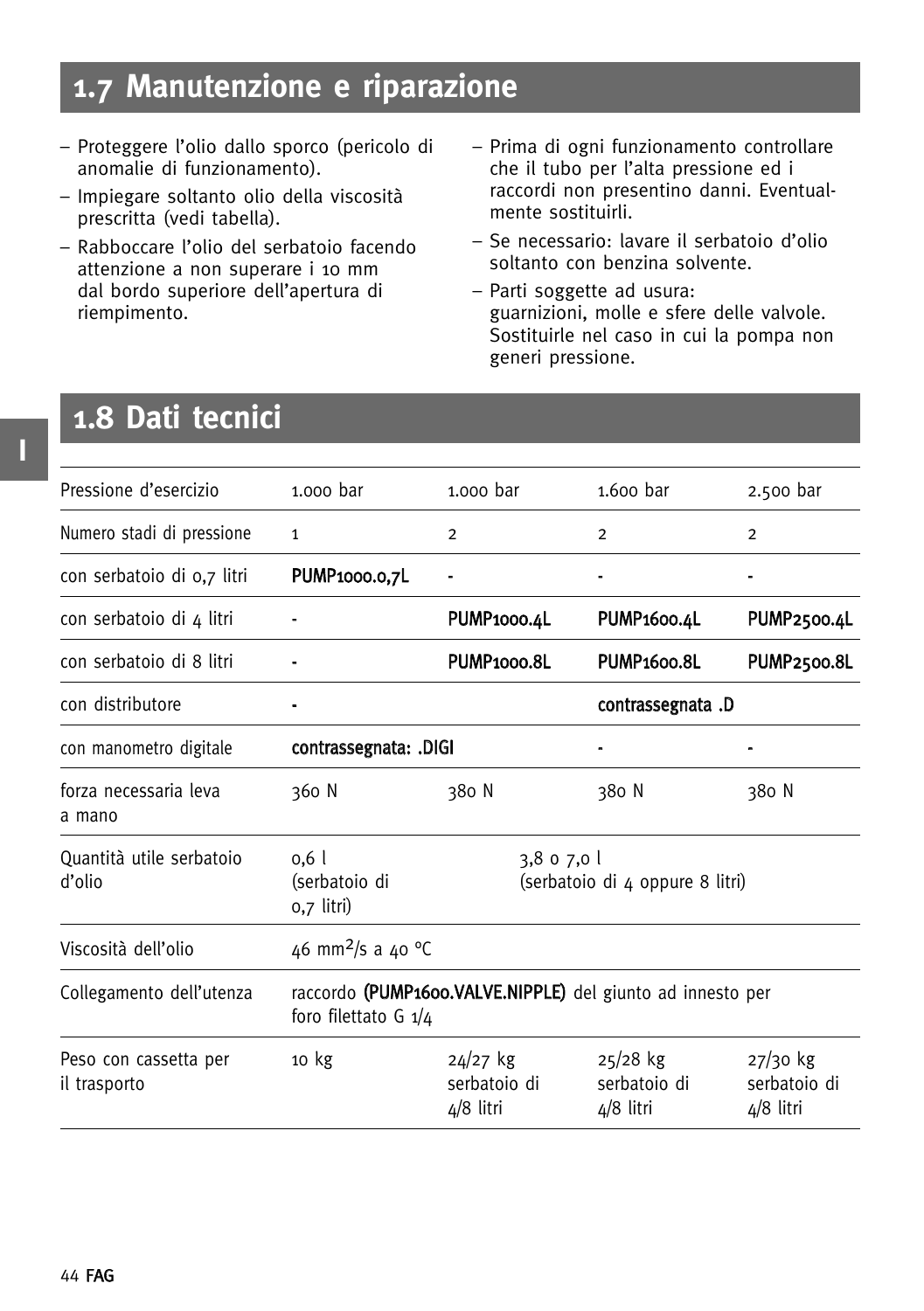## **2. FAG Manòmetri Digitali (opzion)** per PUMP1000



### **2.1 Indicazione**

È indispensabile leggere questa istruzione d'impiego e di osservarla ben precisamente prima di togliere l'apparecchio e di mètterlo in servizio.

Gli apparecchi debbono soltanto essere impiegati, mantenuti e riparati dal personale che conosca bene le istruzioni d'impiego e le prescrizioni vigenti della sicurezza sul lavoro e della prevenzione antinfortunistica. Il PUMP1000.MANO.DIGI si deve sólo mettere in servizio, quando la macchina corrisponda alla vigente direttiva CEE per macchinario.

### **2.2 Corretto Montaggio**

Gli apparecchi del tipo PUMP1000.MANO.DIGI sono destinati alla misurazione, al controllo ed alla trasmissione a distanza di processi di lavorazione con la misurazione di valori di pressione su macchine ed impianti industriali. Gli apparecchi dispongono della sequente attrezzatura:

- indicatore LCD di 4 cifre
- tre tasti di programmazione
- collegamento in acciaio inossidabile
- alimentazione elettrica mediante batteria di 9V
- relè di valore limite (opzione)
- memoria di valori di cresta (opzione)
- uscita anòlogica

Per installazioni su macchine, si deve mettere in funzione il manòmetro digitale, se la macchina corresponde alla vigente direttiva CEE per macchinario.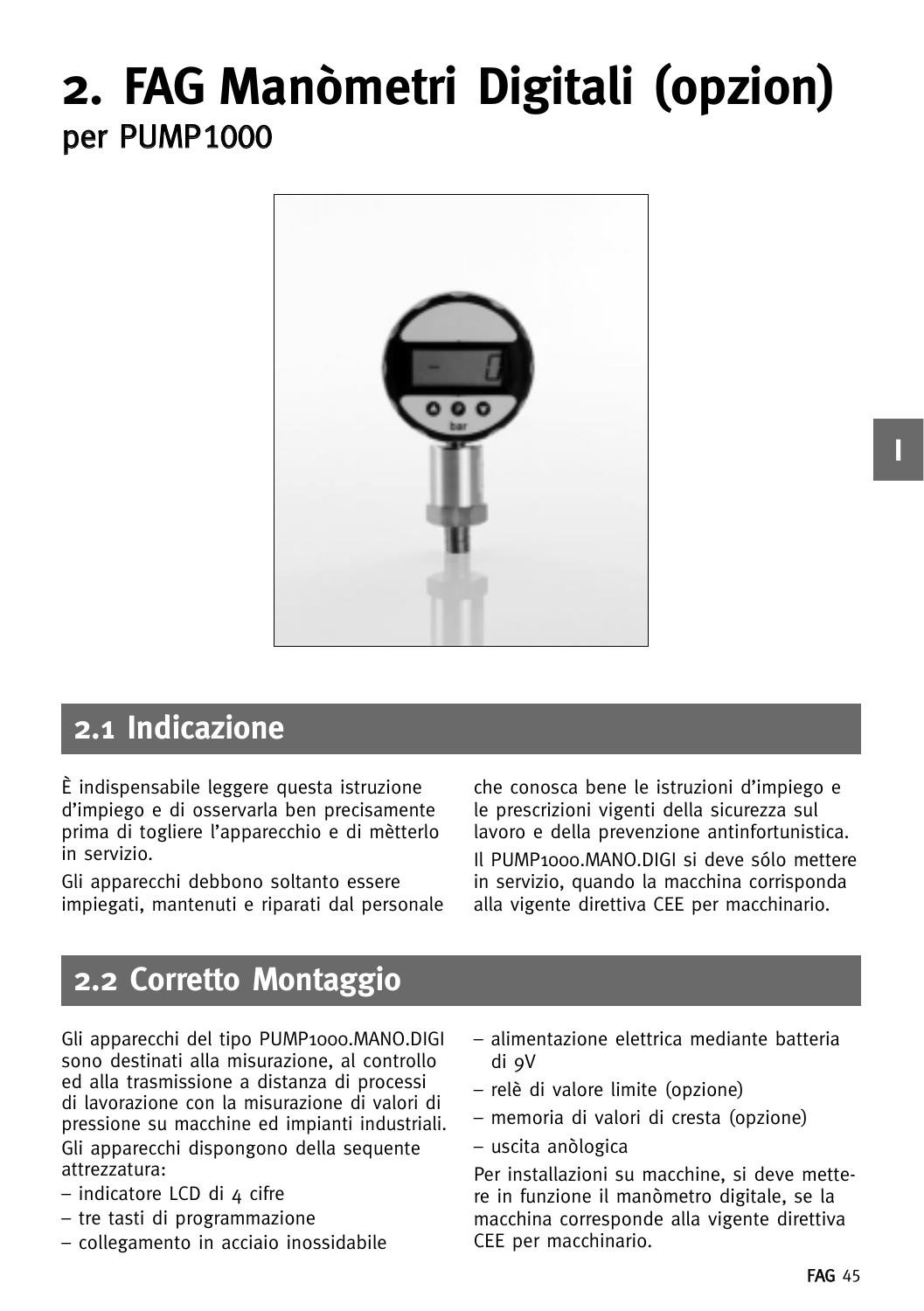### **2.3 Controllo degli apparecchi**

Prima della consegna, gli apparecchi vengono controllati e spediti in stato di impeccabilità.

Se ci fosse visibile un danneggiamento all'apparecchio, si racommanda un esame preciso dell'imballaggio di fornitura. Nel caso abbia sùbito un danno, preghiamo di informare sùbito il corriere, che è risponsabile per danni dovuti al trasporto.

#### Programma di consegna:

- Il programma Standard di consegna comprende:
- trasformatore di misurazione ed indicatore
- istruzioni per l'uso
- batteria a blocco di 9 V

### **2.4 Collegamento meccanico**

#### Prima del montaggio:

- Pregasi accertarsi, se la pressione massi ma nell'impianto si trova nel campo di misurazione del manòmetro digitale. Il campo di misurazione è indicato sulla targhetta.
- Pregasi accertarsi, se le massime temperature ammissibili di servizio dell'apparecchio non verranno superate.
- Pregasi accertarsi, se non siano rimasti nell'apparecchio residui dell'imballaggio.

#### Montaggio:

- Bisogna verificare, che il contatto non sia in pressione.
- Il manòmetro digitale si monta come un manòmetro meccanico
- Bisogna verificare, che il contatto non sia in pressione.
- Il manòmetro digitale si monta come un manòmetro meccanico
- La tenuta deI raccordo filettato verrà assicurata da una guarnizione adequata (tenuta piatta od anello di tenuta secondo DIN 16258)
- Avvitando l'apparecchio pregasi di non agire sulla scatola, ma sull'esagono (SW24)
- Se possibile, si dovrebbe esaminare gia dopo l'installazione meccanica, se la connessione tra il raccordo ed il tubo è ermetica.
- Aprite il portabatterie al retro dell'aparecchio e collegate la batteria a blocco di 9 V con il connettore.
- Mettete la batteria a blocco di 9 V nel vano e chiudete il coperchio.
- Il manòmetro digitale non accetta che una batteria a blocco di 9 V.

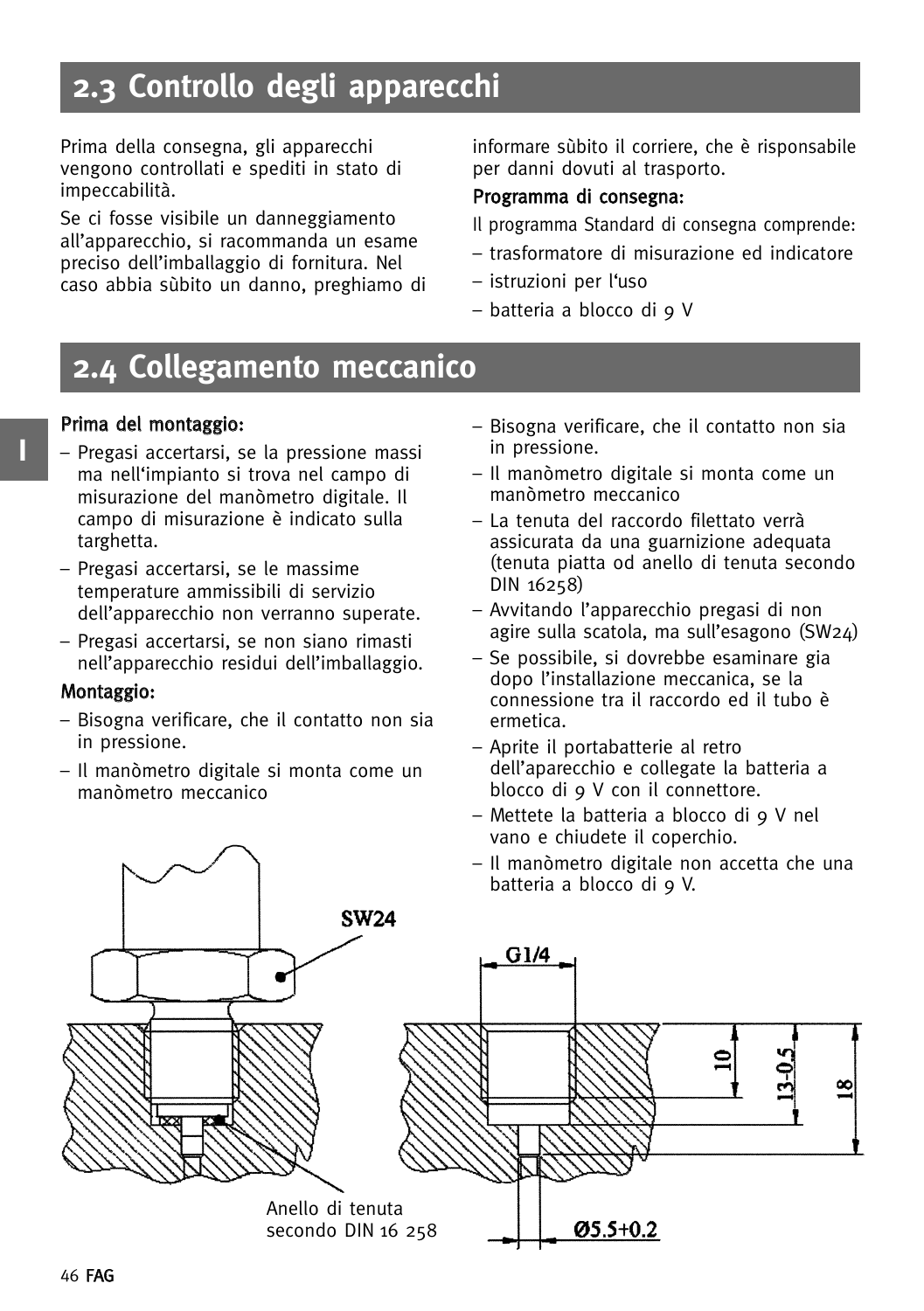### **2.5 Funzionamento**

La pressione da misurare viene registrata da un sensore ceramico e teletrasmessa all'indicatore. In tempo reale è disponibile

un segnale analogico di uscita per la trasmissione a distanza dei valori misurati nonchè una uscita di relè.

### **2.6 Funzione della tastiera**

Sono disponibili le sequenti funzioni della tastiera per scgeliere i punti del menù:

- punto prossimo del menù
- punto precendente del menù
- P 1 x azionare accendere
- P 2 x azionare spegnere
- **P** &  $\downarrow$ Salto alla funzione

#### Regolazioni e funzione:

- -Aggiustamento dei valori ascendente
- Aggiustamento dei valori descendente
- P Confermare l'ingresso al prossimo punto del menù
- <u>ተ & ቍ</u> Cancellare l'ingresso, ritorno al punto del menù

### **2.7 Regolzazioni**

#### Regolazioni possibili dell'apparecchio:

- 1. Punto zero
- 2. Parola chiave (regolazione di base: 0005)
- 3. Memoria di valori massimi (opzione)
- 4. Relè ed isteresi (opzione) (Regolazione base: punto di collegamento a 50% del campo di misurazione)

#### Regolazioni del produttore

- 1. Segnale di batteria acceso: tensione sotto 7 V
- 2. Tempo di interruzione (regolazione base:  $o =$  inattivo)
- 3. Scadenza di conversione (regolazione di base: 5 misurazioni per secondo)
- 4. Uscita anàlogica lineare alla gamma di misura (opzione)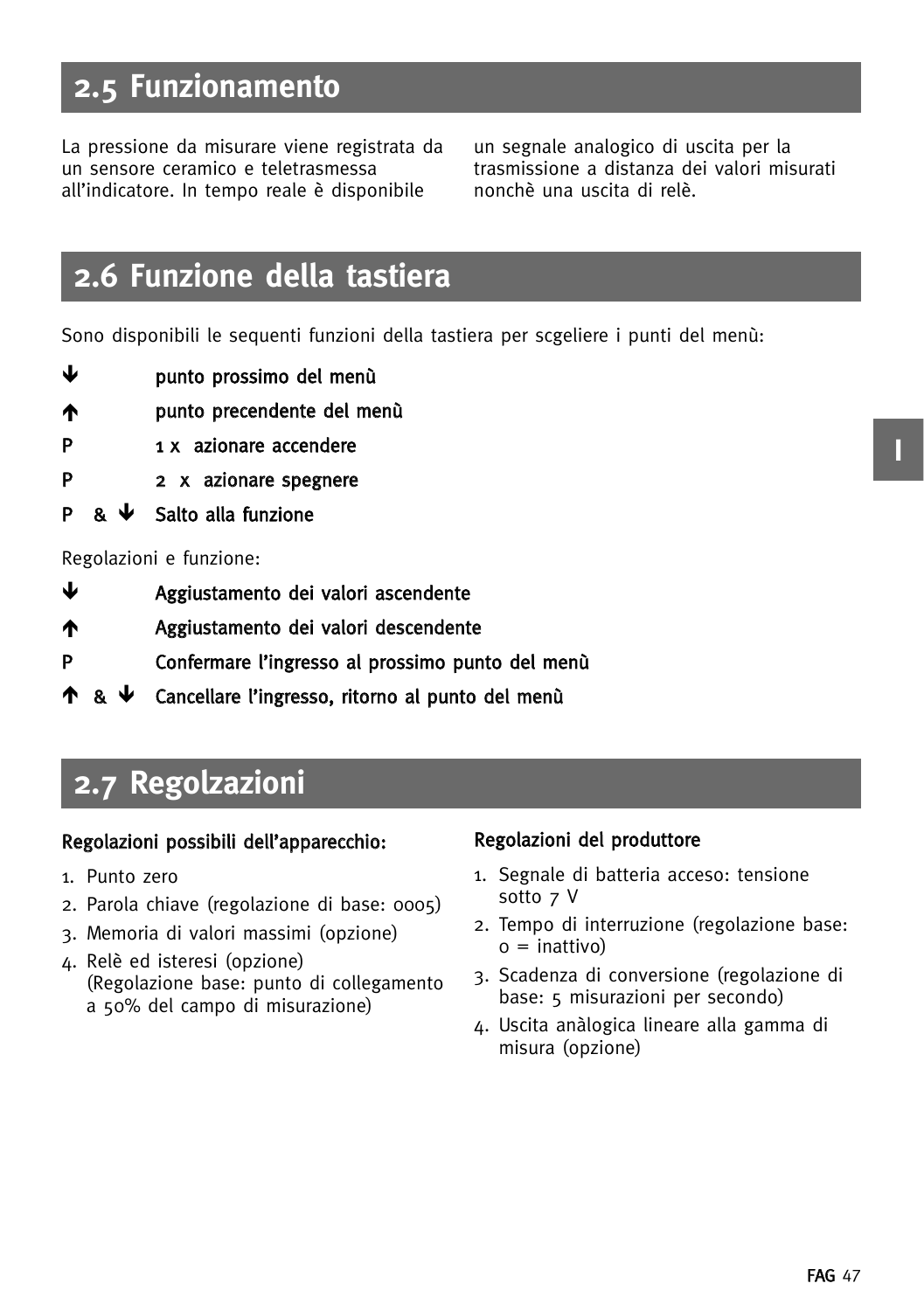### **2.8 Funzioni di comando**

#### 2.8.1 Apparecchio con memoria di valori max. PUMP1000.MANOO.DIGI



### **2.9 Manutenzione**

Nel caso in cui il mezzo da misurare non sia inquinato, l'apparecchio funziona senza manutenzione.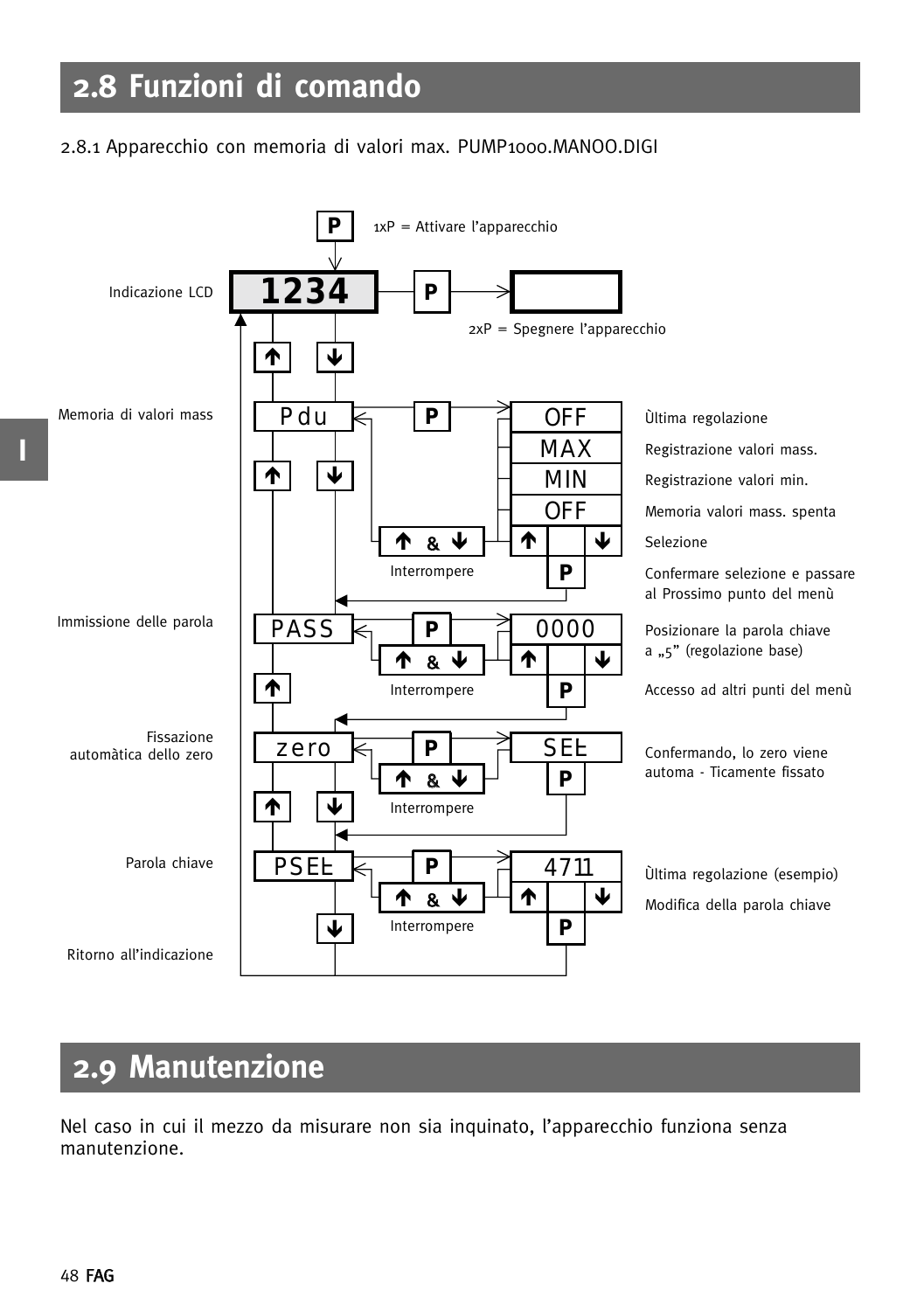## **2.10 Dati tecnici**

| Dimensione nominale:                       | 74 mm                                                               |
|--------------------------------------------|---------------------------------------------------------------------|
| Classe di precisione                       | 0,5%                                                                |
| Indicazione:                               | LCD di 4 cifre; altezza delle cifre 12,7 mm                         |
| Gamme di misurazione                       | $-10, 01, 01,6, 02,5, 04, 06, 010, 016,$                            |
|                                            | 025, 040, 060, 0100, 0160, 0250, 0400 bar                           |
| Gamma di sovraccarico:                     | 3 x PN (sino a 40 bar)                                              |
|                                            | 2 x PN (60 sino a 160 bar)                                          |
|                                            | $1,5 \times PN$ (da 250 bar)                                        |
| Alimentazione:                             | 9 VDC (batteria di blocca)                                          |
| Durata di vita a tasso di conversione $5/$ | 5000 h (batteria di blocco 600mAh),                                 |
|                                            | s10000 h (batteria di blocco a litio)                               |
| Tasso di conversione:                      | 5 per sek. (standard)                                               |
|                                            | 1-10 per sec. (regolabile dal fabbricante)                          |
| Periodi di spegnimento automàtico:         | 290 min. sólo regolabile dal fabbricante                            |
| (auto off) spegnimento automatico:         | o= Inattivo (non consigliato con uscita analogica o d'interruzione) |
| Correzione:                                | $\leq$ 25% del punto zero                                           |
| Parti a con-tatto del mezzo                | acciaio inoss. 1.4751, ceràmica, NBR                                |
| contatto di pro-cesso:                     | G $\frac{1}{4}$ A, $\frac{1}{4}$ NPT (opzione)                      |
| Temperatura del mezzo:                     | $-30+85^{\circ}C$                                                   |
| Temperatura dell'ambiente                  | $0+60^{\circ}C$                                                     |
| Temperatura nei cuscinetti                 | $-30+80^{\circ}C$                                                   |
| Umidità relativa ammissibile               | $<$ 90%, non condensante                                            |
| Tipo di protezione                         | IP 65                                                               |
| Relè del valore limite (opzione)           | Contatto di chiusura, bistabile                                     |
|                                            | Regolabile a scelta, isteresi regolabile                            |
| Capacità mass. di commutazione             | 30 V AC/DC, 2 A                                                     |
| Úscita anàloga (opzione)                   | $o - 2$ VDC                                                         |
| Carico:                                    | $\geq$ 100k $\Omega$                                                |

Memoria di registrazione di valori mass. valori min. o mass., ripristino via tastatura

### **2.11 Dimensioni**



### **I**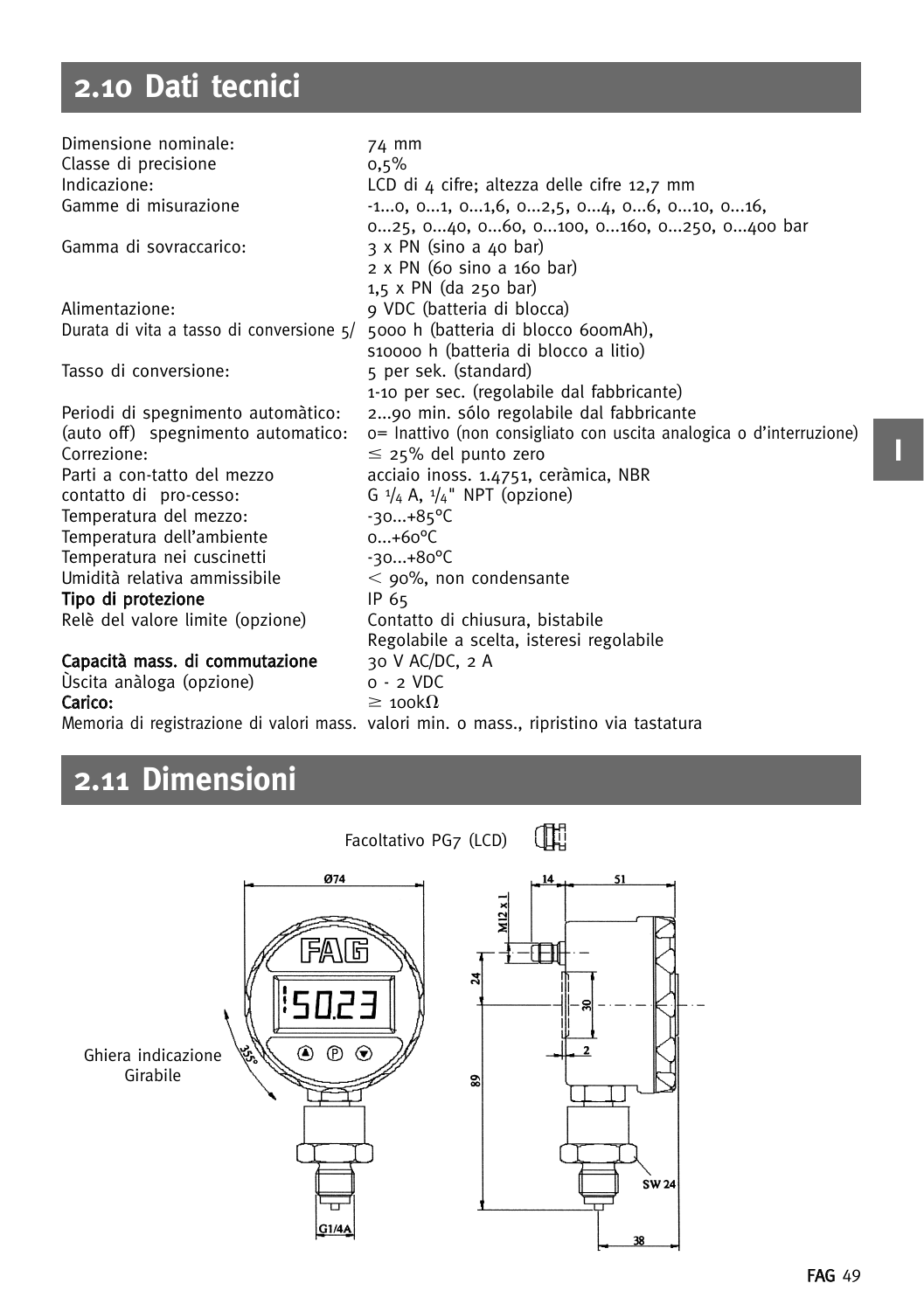## **1. FAG Juegos de bombas manuales** para 1.000, 1.600 et 2.500 bar, de una y dos etapas



### **1.1 Campo de aplicación**

Los juegos de bombas manuales son empleados para la creación de presión hidráulica:

- para el accionamiento de cilindros (máquina operadora), por ejem. prensas de pistón para el montaje y desmontaje de rodamientos.
- Montaje o aflojamiento de uniones a presión, por ejem. hélices y palas del timón para barcos, acoplamientos de árboles, engranajes.

Juegos de bombas con acople bifurcado "D" operan de manera independiente dos máquinas operadoras.

### **1.2 Volúmen de suministro**

El juego, listo para el servicio, está compuesto por:

- Bomba manual con tanque de aceite incl. llenado de aceite
- Manómetro
- Manguera de alta presión con manguito, 1 o 2 piezas
- Niple para acople de inserción, 1 o 2 piezas
- Cajita de transporte.

Option: manómetro digital (hoja 57)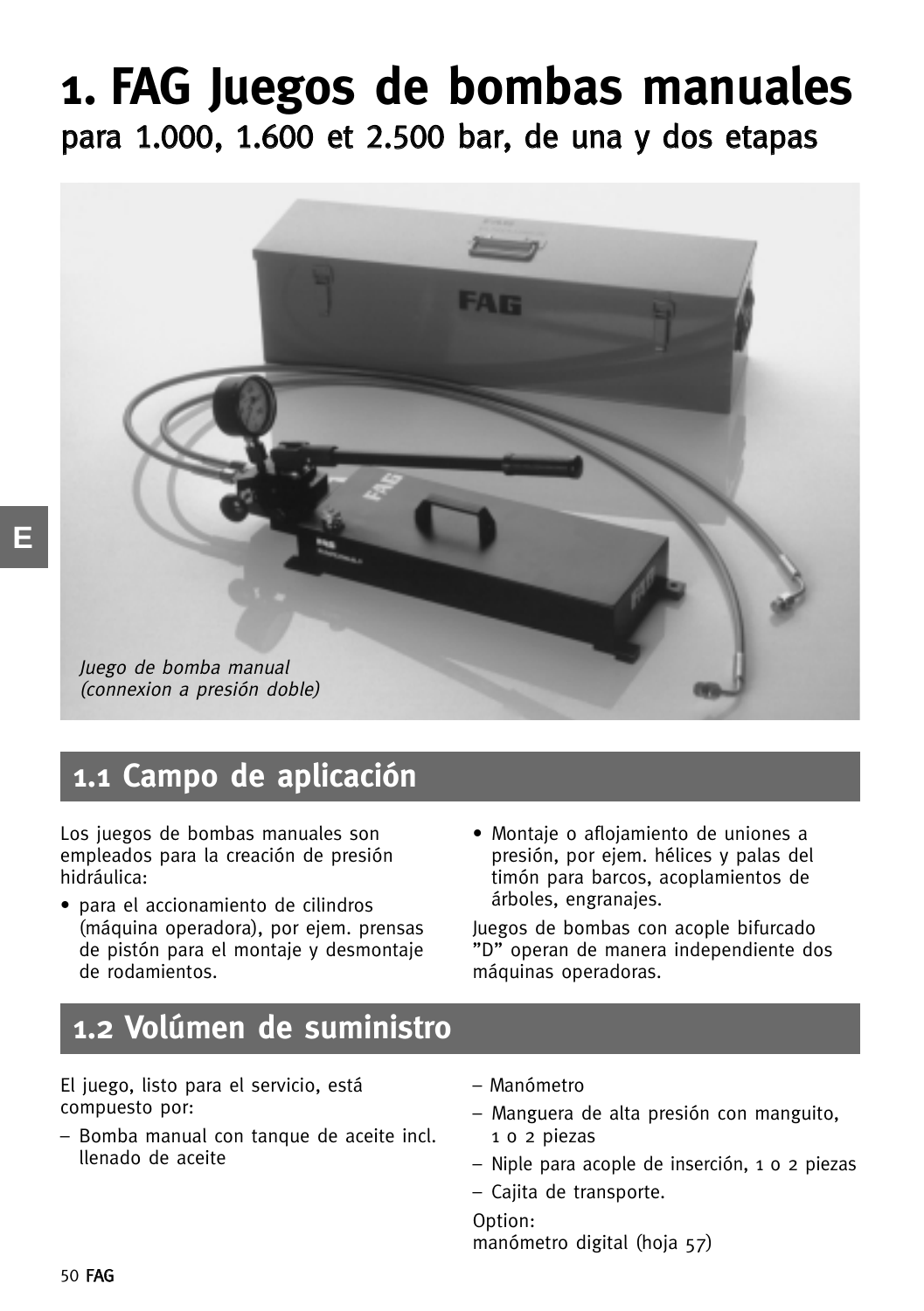### **1.3 Indicaciones de seguridad**

#### 1.3.1 Indicaciones generales de seguridad para las bombas manuales hidráulicas

Controlar inmediatamente todas las piezas para determinar posibles daños de transporte. En caso dado, reclamar inmediatamente a lacompañia transportadora!

#### Leer cuidadosamente las Instrucciones de Uso antes de la puesta en servicio.

Observar sobre todo las indicaciones de seguridad. Aparecen en caso de existir peligro para la salud y la vida de personas:



= alta probabilidad de lesiones;

 $ATENCION = Riesgo de daño del aparato$ o de la máquina operadora.

- Emplear las bombas manuales únicamente para el uso especificado en el Capítulo 1!
- FAG no se hace responsable por daños ocasionados por un manejo incorrecto o por un empleo contrario a la finalidad descrita.
- Requisitos en cuanto al usuario:
	- deberá estar autorizado para el empleo de la bomba
	- deberá estar familiarizado con las Indicaciones de Seguridad.
- Los trabajos con equipos hidráulicos deberán ser realizados con máxima pulcritud.



- Antes de cada uso desairear la bomba, la manguera y la máquina operadora (peligro por aire comprimido!)
- En ningún caso exceder la presión de servicio máxima permitida de la máquina operadora conectada (Peligro de estallido!)
- No aflojar ninguna conexión mientras el equipo esté aún bajo presión (Peligro de lesiones por eyección de aceite!)



### 1.3.2 Manejo apropiado de bomba y manguera

• No utilizar la manguera hidráulica como asa de transporte, no dañarla, pisarla o doblarla (radio min. 60 mm). Recambiar inmediatamente en caso dado.

- Accionar la bomba únicamente sobre una base estable, para evitar su deslizamiento o su volqueo durante el bombeo.
- Accionar las válvulas solo manualmente. Prohibido el uso de herramientas (riesgo de daño al equipo).
- En ningún caso graduar la válvula limitadora de presión a una presión de servicio superior a la presión máxima permitida!
- Emplear únicamente repuestos originales.
- En caso de reemplazo de la manguera de alta presión: observar las indicaciones sobre presión máxima permitida.
- Utilizar únicamente bombas con un tanque de aceite lo suficientemente grande para poder abastecer todos las máquinas operadoras (riesgo de aspirar y comprimir aire).
- Durante el funcionamiento: no rellenar aceite! En la fase de operación inversa de la máquina operadora se rebosaría el tanque de aceite o podría quedar bajo presión (riesgo de estallido al estar cerrado el tornillo de aireación).
- Durante el funcionamiento de la bomba el tornillo de aireación deberá estar abierto de 1 giro (riesgo de estallido en caso de tornillo de aireación cerrado.
- Emplear únicamente aceite hidráulico de FAG de viscosidad 46 mm<sup>2</sup>/s (riesgo de daño de los empaques).

### 1.3 -.3 Indicaciones de Seguridad relativos al aceite hidráulico

El aceite hidráulico puede ocasionar irritaciones de la piel y de los órganos respiratorios:

- Evitar el contacto con la piel, por ejem. mediante el empleo de guantes o pomadas
- No inhalar vapores y exhalaciones
- Los vapores y las exhalaciones son inflamables.
- Aceite hidáulico: debe ser recogido y eliminado adecuadamente o entregado para su reciclaje.

Eliminar adecuadamente los residuos de losmateriales auxiliares que contienen aceite (por ejem. trapo de limpieza debe ir a la basura especial).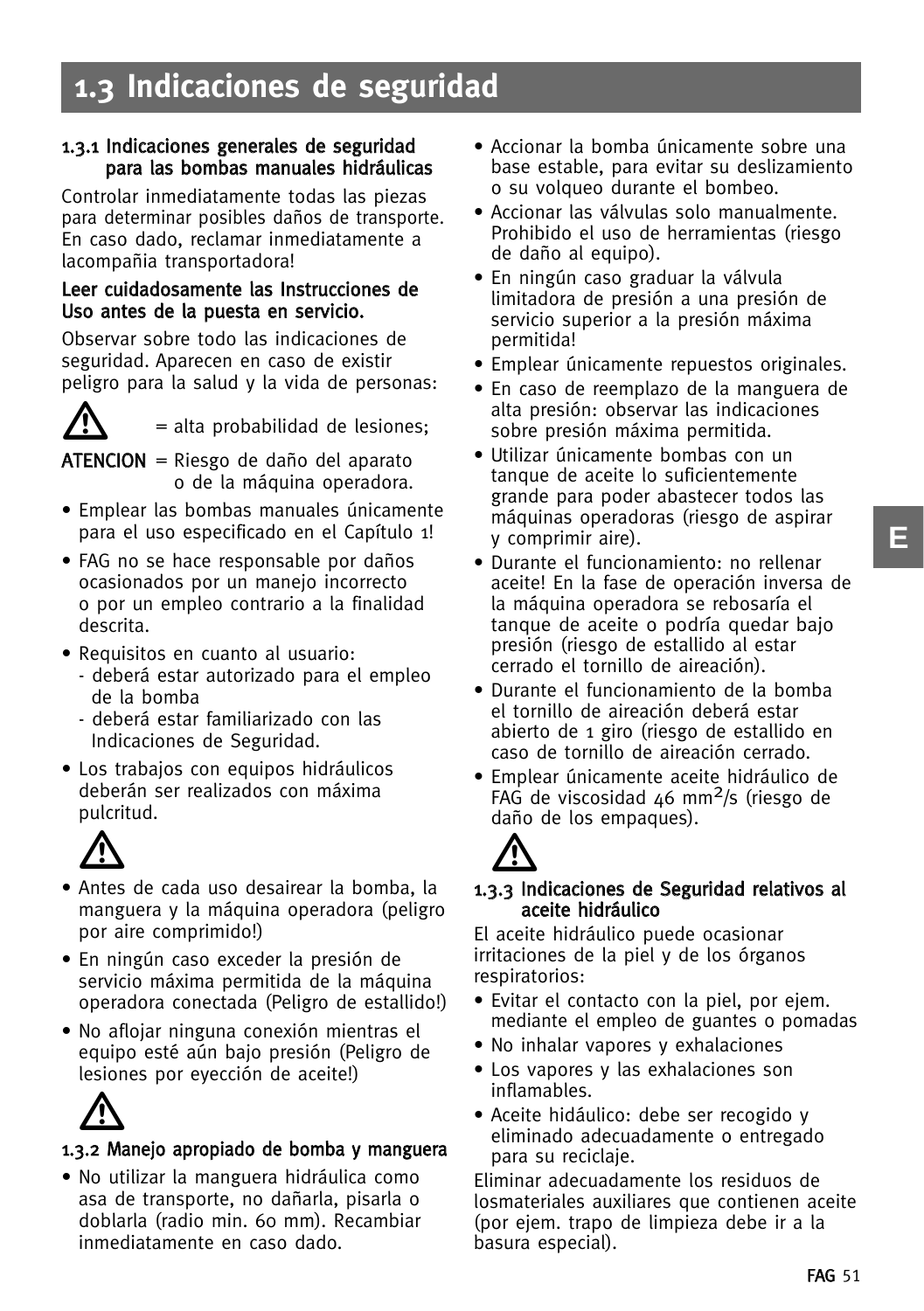

- 1Cajita de transporte
- <sup>2</sup> Palanca de la bomba
- 3 Tornillo de llenado y de aireación
- 4 Tanque de aceite
- 5 Válvula de descarga
- 6 Anillo de empaque
- 7 Niple
- 8 Manguera de presión alta con manguito
- 9 Manómetro
- <sup>10</sup> Válvula de dos vías (solo en bomba con dos presiones de aceite independientes)

### **1.4 Funcionamiento**

ATENCION: Ejecutar trabajos con equipos hidráulicos solo con la máxima pulcritud!

## Pe -ligro de estallido del tanque de aceite

- Desairear la bomba, la manguera y la máquina operadora antes de cada uso!
- Mantener el tornillo de aireación abierto de un giro durante el funcionamiento de la bomba.
- En ningún caso exceder la presión de servicio máxima permitida de la máquina operadora conectada!

### 4.1 Desaireación de la bomba

... antes de cada uso:

**E**

- 1. Insertar el niple (7) en el manguito (8).
- 2. Colocar la bomba horizontalmente, para que no aspire aire.
- 3. Mantener la manguera en posición vertical hacia arriba.
- 4. Cerrar la válvula de descarga (5).
- 5. Abrir el tornillo de aireación de un giro (3).
- 6. Observación: recojer el aceite que sale! Accionar la bomba hasta que salga aceite sin burbujas de aire.

### 4.2 Conexión de la bomba

- 7. Enroscar el niple con el anillo de obturación (6) en la máquina operadora (por ejem. prensa de pistón).
- 8. Insertar el manguito en el niple.

### 4.3 Creación de la presión

- 9. Cerrar la válvula de descarga.
- 10.En ningún caso exceder la presión de servicio máxima de la máquina operadora: observar el manómetro, operar la bomba.

#### Observaciones:

- La válvula limitadora de presión mantiene la presión de la bomba dentro de un valor límite.
- Bombas de dos etapas bombean primero una gran cantidad de aceite, al alcanzar 20 bar se conmutan automáticamente a la etapa de alta presión.

#### 4.4 Reducción de la presión, desconexión de la bomba

- 11. Abrir lentamente la válvula de descarga (5) (el sistema pierde presiónRel aceite puede regresar al recipiente).
- 12.Cuando se haya eliminado la presión: Desconectar el manguito y el niple de la máquina operadora.
- 13.Tapar la manguera hidráulica con la tapita protectora.

### 4.5 Operación con válvula de dos vías

- Cerrar la válvula:
	- girar en sentido horario hasta el tope.
- Abrir la válvula, para poder crear presión: girar en sentido antihorario.
- Cuando ambas válvulas (10) estén abiertas: misma presión en ambos sistemas.

52 FAG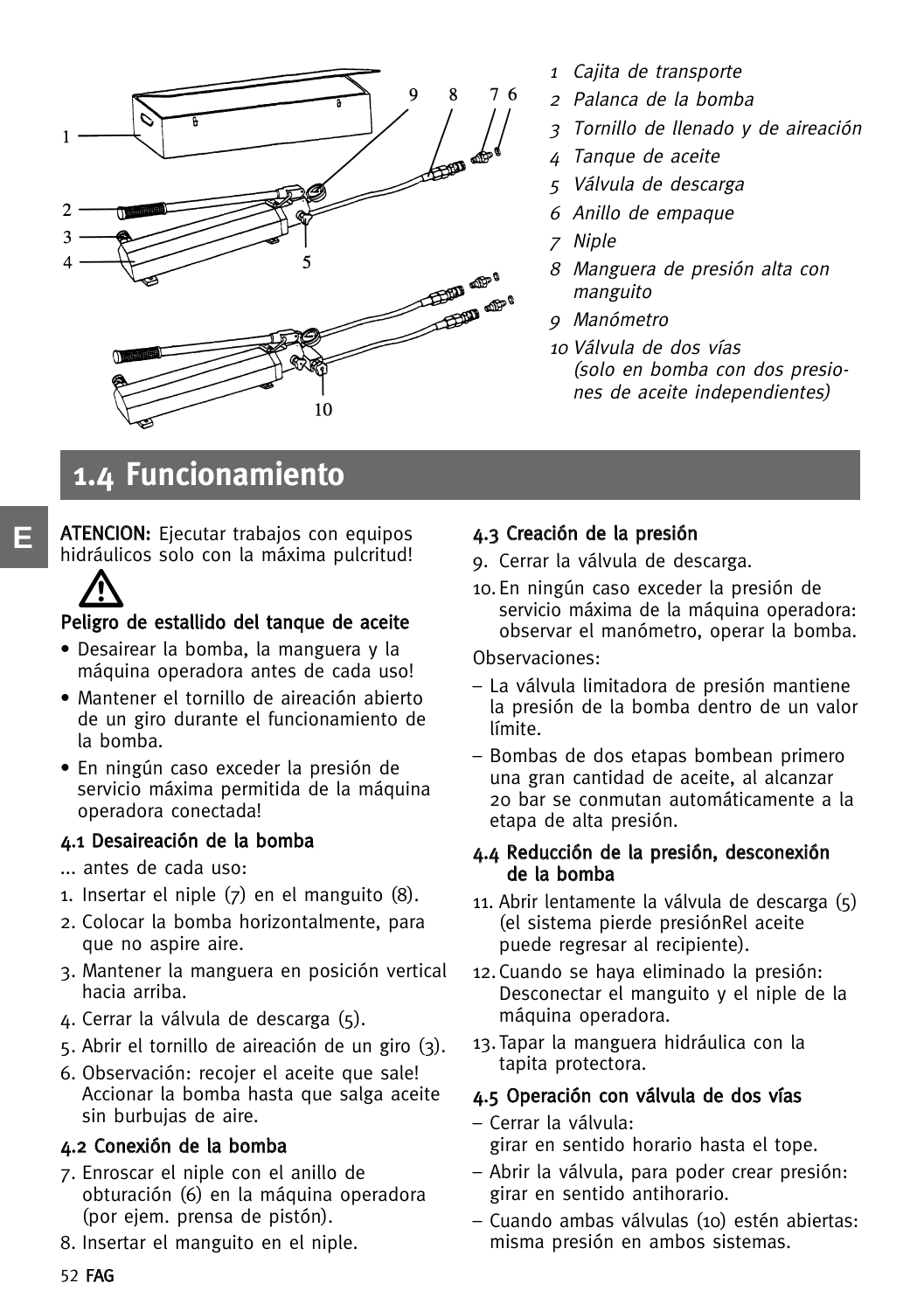### **1.5 Fallas de funcionamiento**

### El pistón del cilindro no se desplaza

- la bomba manual ha sido colocada boca arriba;
- la válvula de descarga de la bomba manual no ha sido cerrada o no ha sido cerrada lo suficientemente;
- hay aire en el circuito de aceite o insuficiente aceite en el tanque;
- controlar primero el correcto funcionamiento de la bomba, es decir si la misma bombea aceite.

### Evitar sobrecargas

– el pistón del cilindro no se desplaza cuando la carga externa es superior a la fuerza máx. admitida del cilindro, debido a que en este caso se activa la válvula limitadora de presión en la bomba para proteger el sistema de la sobrecarga.

#### El cilindro avanza a sacudidas o no avanza completamente

- Aire en el circuito del aceite (airear según Cap. 3).
- el pistón del cilindro está deforme o dañado y por lo tanto viene frenado debido a fuerzas de fricción mecánicas.
- no hay suficiente aceite en el tanque de tal manera que el pistón no avanza completamente. Rellenar con aceite según Cap. 5.
- la cantidad de aceite requerida por el cilindro es mayor que el volúmen útil del tanque. Emplear una bomba con un tanque más grande.

### El pistón del cilindro retrocede bajo carga

- posibles causas:
	- a) la bomba manual no está funcionando correctamente (la válvula de descarga no es hermética).
	- b)Fugas en los empaques del cilindro
	- c) Fugas en los acoples o en las válvulas de la manguera.

#### El cilindro no retrocede completamente o solo retrocede muy lentamente

#### Nota:

cilindros de efecto simple sin muelle recuperador deberán ser retrocedidos aplicando una fuerza externa.

- es decir el aceite no regresa por sí solo al tanque. Controlar los siguientes puntos:
	- a) La válvula de descarga está completa mente abierta?
	- b)El niple y el manguito están bien acoplados?
	- c) El pistón no puede retroceder completamente debido a que hay demasiado aceite en el tanque. Atención eventual riesgo de estallido del tanque!
	- Cerrar la válvula de descarga.
	- Abrir lentamente el tornillo de aireación, para reducir la presión
	- Desatornillar completamente el tornillo de aireación evacuar el aceite.
	- Abrir lentamente la válvula de descarga
	- recojer el aceite que sale.

### Pérdida de aceite

– en caso de determinar una fuga en el pistón de la bomba, generalmente se debe a empaques gastados.

El cambio del empaque puede ser realizado directamente el el sitio de funcionamiento de la bomba.

#### RECOMENDAMOS TENER SIEMPRE UN JUEGO DE EMPAQUES DE RESERVA PARA LA BOMBA.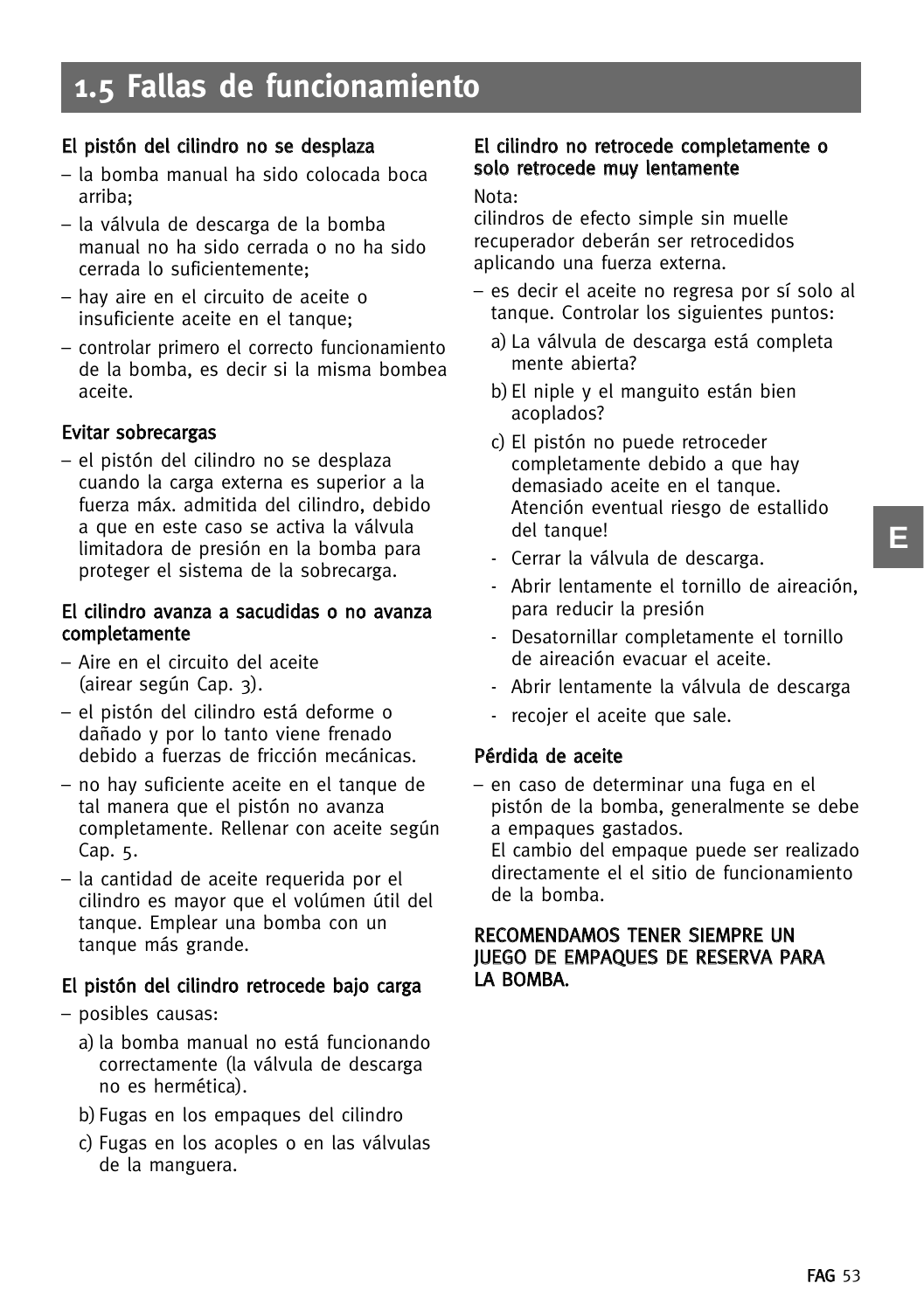### **1.6 Repuestos**



### Bomba con conexión a presión doble

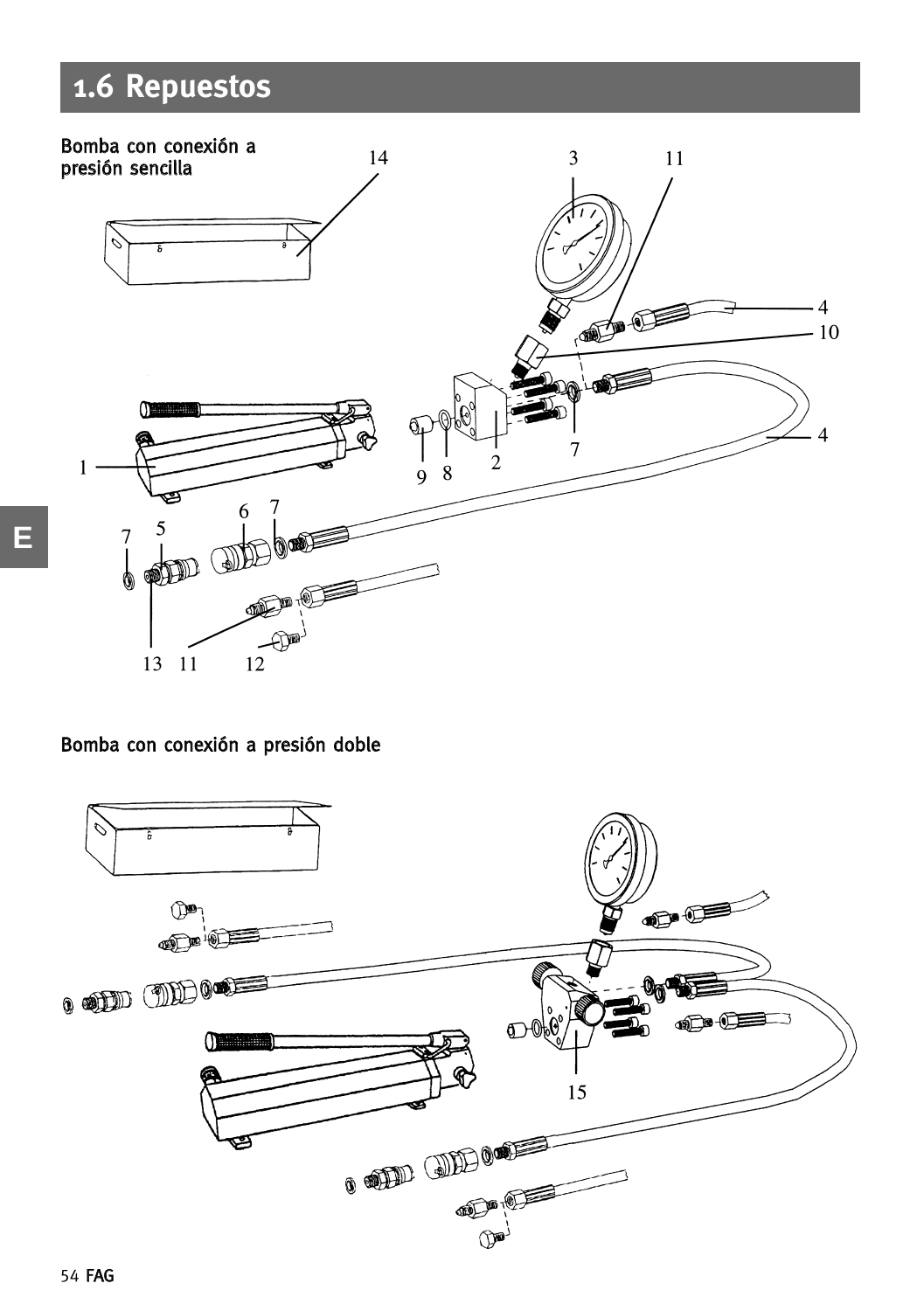### Bombas con conexión a presión sencilla

|                | Denominación del juego de bomba |                            |                              |                       |  |
|----------------|---------------------------------|----------------------------|------------------------------|-----------------------|--|
| Pos.           |                                 | PUMP <sub>1000.4</sub> L   | PUMP <sub>1600.4</sub> L     | PUMP2500.4L           |  |
|                | PUMP <sub>1000</sub> .0.7L      | PUMP <sub>1000.8L</sub>    | PUMP <sub>1600.8L</sub>      | PUMP2500.8L           |  |
| Kit*           | PUMP1000.0,7L.KIT               | PUMP1000.4L.KIT            | PUMP <sub>1600.4</sub> L.KIT | PUMP2500.4L.KIT       |  |
|                |                                 | PUMP1000.4L.TANK           | PUMP1600.4L.TANK             | PUMP2500.4L.TANK      |  |
| $\mathbf{1}$   | PUMP1000.0,7L.TANK              | (PUMP1000.8L.TANK)         | (PUMP1600.8L.TANK)           | (PUMP2500.8L.TANK)    |  |
| $\overline{2}$ |                                 | PUMP1000.MANO.ADAPTER      | PUMP1600.MANO.ADAPTER        | PUMP2500.MANO.ADAPTER |  |
|                | 3 (analogue) PUMP1000.MANO      | PUMP <sub>1000</sub> .MANO | PUMP <sub>1600</sub> .MANO   | PUMP2500.MANO         |  |
| (digital)      | PUMP1000.MANO.DIGI              | PUMP1000.MANO.DIGI         |                              |                       |  |
| 4              | PUMP <sub>1000</sub> .TUBE      | PUMP <sub>1000</sub> .TUBE | PUMP <sub>1600</sub> .TUBE   | PUMP2500.TUBE         |  |
| 5/7/13         | PUMP1600.VALVE.NIPPLE           | PUMP1600.VALVE.NIPPLE      | PUMP1600.VALVE.NIPPLE        |                       |  |
| 6/7/15         | PUMP1600.VALVE.SOCKET           | PUMP1600.VALVE.SOCKET      | PUMP1600.VALVE.SOCKET        |                       |  |
| 8              |                                 | $**$                       | $**$                         |                       |  |
| 9              |                                 |                            |                              | $**$                  |  |
| 10             |                                 |                            | PUMP.NIPPLE.MANO             | PUMP.NIPPLE.MANO      |  |
| $11***$        |                                 |                            |                              | PUMP2500.NIPPLE       |  |
| 12             |                                 |                            |                              | PUMP2500.PLUG         |  |
|                | PUMP.o,7L.BOX                   | PUMP.4L.BOX                | PUMP.4L.BOX                  | PUMP2500.4L.BOX       |  |
| 14             |                                 | PUMP.8L.BOX                | PUMP.8L.BOX                  | PUMP2500.8L.BOX       |  |

\* Juego de piezas de recambio contiene todas las piezas de desgaste (empaques, bolas, muelles).

\*\* Contenido en el juego de piezas de repuesto

\*\*\* Juego estándar de adaptatores, volumen de suministro: 4 adaptadores con connexión: G 1/4", G 3/8", G 1/2", G 3/4".

### Bombas con conexión doble de presión

|      | Denominación del juego de bomba |                             |                         |
|------|---------------------------------|-----------------------------|-------------------------|
| Pos. | PUMP <sub>1000</sub> L.4L.D     | PUMP <sub>1600</sub> L.4L.D | PUMP2500L.4L.D          |
|      | PUMP <sub>1000</sub> L.8L.D     | PUMP <sub>1600</sub> L.8L.D | PUMP2500L.8L.D          |
| 15   | PUMP <sub>1000</sub> .D         | PUMP <sub>1600</sub> .D     | PUMP <sub>2500</sub> .D |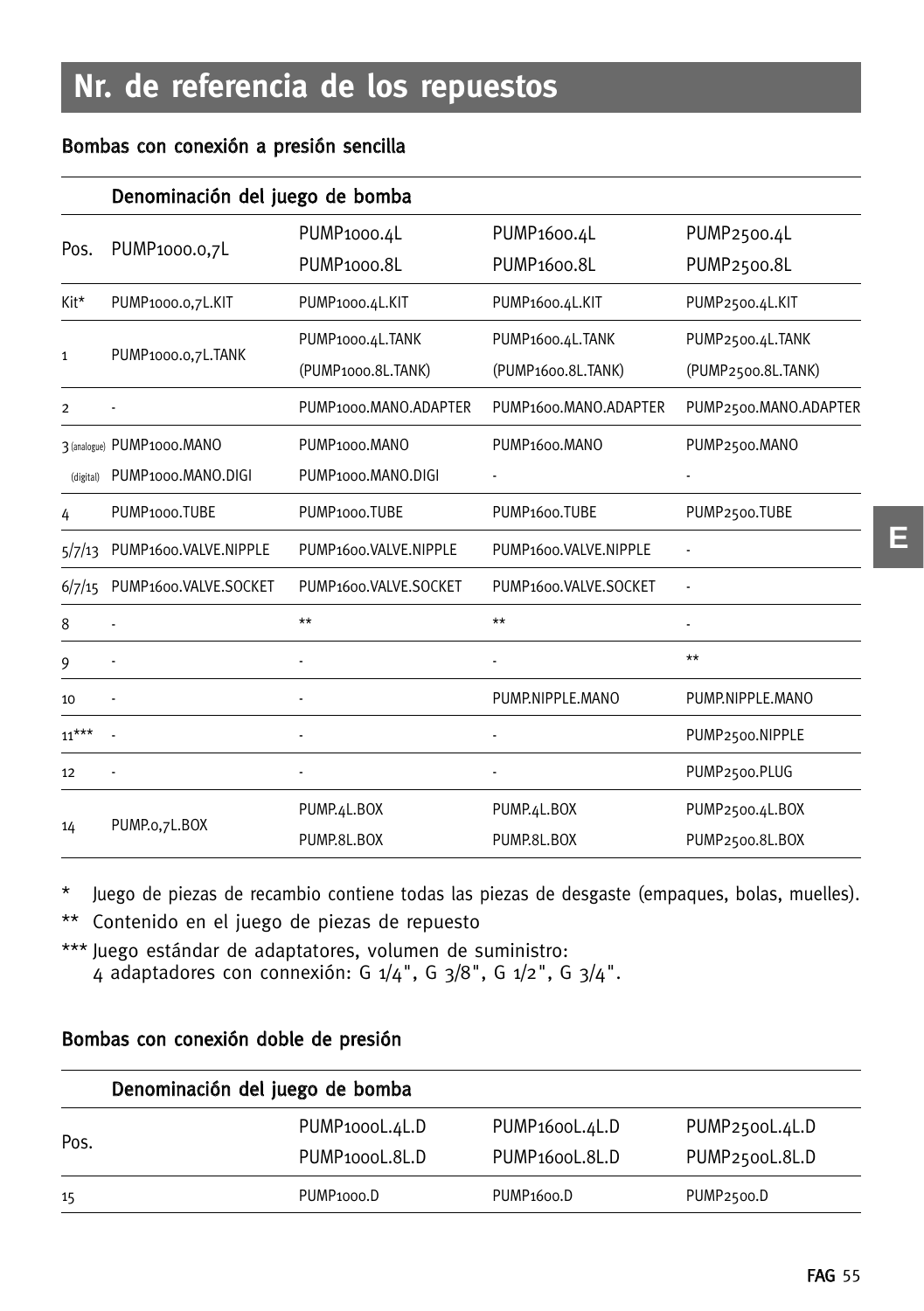### **1.7 Mantenimiento y reparación**

- Evitar la contaminación del aceite (riesgo de avería).
- Rellenar únicamente con aceite de la viscosidad prescrita (ver cuadro).
- Rellenar aceite máx. hasta 10 mm por debajo del borde superior del orificio de llenado.
- Controlar la manguera de alta presión y las piezas de conexión antes de cada uso para determinar su estado. Recambiar en caso necesario.
- En caso necesario: juagar el tanque de aceite únicamente con gasolina de lavado.
- Piezas de desgaste: Empaques, resortes y bolas de válvula. Recambiar solo mientras la bomba no esté creando presión.

### **1.8 Datos técnicos**

| Presión de servicio                      | 1.000 bar                                                                 | 1.000 bar                               | $1.600$ bar                             | 2.500 bar                               |
|------------------------------------------|---------------------------------------------------------------------------|-----------------------------------------|-----------------------------------------|-----------------------------------------|
| Número de etapas de presión              | 1                                                                         | $\overline{2}$                          | $\overline{2}$                          | $\overline{2}$                          |
| con tanque de 0,7 litros                 | PUMP1000.0,7L                                                             |                                         |                                         |                                         |
| con tanque de 4 litros                   |                                                                           | PUMP <sub>1000.4</sub> L                | PUMP <sub>1600.4</sub> L                | PUMP2500.4L                             |
| con tanque de 8 litros                   |                                                                           | PUMP <sub>1000.8L</sub>                 | <b>PUMP1600.8L</b>                      | <b>PUMP2500.8L</b>                      |
| con distribuidor                         |                                                                           |                                         | Acople bifurcado: .D                    |                                         |
| con manómetro digital                    | Acople bifurcado: .DIGI                                                   |                                         |                                         |                                         |
| Fuerza necesaria en la<br>palanca manual | 360 N                                                                     | 380 N                                   | 380 N                                   | 380 N                                   |
| Contenido útil del tanque<br>de aceite   | 0.6 <sub>l</sub><br>(tanque de<br>0,7 litros)                             | $3,8$ y/o 7,0 l                         | (tanque de 4 y/o 8 litros)              |                                         |
| Viscosidad del aceite                    | 46 mm <sup>2</sup> /s a 40 °C                                             |                                         |                                         |                                         |
| Conexión para máquina<br>operadora       | Niple (PUMP1600.VALVE.NIPPLE) o acople de inserción para<br>rosca G $1/4$ |                                         |                                         |                                         |
| Peso con cajita de<br>transporte         | 10 <sub>kg</sub>                                                          | $24/27$ kg<br>tanque de<br>$4/8$ litros | $25/28$ kg<br>tanque de<br>$4/8$ litros | $27/30$ kg<br>tanque de<br>$4/8$ litros |
|                                          |                                                                           |                                         |                                         |                                         |

**E**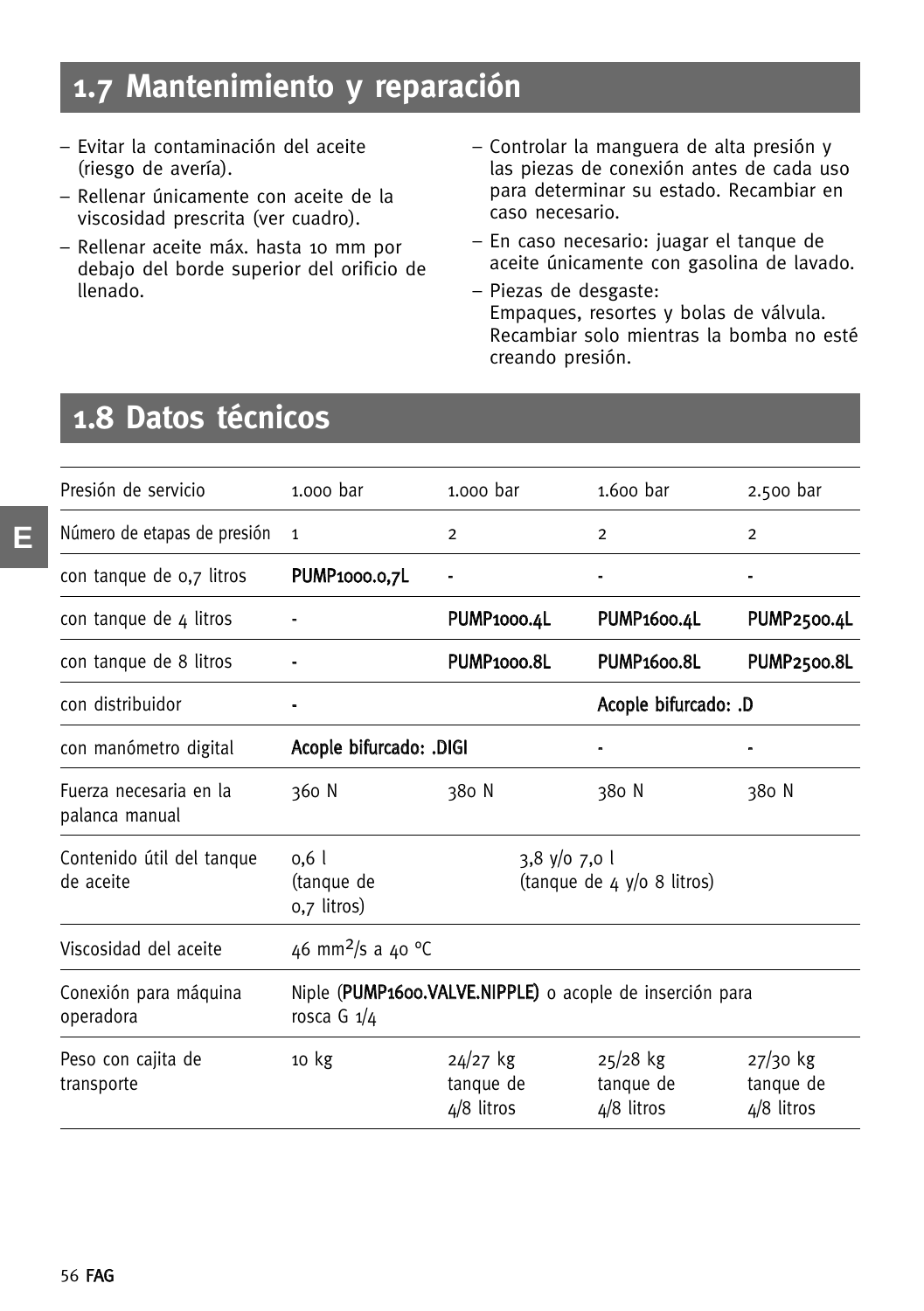## **2. FAG manómetro digital (opción)** para el PUMP1000



### **2.1 Indicaciones**

Rogamos lea estas instrucciones de servicio antes de desembalar e instalar esta unidad, y seguir con precisión las instrucciones de este manual.

Estos aparatos deben ser instalados, utilizados y revisados por personal especializado, familiarizado con estas instrucciones y con las normas de prevención de riesgos laborales.

### **2.2 Utilidades**

Las unidades del tipo PUMP1000.MANO.DIGI sirven para la medición, control y transmisión remota de procesos de funcionamiento dependientes de la presión en maquinaria e instalaciones.

Estos aparatos están equipados con:

- Indicación LCD de 4 cifras
- 3 teclas de programación
- Conexión de proceso de acero fino
- Conexión eléctrica vía baterías de 9V
- Relé de límites (opción)
- Memorizar valores máximos (opción)
- Salida analógica (opción)

Antes de conectar el PUMP.MANO.DIGI a la máquina comprobar que esta cumpla las normativas EU.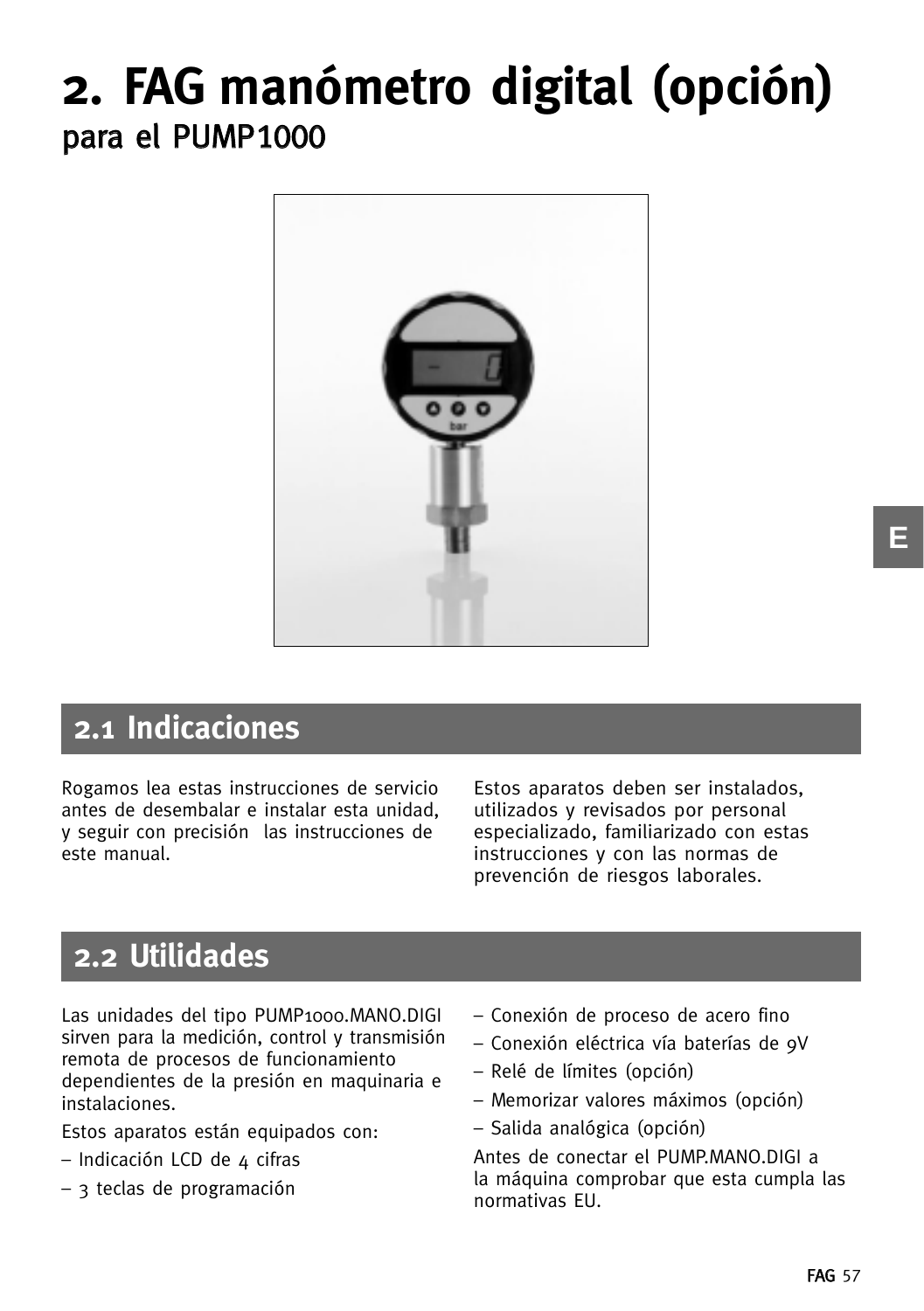### **2.3 Revisión del aparato**

Estos dispositivos están perfectamente verificados antes del envío.

En el caso de un daño visible del aparato, recomendamos comprobar el embalaje de entrega. Si existiera cualquier desperfecto informen inmediatamente al servicio de expediciones, ya que la empresa de transportes sería la responsable de cualquier daño.

#### Alcance del suministro:

El suministro estándar contiene:

- Convertidor de medición con indicador
- Instrucciones de uso
- Batería 9V

### **2.4 Conexión mecánica**

#### Antes de la instalación:

- Asegúrense que la presión máxima esté dentro del rango de medición del manómetro. La presión máxima viene indicada en la etiqueta de cada dispositivo.
- Asegúrense de que no se supera la tem peratura máxima permitida del dispositivo.
- Determínese que la tensión eléctrica de la unidad coincide con los datos de servicio de la misma.
- Compruébese que no haya partes del embalaje dentro de la unidad.

#### Montaje:

– Asegúrense de que el tubo está sin presión.

- El montaje del manómetro digital es el mismo que el montaje del manómetro mecánico.
- Obturación adecuada del empalme por rosca estándar (junta plana según DIN 16258)
- Al atornillar en el dispositivo, girar por el tornillo hexagonal (SW24) y no por la carcasa.
- Si es posible, se debería controlar tras la instalación mecánica, si la conexión ha quedado convenientemente obturada o no.
- Abrir la caja de la batería en la parte trasera de la unidad y conectar la batería 9V con el enchufe de conexión.
- Poner la batería 9V en la caja y cerrarla.
- Sólo debe utilizarse con batería 9V.

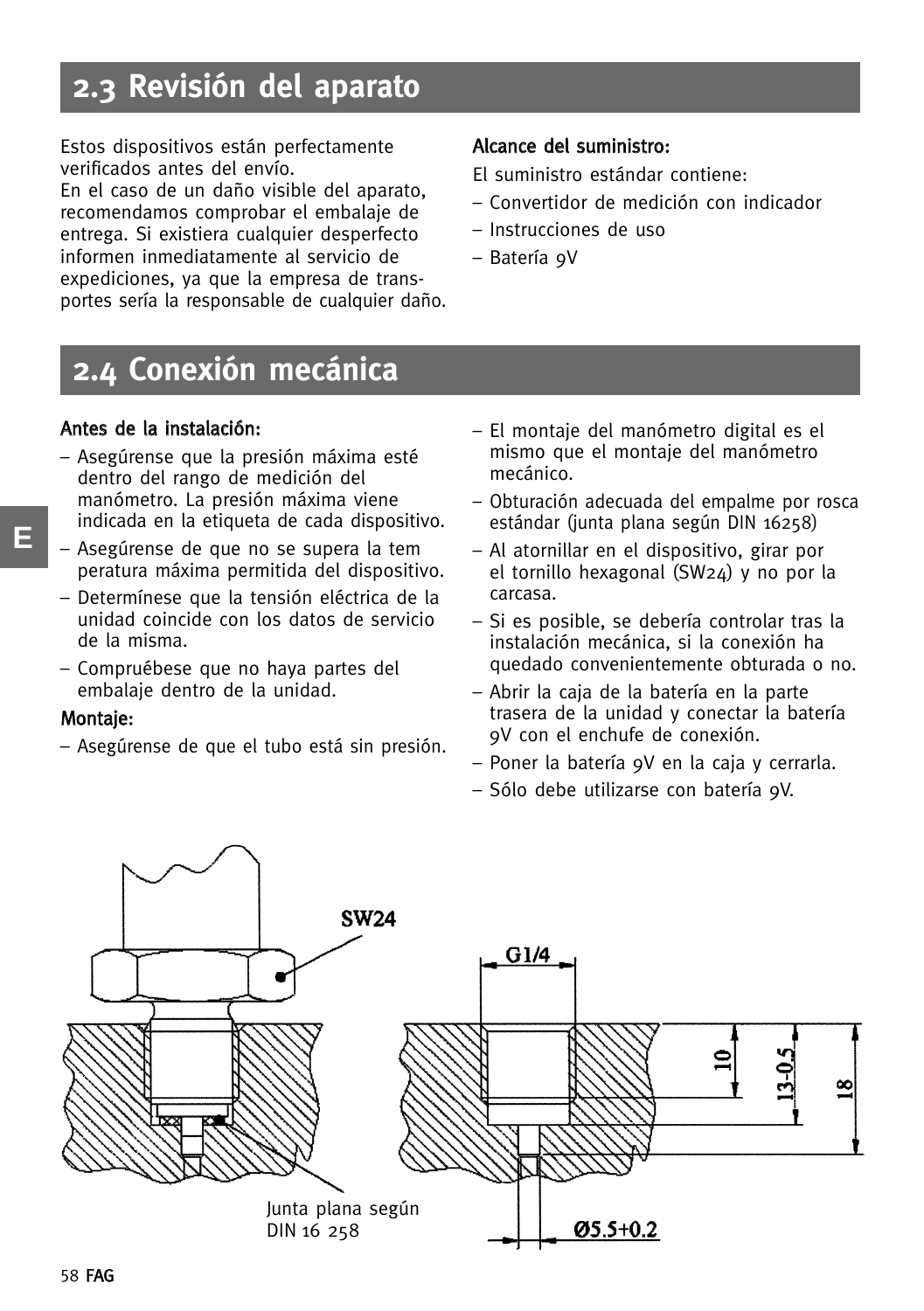### **2.5 Funcionamiento**

Un sensor cerámico toma la presión a medir y manda la señal vía electrónica al indicador. A la vez, se dispone de una

salida, como señal analógica, para la transmisión remota de los valores medidos y de una salida de relé.

### **2.6 Funciones de las teclas**

Diferentes opciones del menú disponibles:

- -Siguiente punto del menú
- **The State Punto anterior**
- P Presionar 1 vez para encender
- P Presionar 2 veces para apagar
- $P$  &  $\mathbf{\Psi}$ Salto de función

#### Ajustes y funciones:

- -Regulación del valor hacia arriba
- Regulación del valor hacia abajo
- P Confirmación de introducción, salto a la siguiente opción
- <u>ተ & ቍ</u> Rechazar la introducción, salto a la opción anterior

### **2.7 Ajustes**

#### Posibles ajustes del aparato:

- 1. Punto 0
- 2. Contraseña (preestablecida: 0005)
- 3. Memorizar el valor máximo (opción)
- 4. Relé e histéresis (opción) (preestablecida: punto del cambio a 50% del rango de medición)

#### Ajustes de fábrica:

- 1. Símbolo de batería encendido: tensión por debajo de 7 V
- 2. Tiempo de desconexión (preestablecido 0 = inactivo)
- 3. Tasa de cambio (preestablecido: 5 mediciones por segundo)
- 4. Salida analógica (lineal) dentro del rango de medición (opción)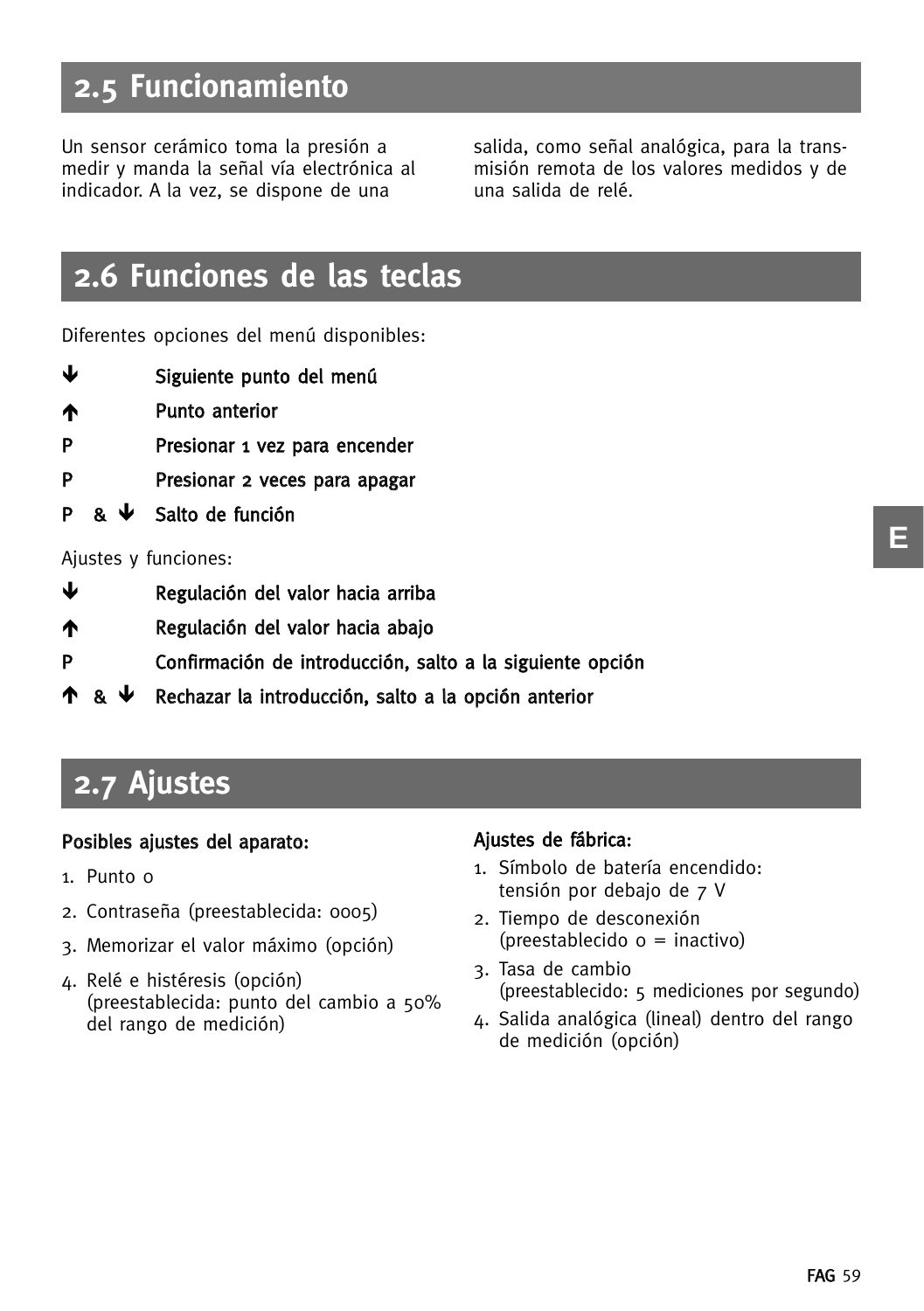### **2.8 Funciones de control**

### 2.8.1 Unidad con detector de calor máximo PUMP1000.MANO.DIGI



### **2.9 Mantenimiento**

En caso de que la aplicación a medir no presente suciedad, la unidad es de libre mantenimiento.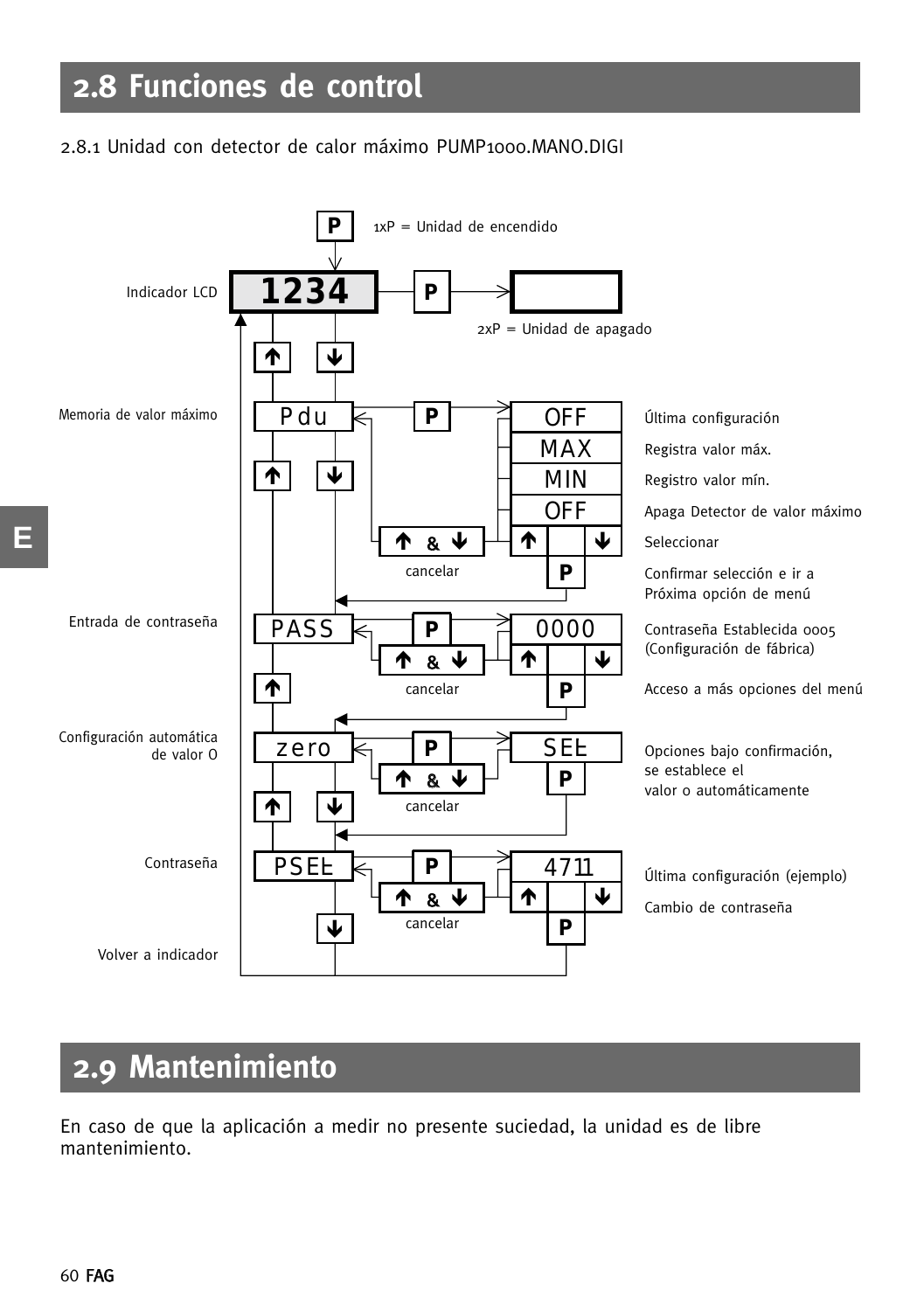## **2.10 Datos técnicos**

| Medida estándar:                                                 | 74 mm                                                                     |
|------------------------------------------------------------------|---------------------------------------------------------------------------|
| Clase de precisión:                                              | $0.5\%$                                                                   |
| Indicador:                                                       | LCD de 4 cifras; altura de las cifras 12.7 mm                             |
| Rango de medición:                                               | $-10, 01, 01,6, 02,5, 04, 06, 010, 016,$                                  |
|                                                                  | 025, 040, 060, 0100, 0160, 0250, 0400 bar                                 |
| Rango de sobrecarga:                                             | 3 x PN (hasta 40 bar)                                                     |
|                                                                  | 2 x PN (60 hasta 160 bar)                                                 |
|                                                                  | $1,5 \times PN$ (desde 250 bar)                                           |
| Alimentación:                                                    | 9 VDC (batería)                                                           |
| Autonomía con factor de conversión 5/s: 5000 h (batería 600mAh), |                                                                           |
|                                                                  | 10000 h (batería de litio 1200 mAh)                                       |
| Factor de conversión:                                            | 5 por seg. (estándar)                                                     |
|                                                                  | (de 1 a 10 por seg. Ajustado en fábrica)                                  |
|                                                                  | Tiempos automáticos de desconexión: 2  90 min, sólo ajustable en fábrica. |
| (auto off)                                                       | o = inactivo, (no recomendado con salidas analógicas o de cambio)         |
| Corrección del punto o:                                          | $\leq 25\%$                                                               |
| Piezas en contacto con el medio:                                 | acero inox. 1.4571, cerámica, NBR                                         |
| Conexión:                                                        | G $\frac{1}{4}$ Manómetro, $\frac{1}{4}$ " NPT (Optión)                   |
| Temperatura del medio:                                           | $-30+85^{\circ}C$                                                         |
| Temperatura ambiente:                                            | $0+60^{\circ}C$                                                           |
| Temperatura de almacenaje:                                       | $-30+80^{\circ}C$                                                         |
| Humedad relativa permitida:                                      | $<$ 90%, no condensando                                                   |
| Categoría de protección:                                         | IP 65                                                                     |
| Relé de valor límite (opción):                                   | Contacto de trabajo, biestable,                                           |
|                                                                  | ajustable, histéresis regulable                                           |
| Máx. Tensión de conexión:                                        | 30 V AC/DC, 2 A                                                           |
| Salida analógica (opción):                                       | o - 2 VDC                                                                 |

Valor Máx. O mín., Reconfiguración vía teclado

**Carga:**  $\geq 100k\Omega$ <br>Memoria de valor máximo (opción): Valor Máx

### **2.11 Dimensiones**